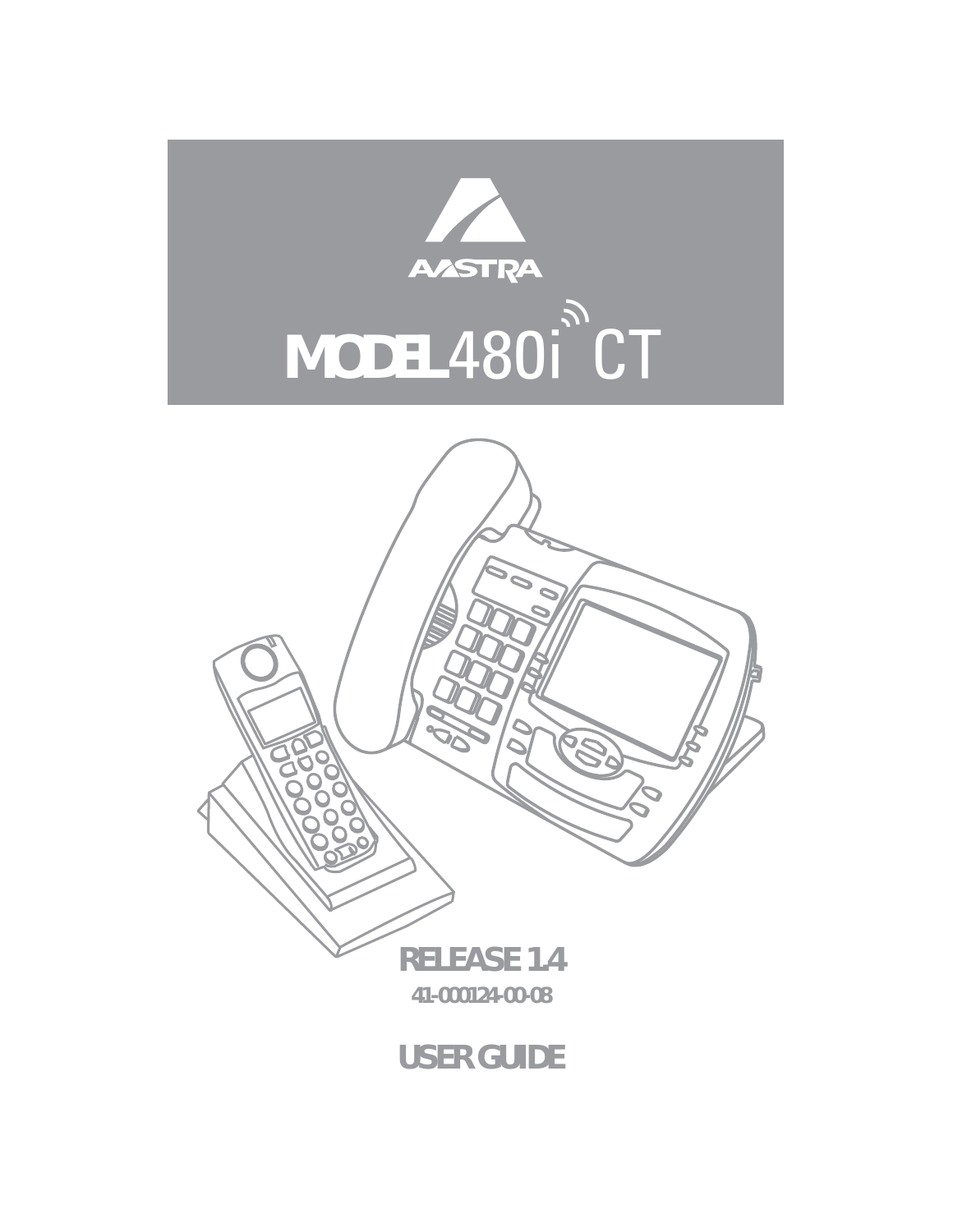Aastra Telecom will not accept liability for any damages and/or long distance charges, which result from unauthorized and/or unlawful use.

While every effort has been made to ensure accuracy, Aastra Telecom will not be liable for technical or editorial errors or omissions contained within this documentation. The information contained in this documentation is subject to change without notice.



Copyright 2005 Aastra Telecom. www.aastra.com All Rights Reserved.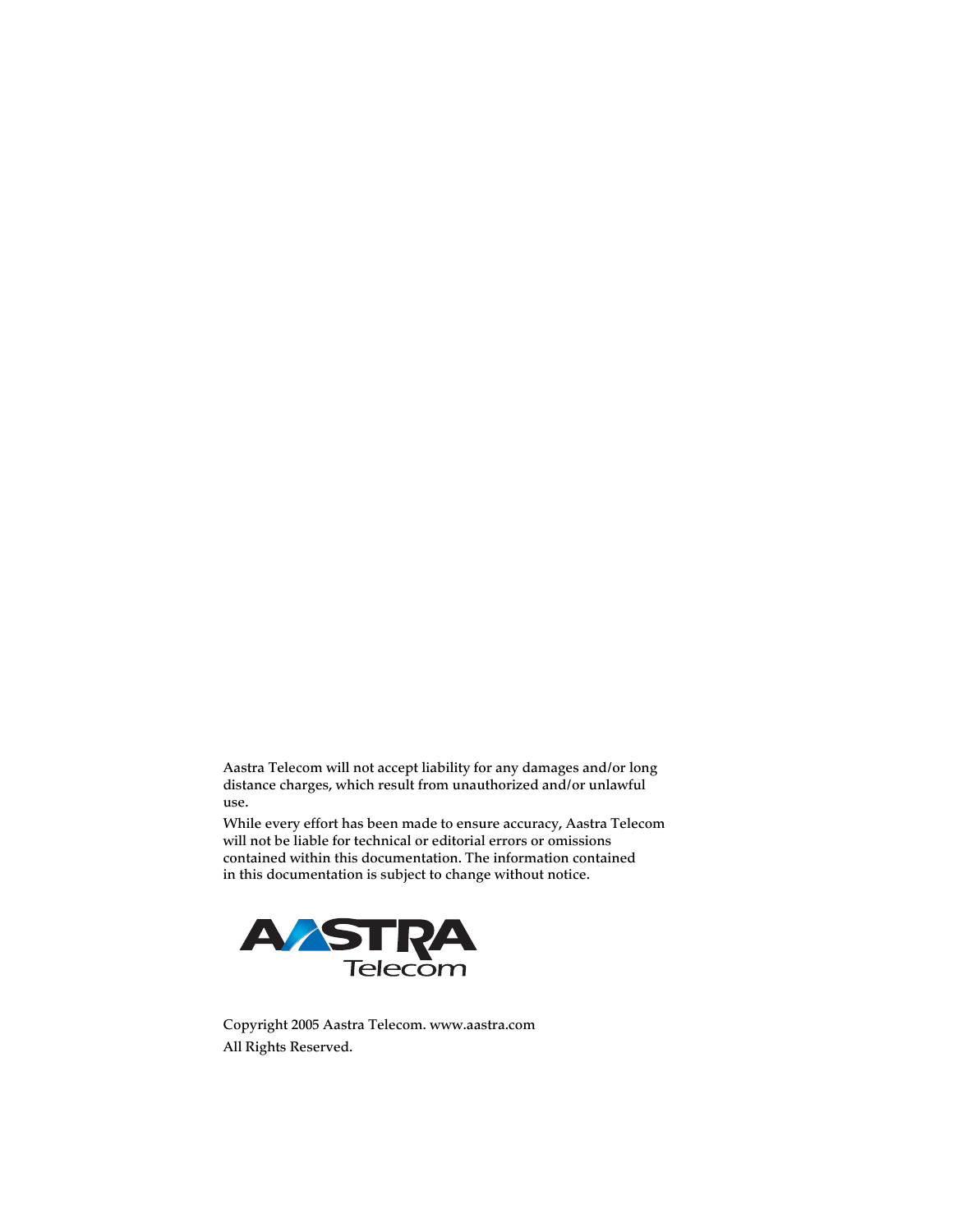#### **SOFTWARE LICENSE AGREEMENT**

Aastra Telecom Inc., hereinafter known as "Seller", grants to Customer a personal, worldwide, non-transferable, non-sublicenseable and non-exclusive, restricted use license to use Software in object form solely with the Equipment for which the Software was intended. This Product may integrate programs, licensed to Aastra by third party Suppliers, for distribution under the terms of this agreement. These programs are confidential and proprietary, and are protected as such by copyright law as unpublished works and by international treaties to the fullest extent under the applicable law of the jurisdiction of the Customer. In addition, these confidential and proprietary programs are works conforming to the requirements of Section 401 of title 17 of the United States Code. Customer shall not disclose to any third party such confidential and proprietary programs and information and shall not export licensed Software to any country except in accordance with United States Export laws and restrictions.

Customer agrees to not reverse engineer, decompile, disassemble or display Software furnished in object code form. Customer shall not modify, copy, reproduce, distribute, transcribe, translate or reduce to electronic medium or machine readable form or language, derive source code without the express written consent of the Seller and its Suppliers, or disseminate or otherwise disclose the Software to third parties. All Software furnished hereunder (whether or not part of firmware), including all copies thereof, are and shall remain the property of Seller and its Suppliers and are subject to the terms and conditions of this agreement. All rights reserved.

Customer's use of this software shall be deemed to reflect Customer's agreement to abide by the terms and conditions contained herein. Removal or modification of trademarks, copyright notices, logos, etc., or the use of Software on any Equipment other than that for which it is intended, or any other material breach of this Agreement, shall automatically terminate this license. If this Agreement is terminated for breach, Customer shall immediately discontinue use and destroy or return to Seller all licensed software and other confidential or proprietary information of Seller. In no event shall Seller or its suppliers or licensors be liable for any damages whatsoever (including without limitation, damages for loss of business profits, business interruption, loss of business information, other pecuniary loss, or consequential damages) arising out of the use of or inability to use the software, even if Seller has been advised of the possibility of such damages.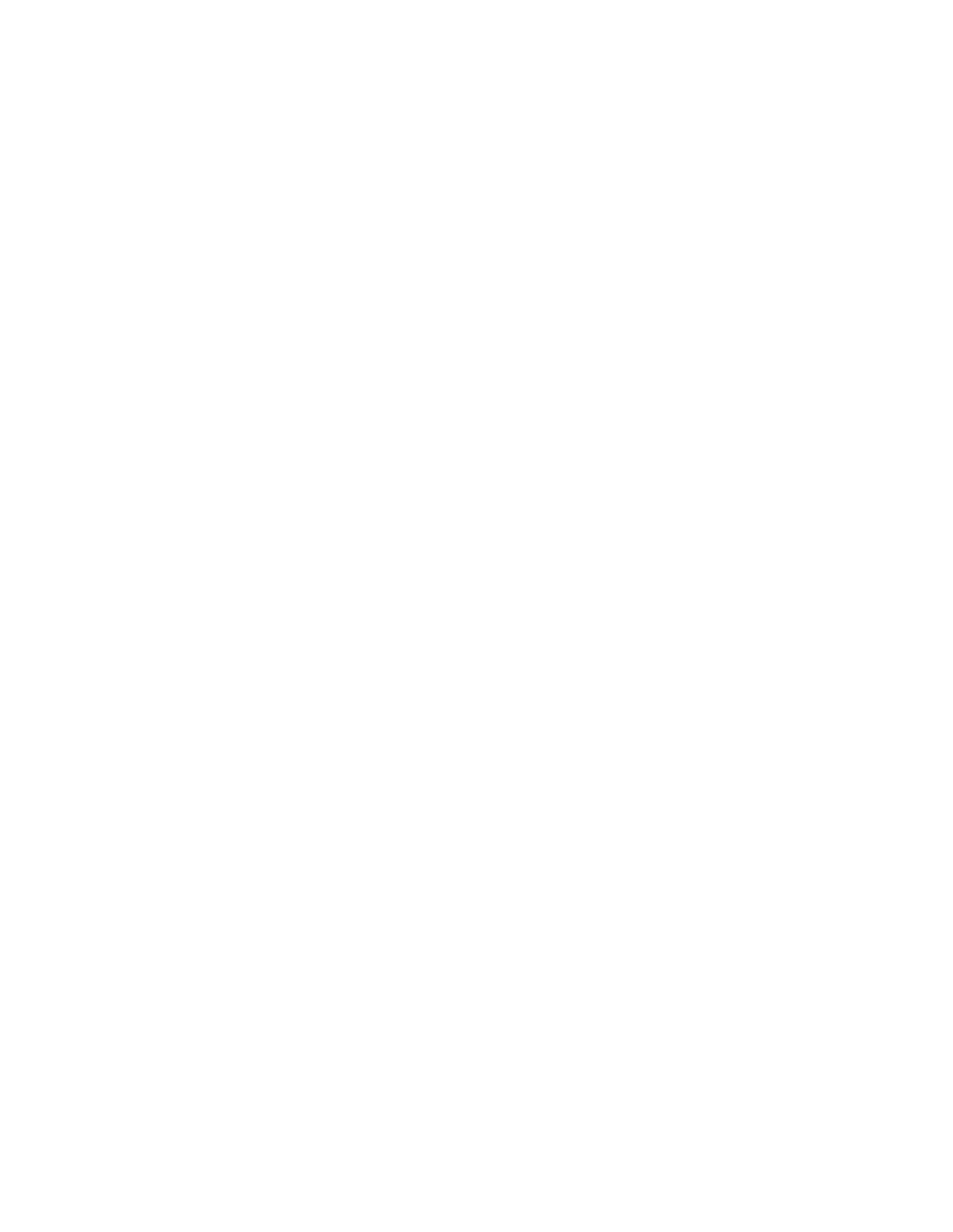# **Table of Contents**

| About this Guide1                                                                                                                     |
|---------------------------------------------------------------------------------------------------------------------------------------|
| Documentation1                                                                                                                        |
| Introduction 2<br>Phone Features 2<br>General Requirements2                                                                           |
| <b>Customizing Your 480i CT Base</b>                                                                                                  |
| Setting Your Options3<br>Aastra Web UI3                                                                                               |
| Using your 480i CT Base Station 5                                                                                                     |
| Multiple Line and Call Appearanc-<br>Customized Softkeys 6<br>Connected State 11                                                      |
| Making Calls from 480i CT Base                                                                                                        |
| Dialing a Number 12<br><b>Using Handsfree</b><br>Speakerphone12<br>Using a Headset12                                                  |
| <b>Receiving Calls at the</b><br>480i CT Base Station 15                                                                              |
| Answering an Incoming Call15                                                                                                          |
| Handling Calls from the 480i CT<br>Base Station 16                                                                                    |
| Placing a Call on Hold16<br>Transferring Calls16<br>Conferencing Calls17<br>Picking up Calls18<br>Ending Calls19<br>Call Forwarding19 |

| Additional Features26                 |
|---------------------------------------|
| Star Codes 26                         |
|                                       |
| Suppressing DTMF Playback31           |
| Ring Tones and Tone Sets32            |
| Stuttered Dial Tone 34                |
| Call Waiting Tone34                   |
|                                       |
| Setting Language 35                   |
| <b>Customizing Your 480i CT Cord-</b> |
| less Handset36                        |
| Accessing Options 36                  |
|                                       |
| Language 37                           |
| Ring Tone37                           |
| Custom name37                         |
|                                       |
| Handset Pairing38                     |
| Key Lock On or Off38                  |
|                                       |
| Silent Alert38                        |
| Finding the Phones's IP Address       |
| using the Handset 39                  |
| Feature Keys on the Handset39         |
| Using the 480i CT Cordless Hand-      |
|                                       |
| Idle Mode 42                          |
| Handset Icons and Status Mes-         |
|                                       |
| Handset Keys43                        |
| Multifunction Handset LED Indica-     |
| Battery Charging 44                   |
| Volume Control 45                     |
| Directory - 480i CT Cordless          |
| Handset45                             |
| Callers List - 480i CT Cordless       |
|                                       |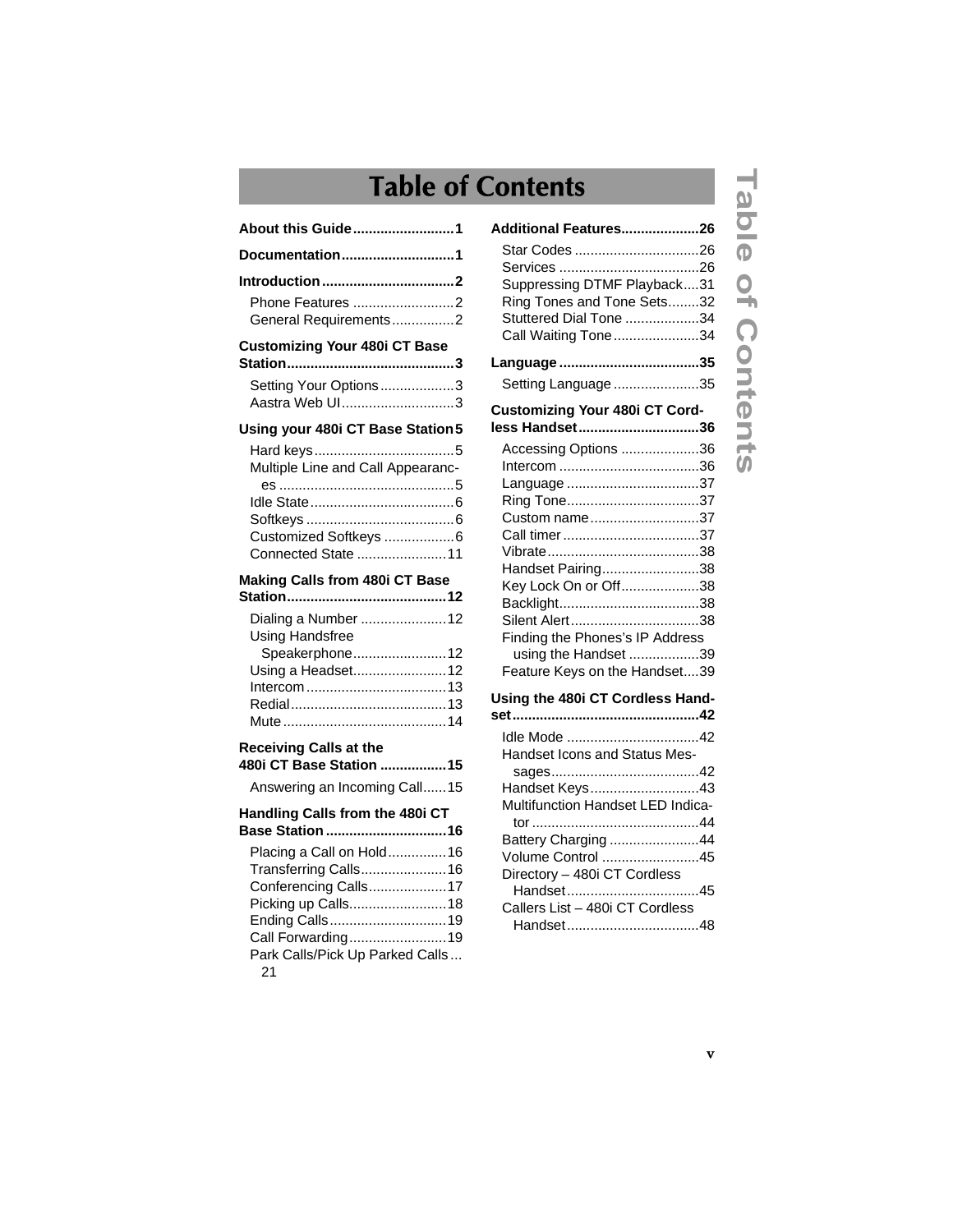# **Table of Contents**

| Making Calls from 480i CT Cord-<br>less Handset50                                                         |  |
|-----------------------------------------------------------------------------------------------------------|--|
| Pre-dialling a Number 50<br>Using a Headset 50<br>Receiving Calls 50<br>Call Privacy 50<br>Ending Calls51 |  |
| <b>Pairing and Unpairing Cordless</b>                                                                     |  |
| Handset to Base52                                                                                         |  |
| Pairing Handset 52<br>Unpairing Handset 53                                                                |  |
| Troubleshooting Solutions 55                                                                              |  |
| Limited Warranty59                                                                                        |  |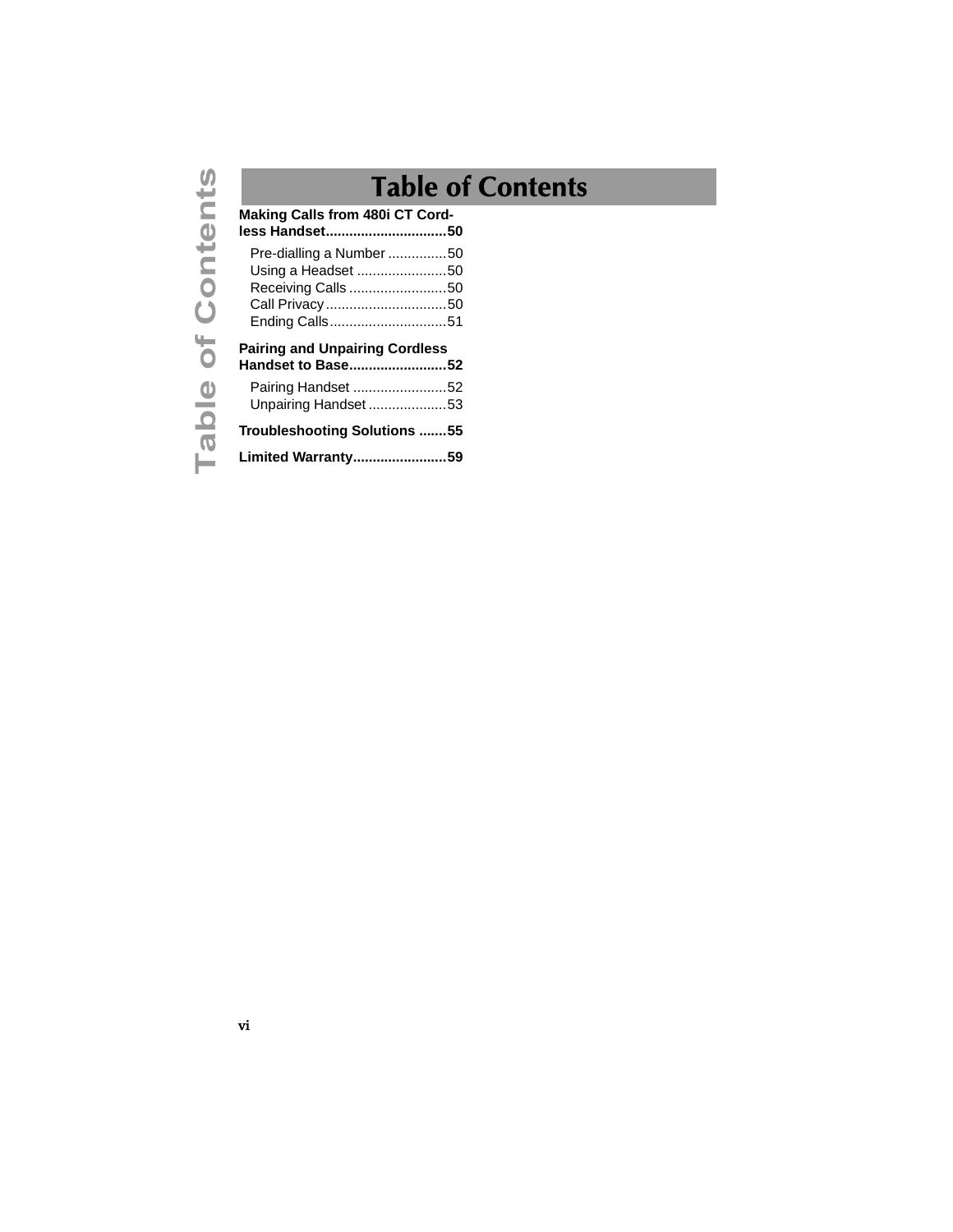<span id="page-6-3"></span><span id="page-6-0"></span>**About this Guide**<br>
This guide explains hot<br>
the basic features of y<br>
CT phone. Not all feat<br>
are available by defau<br>
your system or netword<br>
administrator to find a<br>
features and services a<br>
to you on your system<br>
system This guide explains how to use the basic features of your new 480i CT phone. Not all features listed are available by default. Contact your system or network administrator to find out which features and services are available to you on your system. Your system administrator has the ability to customize some features on this phone. For information on more advanced settings and configurations, administrators should refer to the *Aastra SIP 480i/ 480i CT/9112i/9133i IP Phone Administration Guide*.

#### <span id="page-6-2"></span><span id="page-6-1"></span>**Documentation**

- *Aastra 480i CT Installation Guide* – installation and set-up instructions, general features and functions, and basic options list customization. Included with the telephone.
- *Aastra SIP 480i CT IP Phone User Guide* – explains the most commonly used features and functions for an end user.
- *Aastra SIP 480i/480i CT/9112i/ 9133i IP Phone Administration Guide* – explains how to set the 480i phone up on the network and contains advanced configuration instructions for the 480i. This guide has instructions that are at a user level.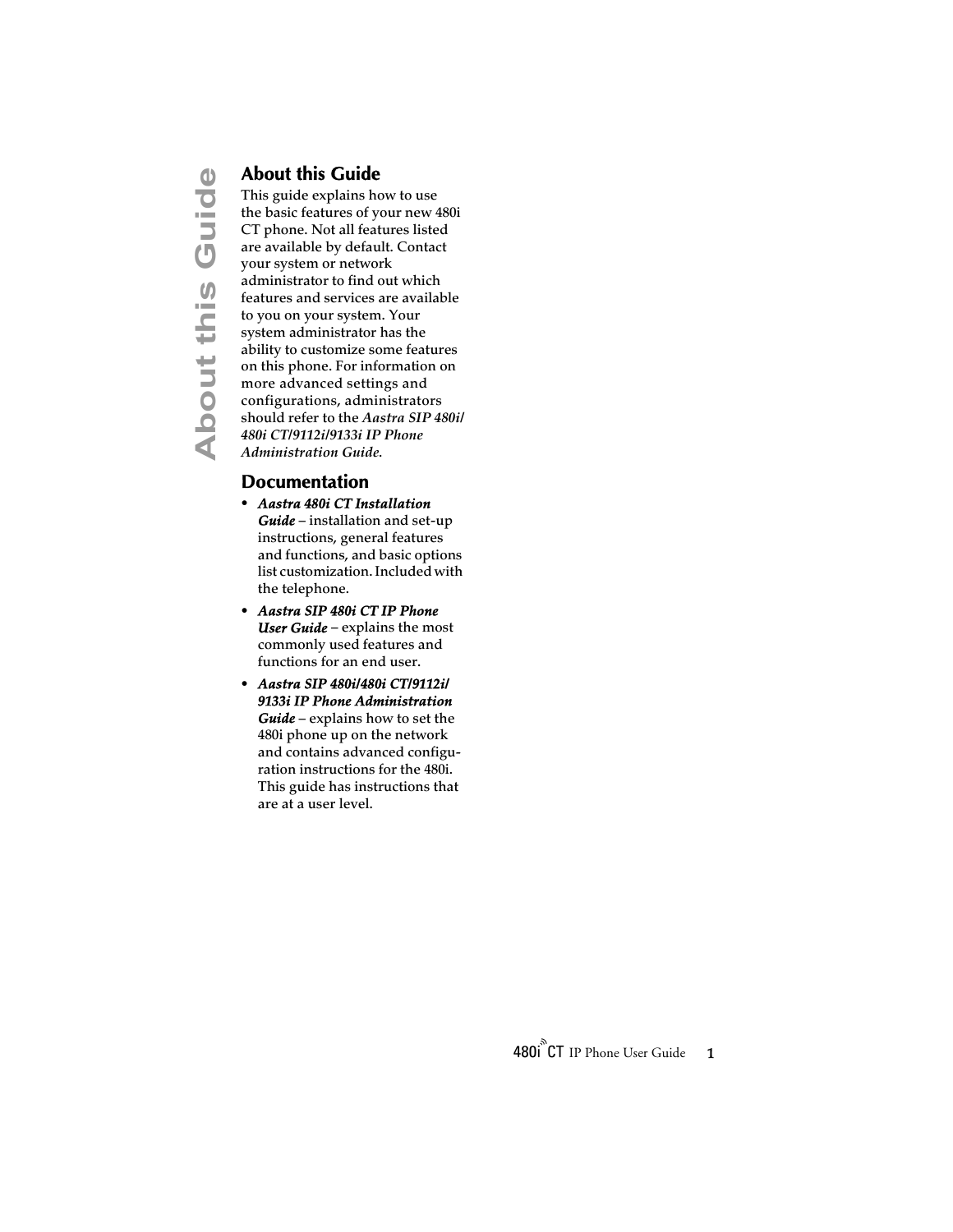## <span id="page-7-0"></span>**Introduction**

This guide compliments the Aastra Model 480i CT Installation Guide that is included with the phone. Please refer to the installation guide for information on hardware requirements, features and physical set up of your new 480i CT.

Software Prerequisites

- Permission to register at the IP PBX
- Access to a Trivial File Transfer Protocol (TFTP), File Transfer Protocol (FTP), or Hypertext Transfer Protocol (HTTP) server

#### <span id="page-7-3"></span><span id="page-7-1"></span>**Phone Features**

- A 3.5" x 2.25" backlit display on main unit
- Handset with 1 1/4" x 3/4" backlit display and a handset base.
- 6 multi-functional softkeys as default or customized settings
- 4 line/call appearance buttons with corresponding lights.
- Up to 5 additional line/call appearances as softkeys.
- Enhanced busy lamp fields.
- Full-duplex speakerphone for handsfree.
- Built-in-two-port, 10/100 Ethernet switch which lets you share a connection with your computer.
- Inline power support, which eliminates power adapters.

#### <span id="page-7-2"></span>**General Requirements**

- A SIP-based IP PBX system or network installed and running with a number created for the new 480i IP phone.
- Adherence to SIP standard RFC 3261.
- Access to a configuration server where you can store the firmware image and configuration files.

The configuration server must be able to accept connections anonymously (if TFTP is used).

- The IP phone must be configured for a specific type of protocol to use. (TFTP is enabled by default). You can configure the following protocols on the IP phone:
	- TFTP (Trivial File Transfer Protocol)
	- FTP (File Transfer Protocol)
	- HTTP (Hypertext Transfer Protocol)
- A 802.3 Ethernet/Fast Ethernet LAN
- Category 5/5e straight through cabling
- Power over Ethernet (PoE) power supply (optional accessory – necessary only if no inline power is provided on the network).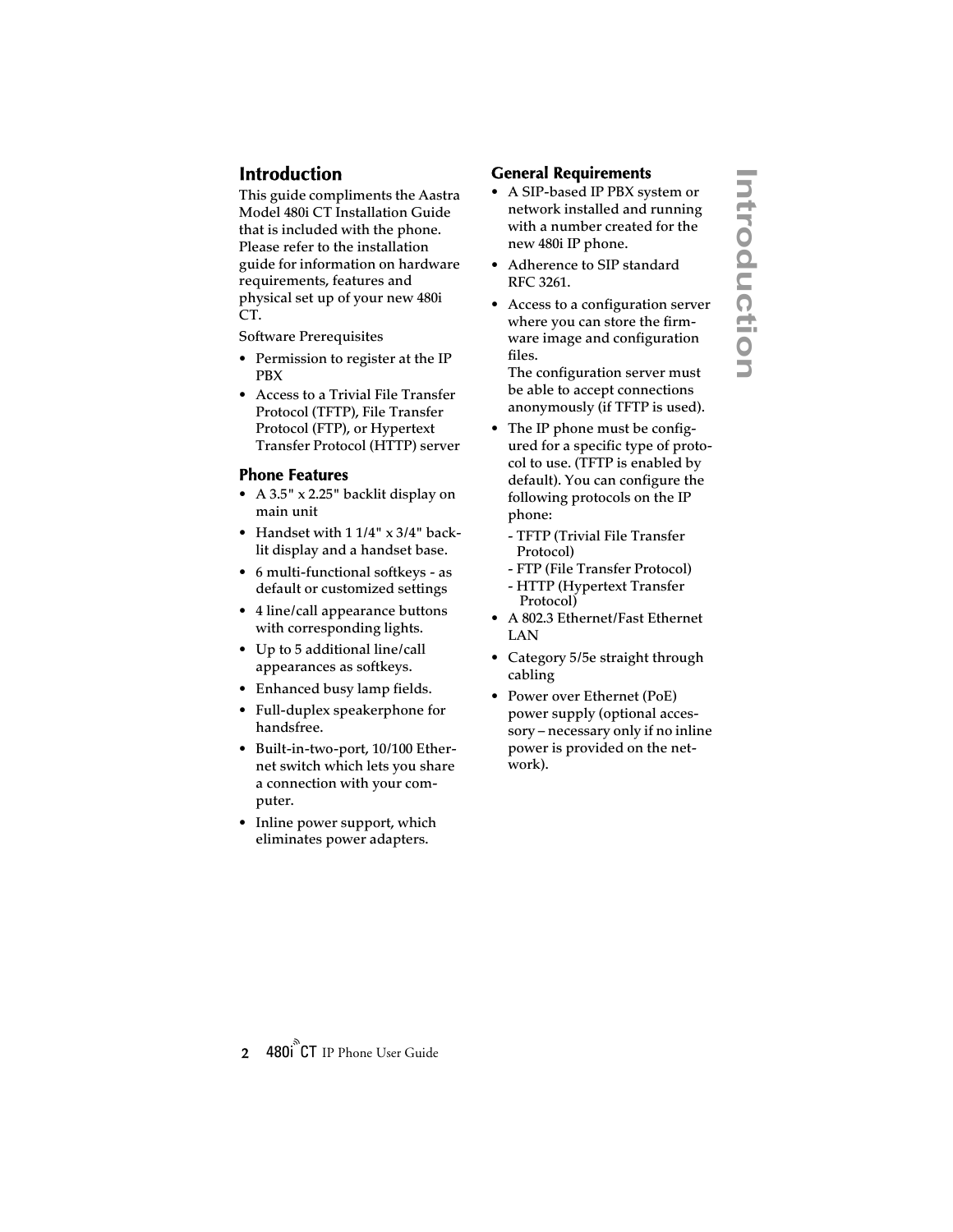# <span id="page-8-4"></span><span id="page-8-0"></span>**Base Station**

#### <span id="page-8-1"></span>**Setting Your Options**

Pressing the  $\blacksquare$  key gives you a list of configuration options. You can also change these options in your phone through the Aastra Web UI. Refer to the *Aastra 480i Installation Guide* for information on less advanced configuration options.

**Customizing Your 480i CT**<br> **Base Station**<br>
Setting Your Options<br>
Pressing the  $\infty$  key gives you a<br>
list of configuration options. You<br>
your phone through the Aastra<br>
Web UI. Refer to the *Aastra*<br>
480*i* Installation Gu Note: Some options should only be set up or changed by a network or system administrator. Please contact your system or network administrator before adjusting any administrator level options. For more information on these options, administrators should refer to the *Aastra SIP 480i/480i CT/9112i/9133i IP Phone Administration Guide*.

#### <span id="page-8-8"></span><span id="page-8-2"></span>**Aastra Web UI**

<span id="page-8-7"></span>You can access specific configuration options on the 480i CT Base Station phone using the Aastra Web UI.

In order to access the Aastra Web UI, you will need to know the IP address of your phone.

#### <span id="page-8-3"></span>**Finding Your Phone's IP Address**

#### <span id="page-8-5"></span>⊙ **Aastra Web UI**

- <span id="page-8-6"></span>**1.** Press  $\blacksquare$  to enter the Options List.
- 2. Use  $\blacktriangleright$  to scroll down the list of options to Phone Status and press the Show softkey.



3. Use  $\blacktriangledown$  to scroll to Network Status and press the Show softkey.



4. Press the IP Addr softkey.

| LAttr.          | Port0 | Port1  |
|-----------------|-------|--------|
|                 |       |        |
| LinkStat.       | Link  | N/Link |
| Negotiat.       | Auto  | Auto   |
|                 | 100M  | 10M    |
| Speed<br>Duplex | Full  | Half   |
| -IP Addr        |       |        |
| - MAC Addr      |       |        |
|                 |       | Done-  |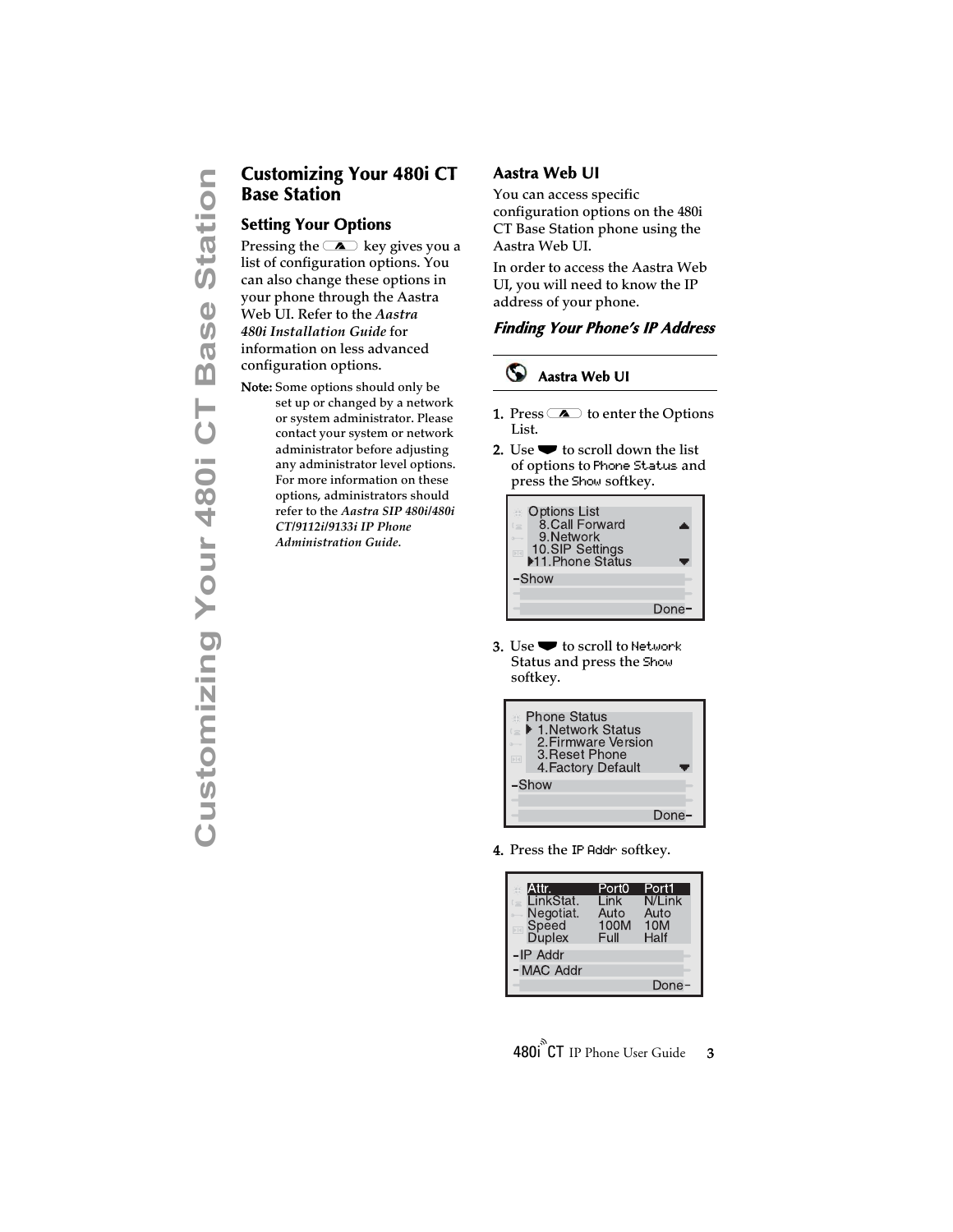5. You will now see your phone's IP Address.



#### <span id="page-9-1"></span><span id="page-9-0"></span>**Accessing the Aastra Web UI**

#### $\odot$ **Aastra Web UI**

- 1. Open your web browser and enter the phone's IP address or host name into the address field.
- 2. At the prompt, enter your username and password and click  $0K$   $\cdot$
- Note: For a user, the default user name is "user" and the password field is left blank.

The Network Status window displays for the IP phone you are accessing.



3. You can logout of the Aastra Web UI at any time by clicking LOGOFF.

The following categories display in the side menu of the Aastra Web UI: Status, Operation, Basic Settings.

#### <span id="page-9-4"></span>**Status**

The Status section displays the network status and the MAC address of the IP phone. It also displays hardware and firmware information about the IP phone. The information in the Network Status window is read-only.

#### <span id="page-9-3"></span>**Operation**

The Operation section provides the following options:

- User Password Allows you to change user password
- Softkeys and XML Allows you to set up to 20 softkeys for a specific function (line, do not disturb (DND), speeddial, busy lamp field (BLF), BLF list, XML, flash, park, pickup, or empty.
- - Handset Keys Allows you to configure up to 15 softkeys on the handset.
- **Directory** Allows you to copy the Callers List and Directory List from your IP phone to your PC.
- <span id="page-9-2"></span>- **Reset** - Allows you to restart the IP phone when required.

#### **Basic Settings**

The Basic Settings section provides the following options:

- Preferences Allows you to set park/pickup call settings, enable/disable call waiting tone and stuttered dial tone, suppress DTMF playback, set incoming intercom call settings, and set ring tones.
- **Call Forward** Allows you to set a phone number destination for where you want calls forwarded. You can configure call forward on a global or per-line basis.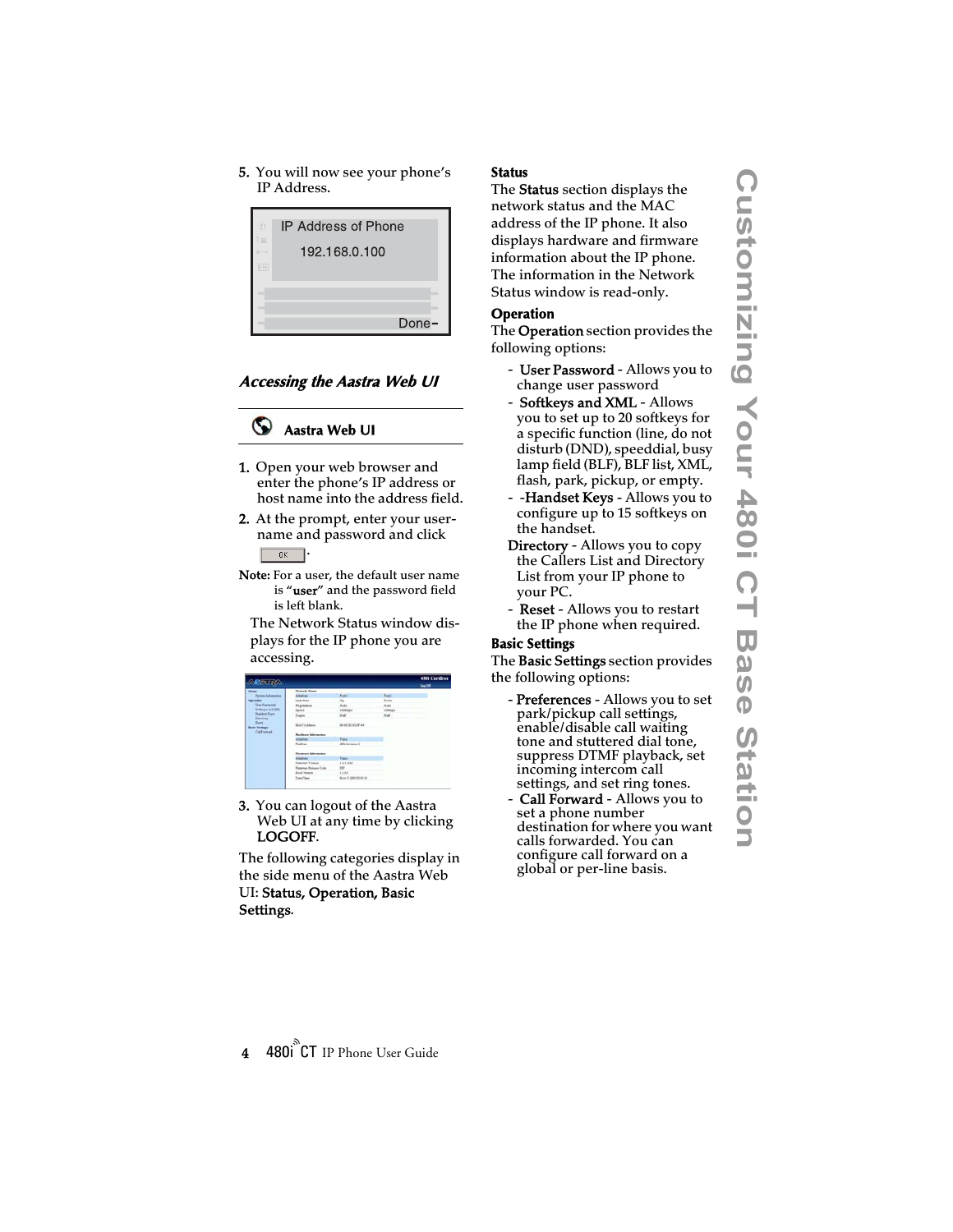# <span id="page-10-0"></span>**Station**

#### <span id="page-10-1"></span>**Hard keys**

**Using your 480i CT Base**<br> **Station**<br> **Using Station**<br> **Using Station**<br> **Interaction Candbers**<br> **Using The Station Candbers**<br> **Using the Station Candbers**<br> **Using the Station Candbers**<br> **Using the Station Candbers**<br> **Using** There are Hard keys on your phone, such as Hold  $\Box$ , Redial  $\Box$ . Xfer  $\bigcirc$  , Icom  $\bigcirc$  and Conf  $\bigcirc$ that are configured for the call handling features. These keys are static and cannot be reprogrammed or changed. They are located in two different areas on the phone.

Note: Your system administrator can configure outgoing Intercom calls for use with the Icom button. Contact your system administrator for more information.

#### Hold/Redial Key Location



#### Xfer/Icom/Conf Key Location



#### <span id="page-10-2"></span>**Multiple Line and Call Appearances**

<span id="page-10-3"></span>The 480i CT has 4 hard line/call appearance buttons each with a corresponding status light. Additional line/call appearances may also have been set up on your phone as softkeys. To learn more about this, please see ["Softkeys as](#page-12-0)  [Line/Call Appearances"](#page-12-0) on [page 7](#page-12-0).



These line/call appearance buttons and lights can represent physical lines or calls for your extension. By pressing a line/call appearance button, you connect to the line or a call it represents. The line/call appearance light indicates the status of that line or call. When the phone is taken off-hook, the phone will automatically select a line for you.

| Line/Call<br><b>Appearance Light</b><br><b>Behaviour</b> | Line/Call<br>Appearance<br><b>Status</b> |
|----------------------------------------------------------|------------------------------------------|
| Off                                                      | Idle line or<br>no call<br>activity      |
| Light flashes quickly                                    | Ringing                                  |
| Light is solid                                           | Connected                                |
| Light flashes slowly                                     | Hold                                     |

When you have more than one call, you can use the left and right navigation buttons ( $\Box$  and  $\blacktriangleright$ ) to scroll left and right to the different call information. Icons  $\blacktriangleleft$  and  $\blacktriangleright$ will appear if there is call information either left, right or both sides of the current information you are viewing.

The display will show what line the call information is referring to (L1, L2, L3, etc.), the Caller ID information (name and number, if available), the call status (Connected, Ring, Hold etc.) and the timer specific to that call.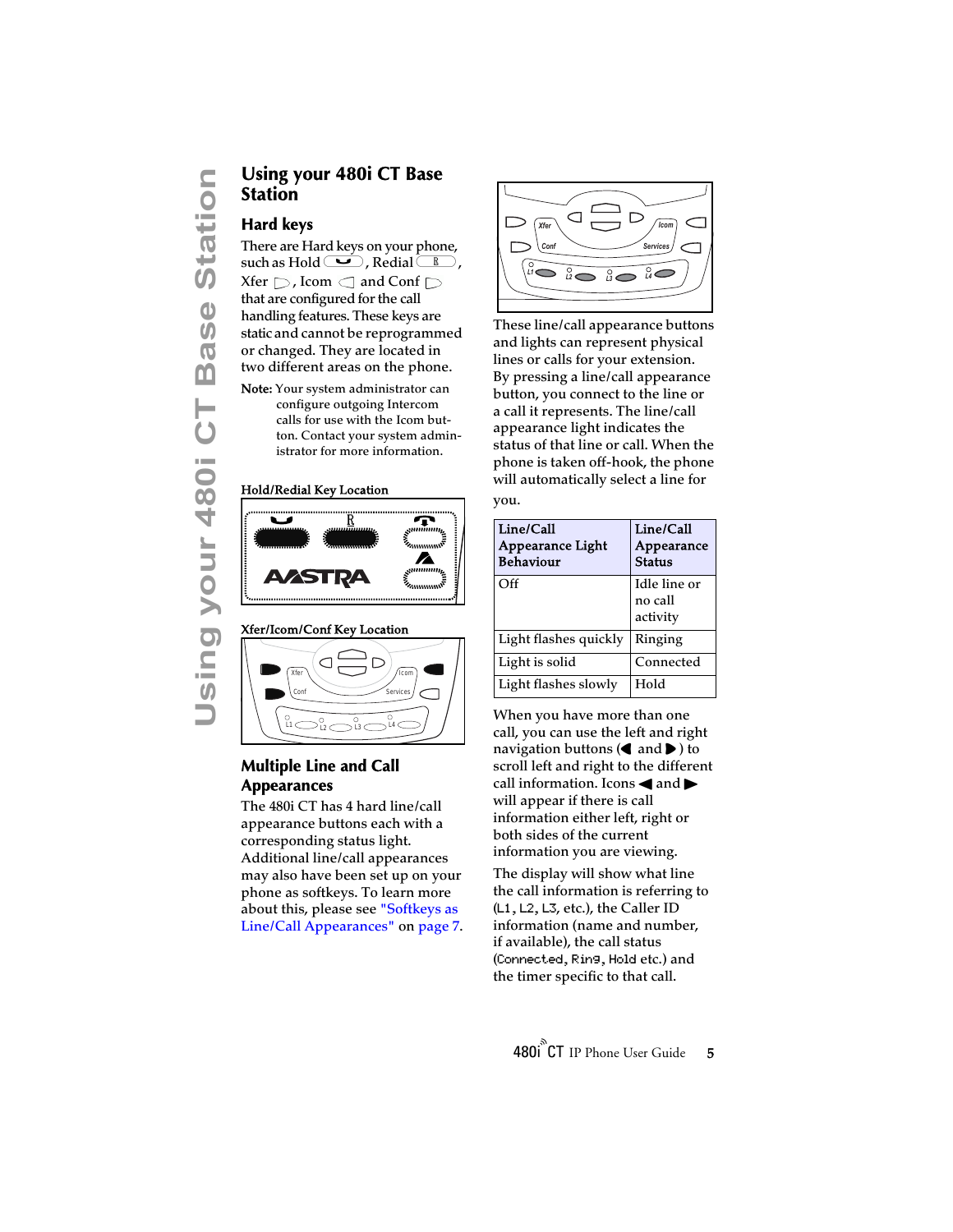#### <span id="page-11-0"></span>**Idle State**

<span id="page-11-4"></span>The Idle State menu appears when your phone is not in use. Your system administrator can set these softkeys using the configuration files or the administrative options in the Aastra Web UI. For more information on idle state softkey configuration, contact your system administrator.

The following image is of the Idle State screen with some example softkeys:



If more than 6 softkeys have been set up for you, More and Back softkeys will be created as required. Pressing the More softkey accesses more Idle State softkeys on the next screen while pressing the Back softkey accesses the softkeys on the previous screen.



The envelope icon  $\boxtimes$  displays on the Idle State screen only if you have new messages waiting. The number next to the envelope indicates how many new messages you have. To access your voicemail messages, use the star codes for your system if a voicemail softkey has not been configured on your phone.

For more information on your system's star codes, please refer to the documentation for the system you are using.

#### <span id="page-11-1"></span>**Softkeys**

Your 480i CT has 6 softkeys, 3 on either side of the phone's display.



These softkeys are preprogrammed for call handling and extension management features of the SIP system. The softkey menus will change depending on the phone's state, displaying relevant softkeys only.

Note: The softkeys outlined in this section represent the default arrangement of softkeys within the various screens.

#### <span id="page-11-3"></span><span id="page-11-2"></span>**Customized Softkeys**

The 480i CT Stations Base can have its softkeys configured for any of the following:

- line/call appearances
- speeddials
- do not disturb (DND)
- Busy Lamp Field (BLF)
- BLF List
- XML
- Flash
- Park
- Pickup
- Empty

You can set the softkeys on your phone to function using any of the features listed above. You can also set the softkey to display a specific state on the IP phone UI. You must use the Aastra Web UI to set the softkey. This sectoin describes each of these softkey functions.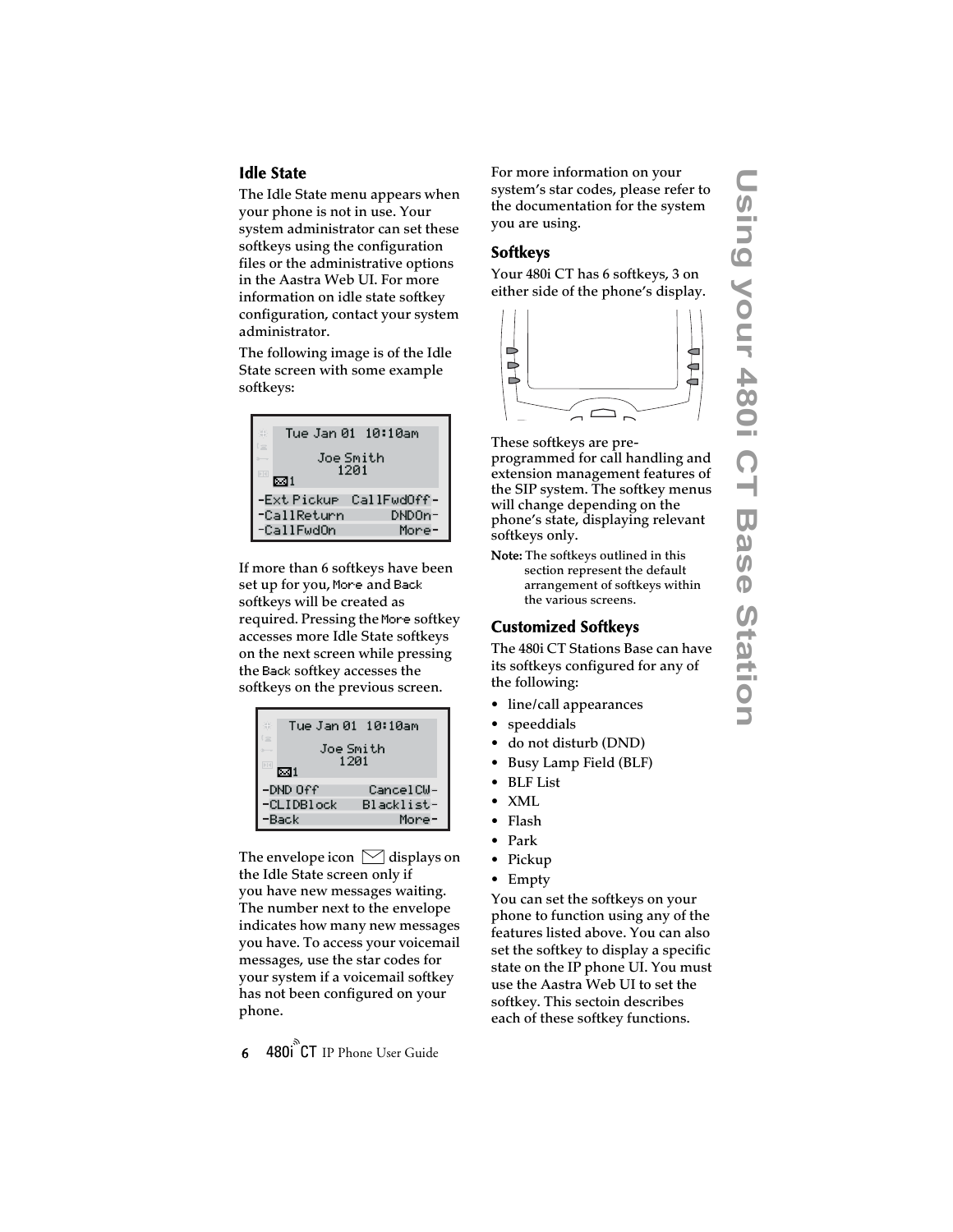# <span id="page-12-1"></span><span id="page-12-0"></span>**Appearances**

**Softkeys as Line/Call**<br> **Appearances**<br>
You can customize the<br>
your 480i CT phone to<br>
line/call appearance scribes ine/call appearance softkeys function in a s<br>
manner to the 4 line/cc<br>
appearance hard keys<br>
on your phone. You can customize the softkeys on your 480i CT phone to function as line/call appearance softkeys. These line/call appearance softkeys function in a similar manner to the 4 line/call appearance hard keys and lights on your phone. For details on the line/call appearance hard keys and lights, please refer to the section ["Multiple Line and Call](#page-10-2)  [Appearances"](#page-10-2) on [page 5](#page-10-2) of this manual.

Lines/call appearance softkeys appear on the phone's display as shown in the following image.

|                   | Mon Aer 17, 11:30em |
|-------------------|---------------------|
|                   | Joe Smith<br>1101   |
| П1                |                     |
| − <b>B</b> Line 5 | Line 8 ¤-           |
| -OLine 6          | Line 9 ¤-           |
| line 7            |                     |

Icons next to the softkeys within the phone's display indicate the status for that line or call and have equivalent status to the line/call appearance lights of the hard keys on the phone. The following table provides a description for each icon.

| <b>Softkey Line/Call Appearance Lights</b> |          |                                                                              |                                                                                      |                                                                          |
|--------------------------------------------|----------|------------------------------------------------------------------------------|--------------------------------------------------------------------------------------|--------------------------------------------------------------------------|
| <b>Activity</b>                            | Light    | Icon                                                                         | <b>Definition</b>                                                                    |                                                                          |
| Idle                                       | Solid    | o                                                                            | There is no call activity for the line/call appearance<br>softkey.                   |                                                                          |
| Solid<br>Connected                         | I I      | A call is connected to your phone on this<br>line/call appearance softkey.   |                                                                                      |                                                                          |
|                                            |          | The equivalent on a line/call appearance hard key<br>is a solid green light. |                                                                                      |                                                                          |
| Flashing<br>Ringing                        |          | О                                                                            | A call is ringing at your phone on this line/call<br>appearance softkey.             |                                                                          |
|                                            |          |                                                                              | The equivalent on a line/call appearance hard key<br>is a fast flashing green light. |                                                                          |
| On Hold                                    | Flashing |                                                                              |                                                                                      | A call is on hold on your phone on this line/call<br>appearance softkey. |
|                                            |          | Д                                                                            | The equivalent on a line/call appearance hard key<br>is a slow flashing green light. |                                                                          |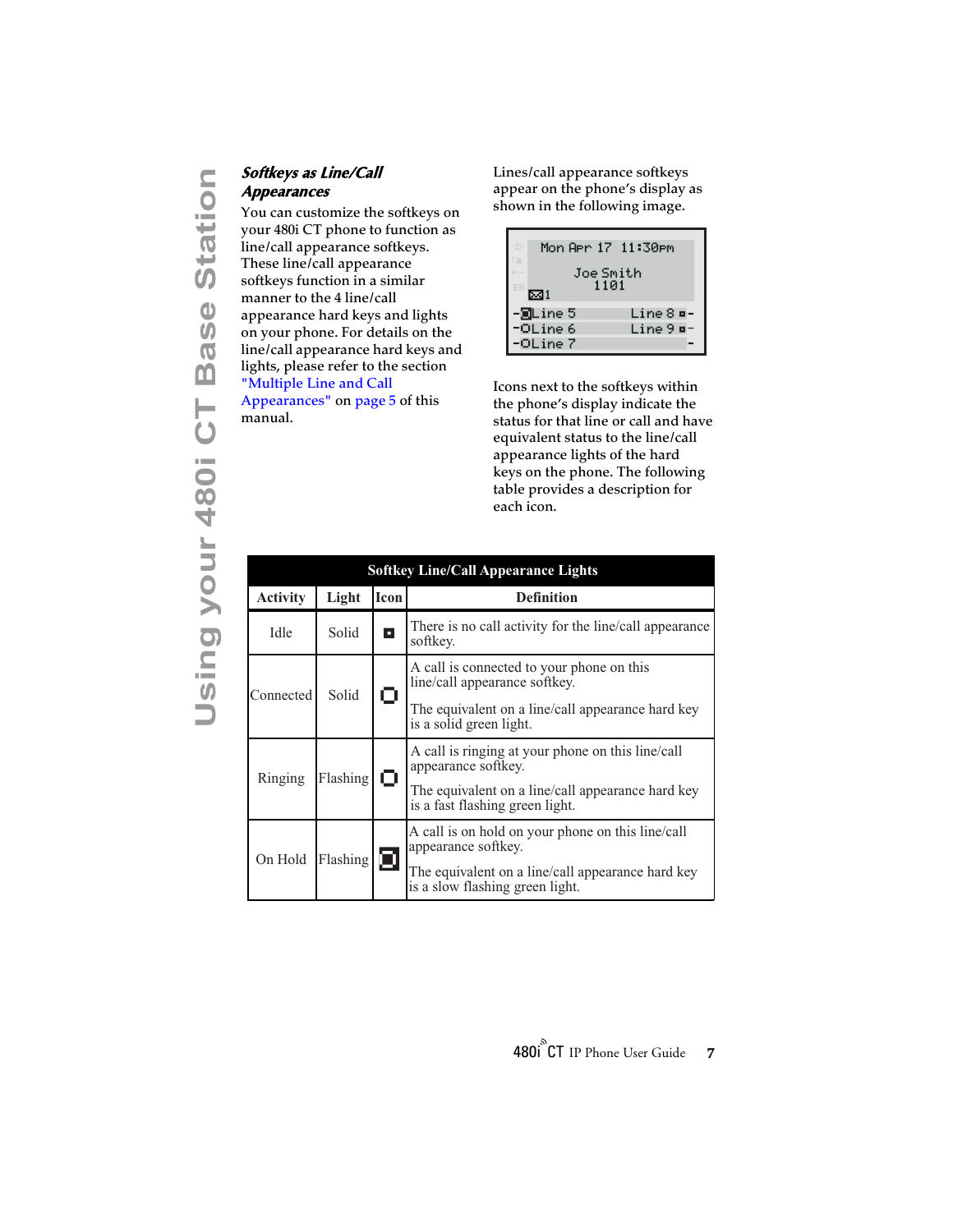Depending on how the phone has been configured, the maximum number of total line/call appearances that can be set up is 8 or 9 (4 line/call appearance as hard keys and 4 or 5 as softkeys). If all line/call appearances have been set up for the same number, a total of 9 lines can be configured. If all line/call appearances have been set up between two different numbers, a total of 8 lines can be configured. This means that when all line/call appearances are in use, 1 call is connected while the rest are on hold. No further outgoing or incoming calls can be made until one of the line/call appearances becomes available. In active states, such as ringing, conference, connected, etc., all softkeys disappear except softkeys that have been set up as line/call appearances, and any context dependent softkeys required for the active state, such as the Drop softkey in the connected state. Typically, context dependent softkeys appear in the top left position and all line/call appearance softkeys appear in the remaining positions.

Note: In some situations, such as during a conference call, the line/ call appearance softkeys may overwrite some of the context dependent soft keys. In this case, instead of the Previous and Next softkeys, up or down icons,  $\blacktriangle$  or  $\nabla$ , will appear on the display. By using the  $\triangle$ and  $\blacktriangledown$  navigation keys, you can access the same functionality as the Previous and Next softkeys.

#### indicator on the Supervisor's phone shows that the worker's

#### <span id="page-13-2"></span>**Softkeys as Customized Speeddials**

You can set up custom softkeys as speeddials. Speeddial softkeys can dial a star code for a feature on the system or a phone number or a set of digits. A customized label displays inside the phone's display for each softkey. If you press a custom softkey, the phone goes off-hook and dials the star code or the number set up for this softkey.

#### <span id="page-13-0"></span>**Softkeys as Customized "Do not Disturb"**

You can set a softkey to perform a "Do not Disturb" (DND) function.

If DND is set on a softkey, the key switches DND ON and OFF. If the phone shares a line with other phones, only the phone that has DND configured is affected.

The second line on the screen of the IP phone shows when DND is configured. When a call comes in on the line, the caller hears a busy signal or recorded message, depending on the server configuration.

#### <span id="page-13-1"></span>**Softkeys as Customized Busy Lamp Field (BLF)**

You can set a softkey to Busy Lamp Field (BLF).

The BLF feature on the IP phones allows a specific extension to be monitored for state changes. BLF monitors the status (busy or idle) of extensions on the IP phone.

Note: The BLF setting is applicable to the Asterisk server only.

#### Example

A Supervisor configures BLFs on his phone for monitoring the status of a worker's phone use (busy or idle). When the worker picks up his phone to make a call, a busy

phone is in use and busy.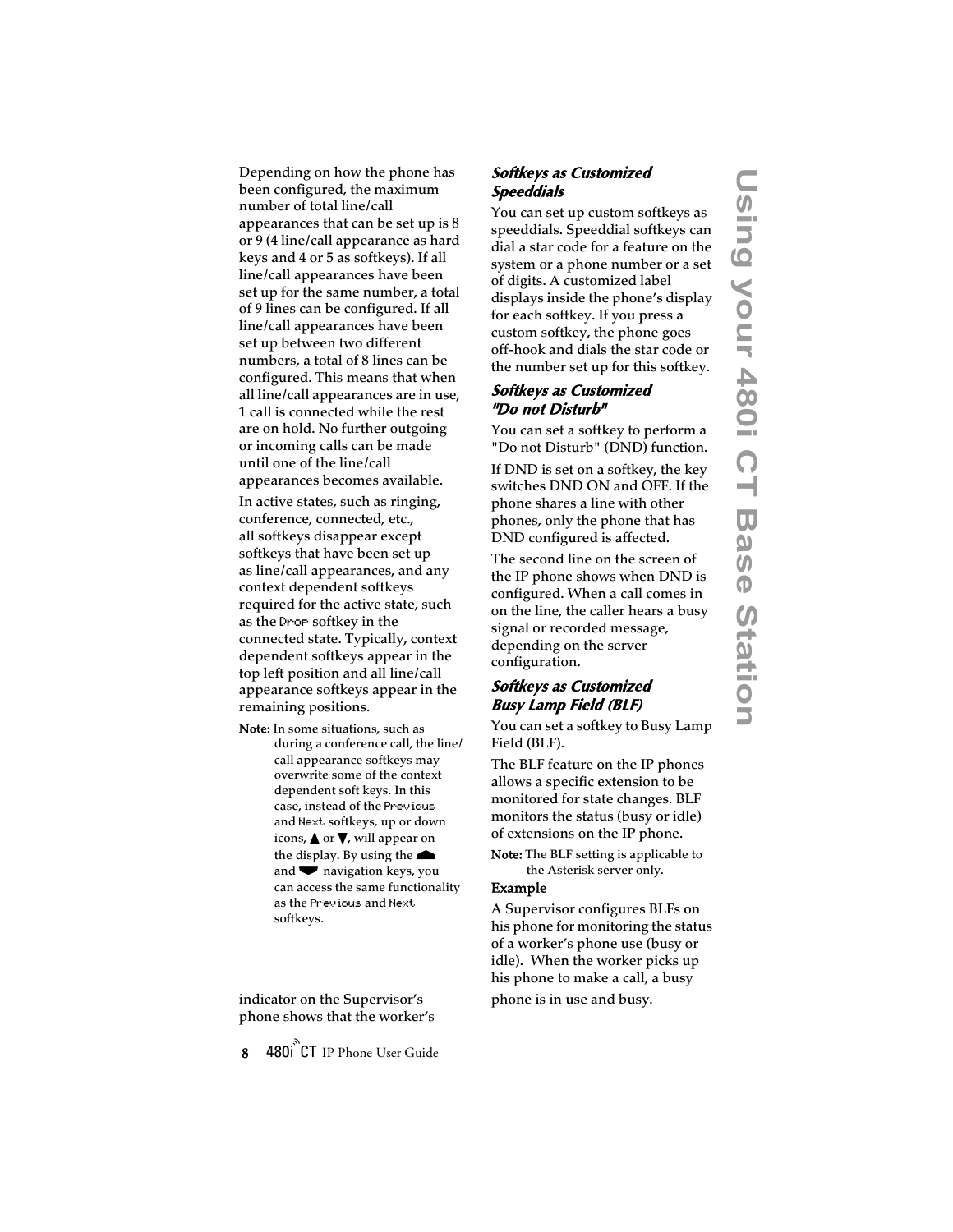On the 480i CT, the busy and idle<br>indicators show on the IP phone<br>screen display next to the softkey<br>programmed for BLF functionality<br>When the monitored user is idle,<br>an icon with the handset on-hook<br>shows next to the BLF indicators show on the IP phone screen display next to the softkey programmed for BLF functionality. When the monitored user is idle, an icon with the handset on-hook shows next to the BLF softkey. When the monitored user is on an active call, a small telephone icon is shown with the handset offhook.

Note: You can also use the BLF configured softkey to dial out. Contact your system administrator for more information.

#### <span id="page-14-1"></span>**Softkeys as Customized BLF List**

#### **(For use with the BroadSoft Broadworks Rel 13 or higher platform only)**

Your can set a softkey to BLF list.

The BLF list feature on the IP phones is specifically designed to support the BroadSoft Broadworks Rel 13 Busy Lamp Field feature. This feature allows the IP phone to subscribe to a list of monitored users defined through the BroadWorks web portal.

In addition to monitoring the idle and busy state, the BLF list feature also supports the ringing state. When the monitored user is idle, there is a small telephone icon shown with the handset on-hook. When the monitored user is in ringing state, there is a small bell icon shown. When the monitored user is on an active call then a small telephone icon is shown with the handset off-hook.

Note: The Broadworks BLF feature is not the same as the Broadworks Shared Call Appearance (SCA) feature and does not permit call control over the monitored extension.

If you set a softkey to use BLF/List, you must also enter a BLF List URI at Operation->Softkeys and XML ->Services. The BLF List URI is the name of the BLF list defined on the BroadSoft BroadWorks Busy Lamp field page for your particular user. For example, my480i-blflist@as.broadworks.com. The value of the BLF\List URI parameter must match the list name configured. Otherwise, no values display on the 480i screen and the feature is disabled.

Note: You can also use the BLF/List configured softkey to dial out.

#### Example

A receptionist has a 480i CT running Broadsoft firmware that subscribes to a list of extensions from the BroadWorks Application Server. Each monitored extension in the list shows up individually on the 480i screen next to a softkey button. The softkey icons on the screen change depending on the state of the extensions.

#### <span id="page-14-0"></span>**Softkeys for Accessing XML Services**

Extensible Markup Language (XML) is a markup language much like HTML. You system administrator can create customized XML menu services and load them to your IP phone. These services include things like weather and traffic reports, contact information, company info, stock quotes, or custom call scripts.

Users can access XML applications via the "Services" menu on the 480i CT or via a softkey set to use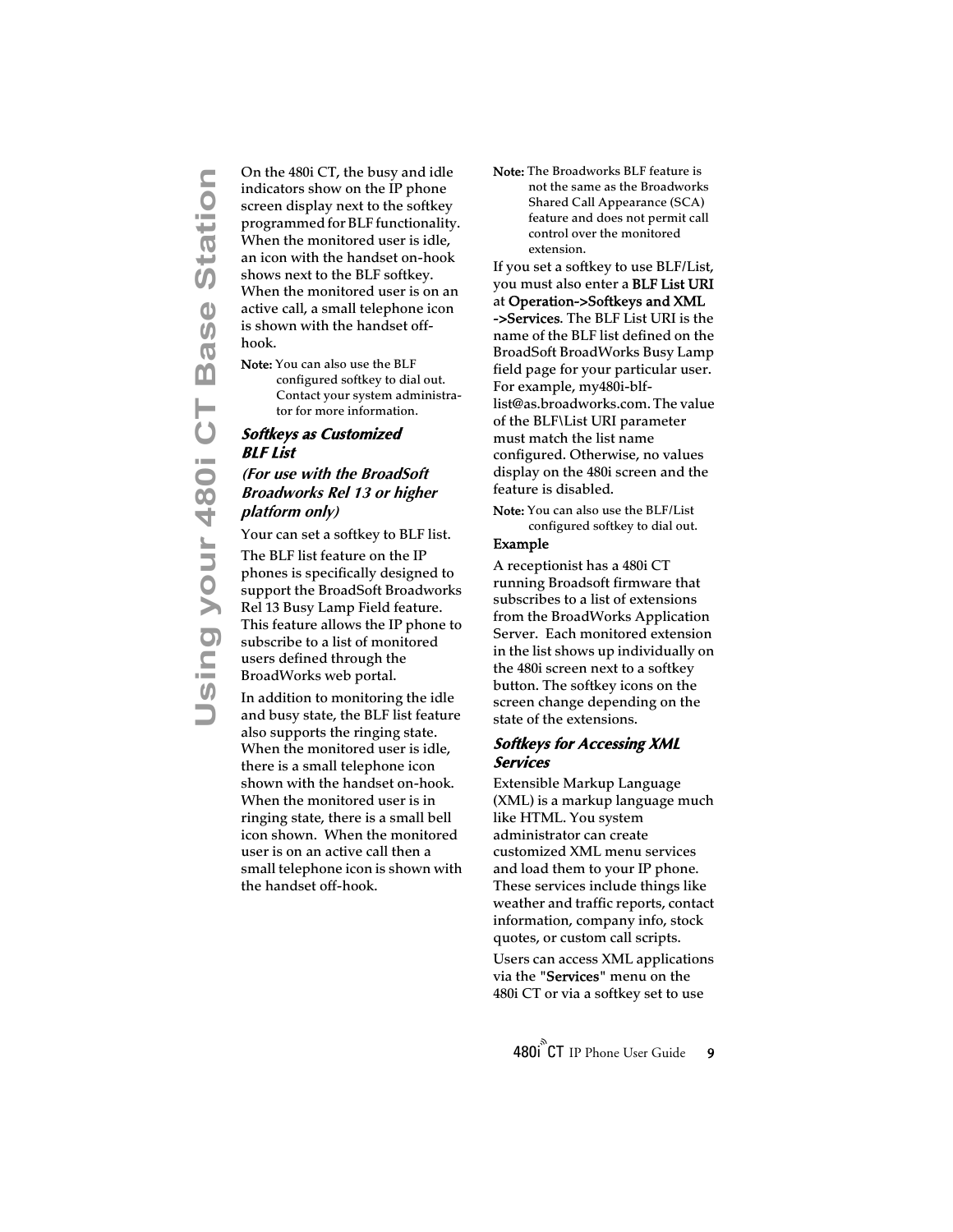XML services. The phone performs an HTTP GET on the URI created by your system administrator.

You can set the following parameters for object requests:

- xml application URI
- xml application title

The xml application URI is the application you are loading into the IP phone. You must get this URI from your system administrator.

The xml application title is the name of the XML application that displays on the Services menu in the IP Phone UI (as option #4).

#### **Softkeys as Customized Flash Key**

You can set a softkey to generate a flash event when it is pressed on the 480i CT or 480i CT handset. You do this by setting the softkey to "flash". The IP phone generates flash events only when a call is connected and there is an active RTP stream (for example, when the call is not on hold).

#### **Softkeys as Customized Park/ Pickup Keys**

The IP phone (including the 480i CT handset) have a park and pickup call feature that allows you to park a call and pickup a call when required. There are two ways a user can configure this feature:

- Using a static configuration
- Using a programmable configuration (configure softkeys)
- Note: The IP phone accepts both methods of configuration. However, to avoid redundancy, Aastra Telecom recommends you configure either a static configuration or a programmable configuration.

The IP phones support the Park/ Pickup feature on the Asterisk, BroadWorks, Sylantro, and ININ PBX servers.

#### Reference

For more information about configuring park/pickup on the 480i CT phone, see ["Park Calls/](#page-26-0) [Pick Up Parked Calls"](#page-26-0) on [page 21](#page-26-0).

#### **Softkeys as Customized Empty Key**

You can set a softkey to force a blank entry on the IP phone display for a specific softkey. You do this by setting the softkey to "empty". The soft keys are added in order (from softkey1 to softkey20) after any hard-coded keys have been added. If a particular soft key is not defined, it is ignored.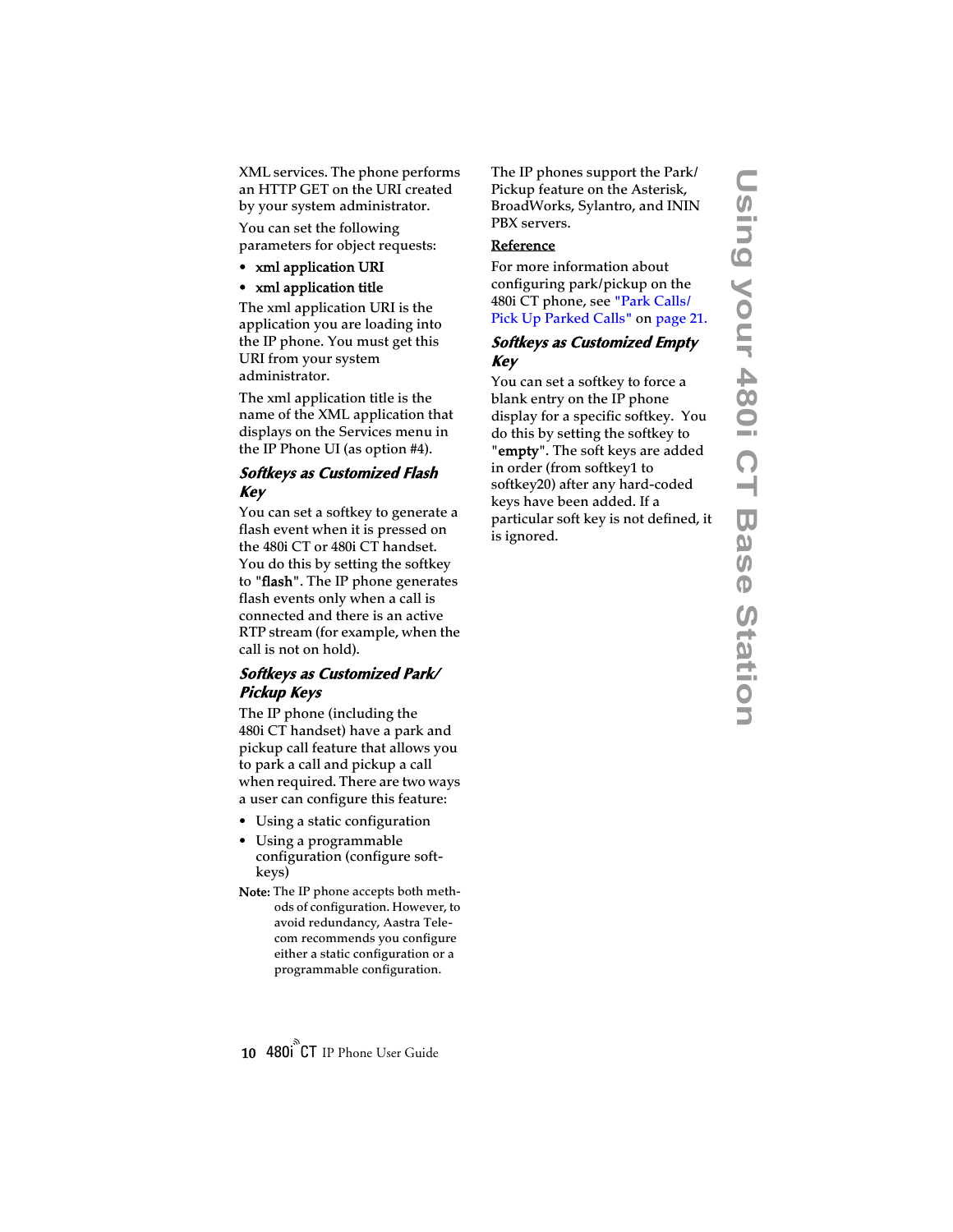You can configure a specific state to display when a softkey is being used. Available states you can configure for each softkey include:

- idle The phone is not being used.
- connected The line currently being displayed is in an active call (or the call is on hold)
- **incoming** The phone is ringing.
- outgoing The user is dialing a number, or the far-end is ringing.

By default, the softkeys display in the states of idle, connected, incoming, and outgoing. All states are enabled.

In the Aastra Web UI, the operational states for each softkey display enabled. To disable a state, you uncheck the box for that operational state.

The IP phone idle screen condenses the softkeys. For example, if you set softkey 12 as the following:

Type: speedial Label: Voicemail Value \*89 State: outgoing

then softkey 12 appears in position 1 if no other softkeys are set. A softkey type of "empty" does not display on the idle screen at all.

#### <span id="page-16-1"></span><span id="page-16-0"></span>**Connected State**

The Connected State Screen will appear when you are talking to someone on the phone. Connected State functions are available as softkeys on the connected state screen, as well as hard keys on the phone. These softkeys and hard keys allow you to handle calls, such as transferring, conferencing, placing calls on hold and more.

Tue May 17 10:10am 10:17 ■ 202 L1 Connected >Jay Lampton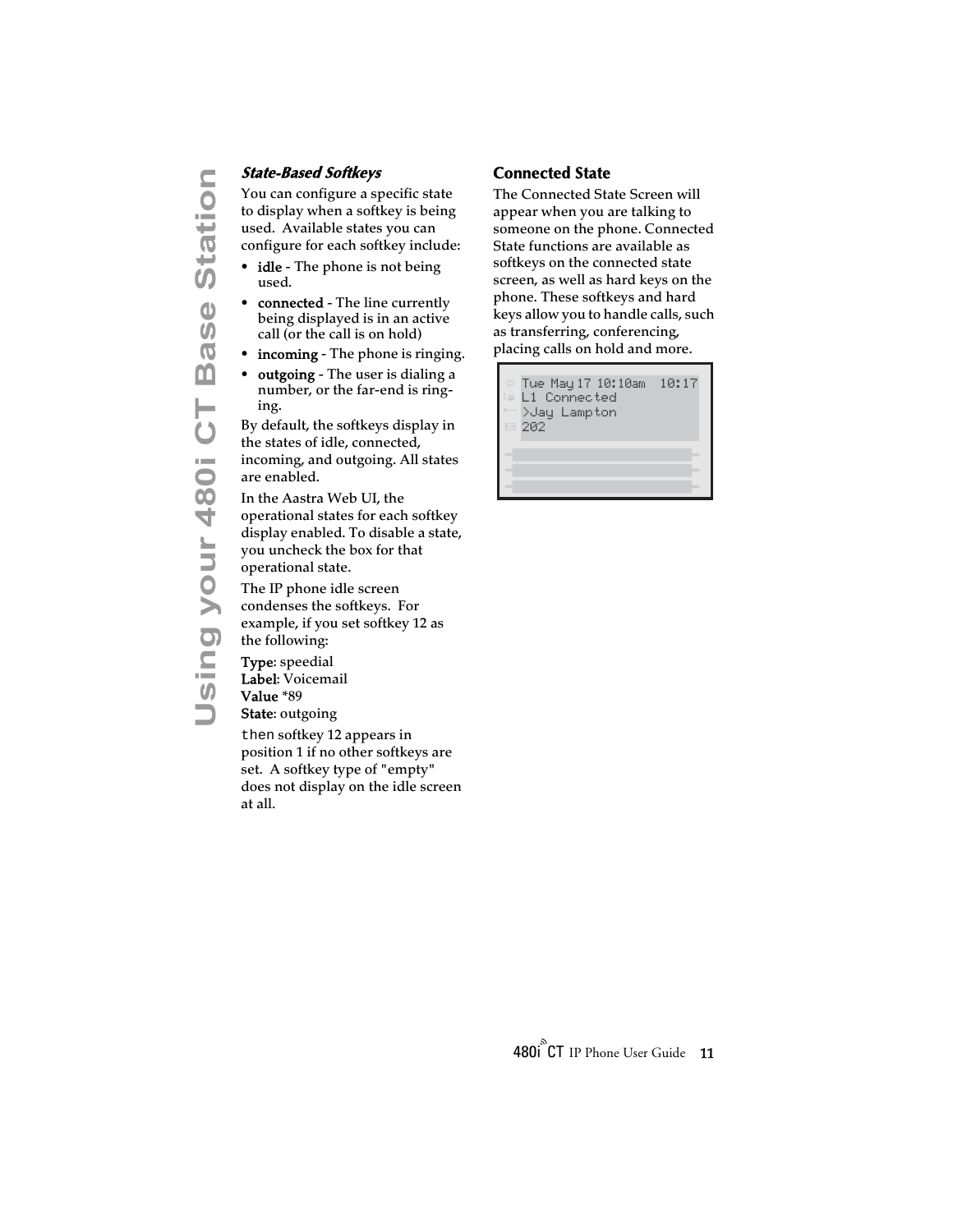#### <span id="page-17-0"></span>**Making Calls from 480i CT Base Station**

#### <span id="page-17-1"></span>**Dialing a Number**

First, take the phone off-hook by lifting the handset, pressing the  $\bigcirc$  button or pressing a line/ call appearance button. At the dial tone enter the number you wish to call. If you are unable to make calls within certain area codes, check with your system administrator for any toll restrictions placed on your extension that may restrict your access to long distance area codes or dialling prefixes.

Tue May 17 10:19am  $\ge 201$ L1 Dial

#### <span id="page-17-2"></span>**Using Handsfree Speakerphone**

The handsfree feature allows you to speak to someone without using the handset or headset. Your phone must be in either the speaker or speaker/headset audio mode.

- To dial using handsfree, first  $press \t{a}$  and enter a number at the dial tone.
- To answer a call on the 480i CT Base Station using Handsfree,  $press \mathbf{\mathcal{A}}$ .
- If in speaker audio mode, press  $\bigcirc$  to switch between handsfree and handset.
- If in speaker/headset audio mode, press  $\bigcirc$  to switch between handsfree and headset.
- When the handset is on hook,  $press \t{d}$  to disconnect a handsfree call.
- When handsfree is on, the speaker light turns on.

#### <span id="page-17-3"></span>**Using a Headset**

The 480i CT accepts headsets through the modular RJ22 jack on the back of the phone. Contact your telephone equipment retailer or distributor to purchase a compatible headset. Customers should read and observe all safety recommendations contained in headset operating guides when using any headset.

#### **Advanced Volume Controls for the Headset Mic**

On the 480i CT, there are 3 options for the headset microphone volume.

To change this volume:

- **1.** Press  $\mathbf{\Omega}$ .
- 2.Use  $\blacktriangleright$  to scroll down the list of options to 7.Set Audio and press the Show softkey, or you can press 7 to jump directly to this option.
- 3.Press the Advanced softkey.
- **4.**Use  $\blacktriangleright$  to scroll down the list or press the Change softkey to go to the next selection.
- 5.Press the Done softkey to save changes and exit.
- 6.If you do not wish to save changes, press the Cancel softkey.
- Note: By default, the volume for the headset microphone is set to medium.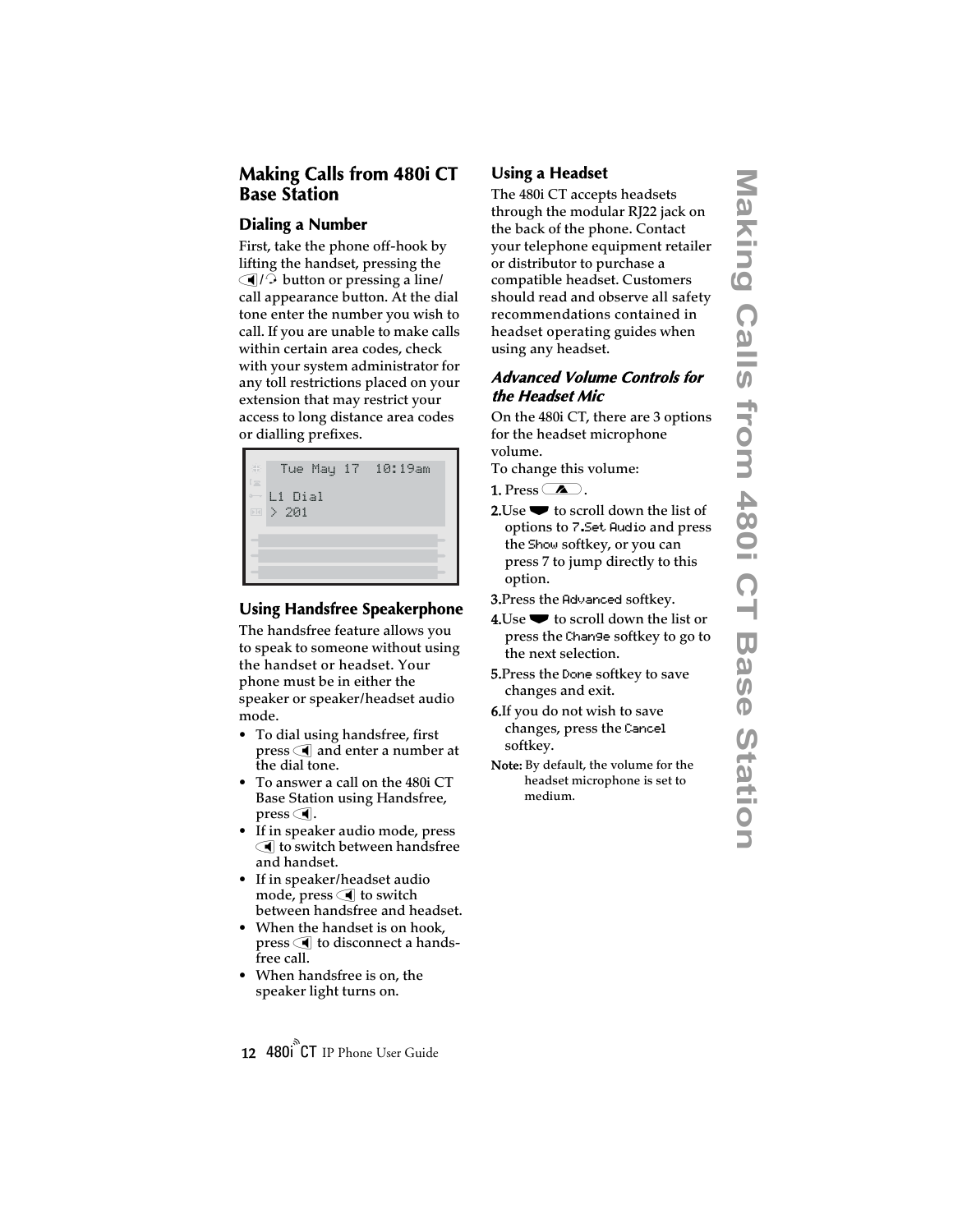# **Headset:**

- 1. Ensure that you have selected a headset audio mode by accessing the Options menu.
- 2.Plug the headset into the jack.
- **3.**Press the  $\bigcirc$  /  $\bigcirc$  key to obtain a dial tone or to answer an incoming call. Depending on the audio mode selected from the Options menu, a dial tone or an incoming call will be received on either the headset or the handsfree speakerphone.
- 4. Press the  $\blacksquare$  to end the call.

#### <span id="page-18-2"></span><span id="page-18-0"></span>**Intercom**

**Make and Receive Calls Using a**<br> **Meadeet**<br> **1. Ensure that you have selected a**<br>
headset audio mode by<br>
accessing the Options menu.<br> **2.** Plug the headset into the jack.<br> **3.** Trees the  $\frac{1}{2}$  key to obtain a<br>
dial to On the 480i CT base, the  $\textcolor{blue} \textcolor{blue}{\textcolor{blue} \textbf{Com}}$ key functions to access the cordless intercom feature. This feature allows the base to talk to any registered cordless handsets. Using the Aastra Web UI, you can also enable (turn ON) or disable (turn OFF) the microphone or automatic answering (autoanswer) on the IP phone for incoming intercom calls. If autoanswer is enabled on the IP phone, the phone plays a tone to alert the user before answering the intercom call. If auto-answer is disabled, the phone rejects the incoming intercom call and sends a busy signal to the caller. By default, the microphone is OFF and auto-answer is ON.

Note: Your system administrator can configure outgoing Intercom calls using the Icom button. Contact your system administrator for more information.

Refer to the following procedure for using the Intercom feature.

#### ÆJ **IP Phone UI**

**1.** Press the  $\overline{\phantom{a}}$  lcom

- 2.Enter the extension number of the person you wish to intercom or the BLF softkey for that extension.
- 3.After a beep tone, your phone will automatically connect with the remote extension and you can speak through its speaker.
- **4.** To cancel intercom, press  $\mathbb{Z}$  or the Cancel softkey.
- 5.When you are finished speaking, hang up the phone by placing the handset back on-hook or by pressing  $\bullet$  or the line/call appearance button for the active call. When you hang up, the remote phone will also hang up.

#### <span id="page-18-1"></span>**Redial**

Press *Redial* to automatically dial the most recent number you dialed from the phone.

The Redial list contains 100 items. While on-hook, pressing the  $\frac{Relation}{Total}$  hard key will invoke the Redial list. While off-hook, the  $\frac{Real}{||}$  key functions as a "hot redial" where the last number dialed is dialed again.

Note: Your system administrator can set your redial key to speedial a specific number. Contact your system administrator for more information.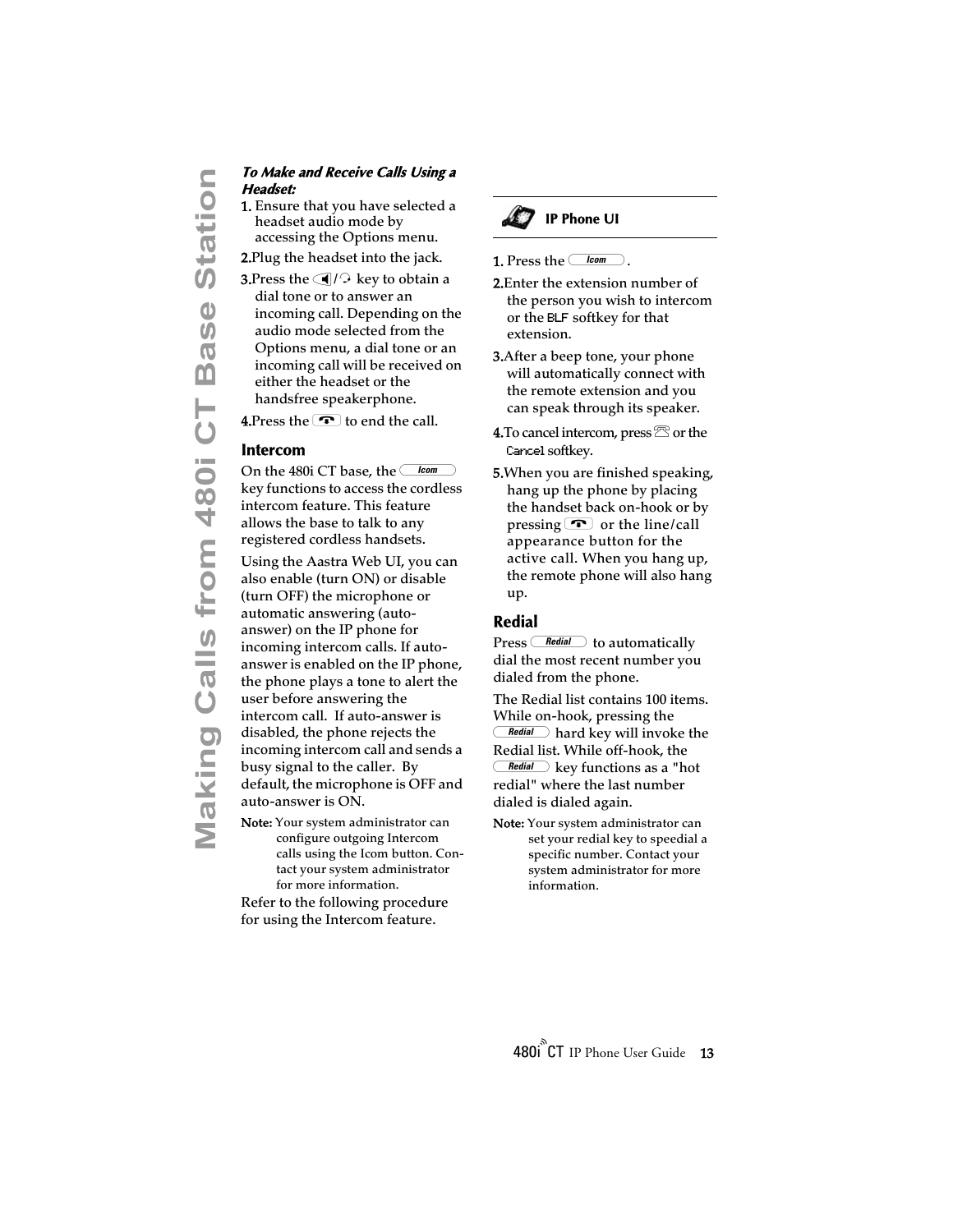#### <span id="page-19-0"></span>**Mute**

Press the  $\bigcirc$  button to mute handset, headset or handsfree. The speaker light will flash slowly and the text "Mute" will appear on the screen. You will still be able to hear the caller, but they will not hear you. To toggle mute on or off, press  $\mathbb{D}$ .

Note: If you place a muted call on hold, the phone automatically takes the call off mute when you reconnect to the call.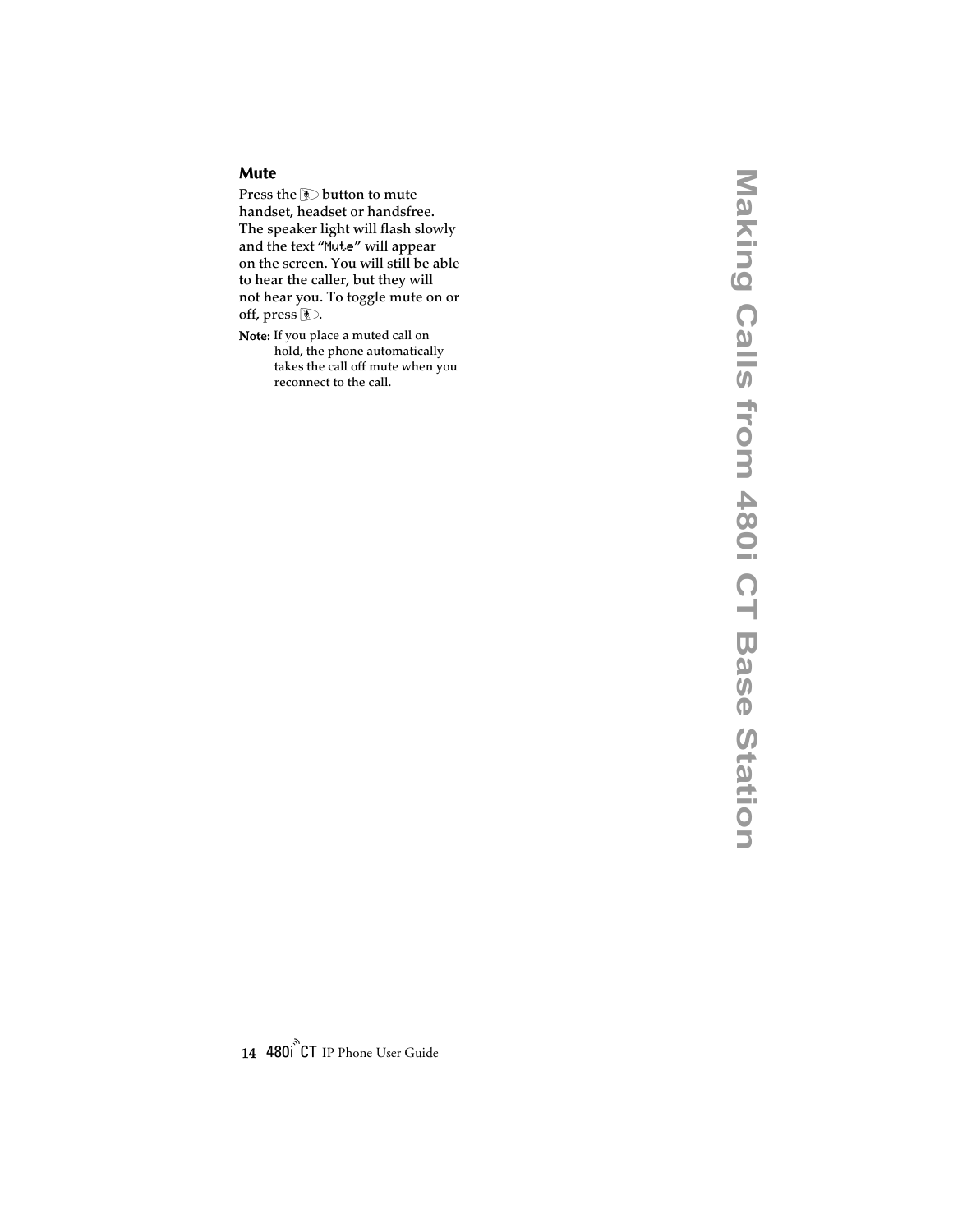# <span id="page-20-0"></span>**480i CT Base Station**

When a call is ringing at your extension, you will see the Inbound Call Screen. The line/call appearance light will flash quickly for the incoming call.



#### <span id="page-20-1"></span>**Answering an Incoming Call**

To answer the call:

- For handsfree operation, press the Answer softkey or the line/ call appearance button for the incoming call.
- Press  $\bigoplus$  / $\bigoplus$  for handsfree or headset operation. The setting you have selected in the Options List for Audio Mode will determine whether the call goes to handsfree or headset operation.
- Lift the handset for handset operation.
- When you answer the call, the screen will change to the Connected State menu. If you cannot answer the call, the caller will go to voice mail (if voice mail has been configured for your extension).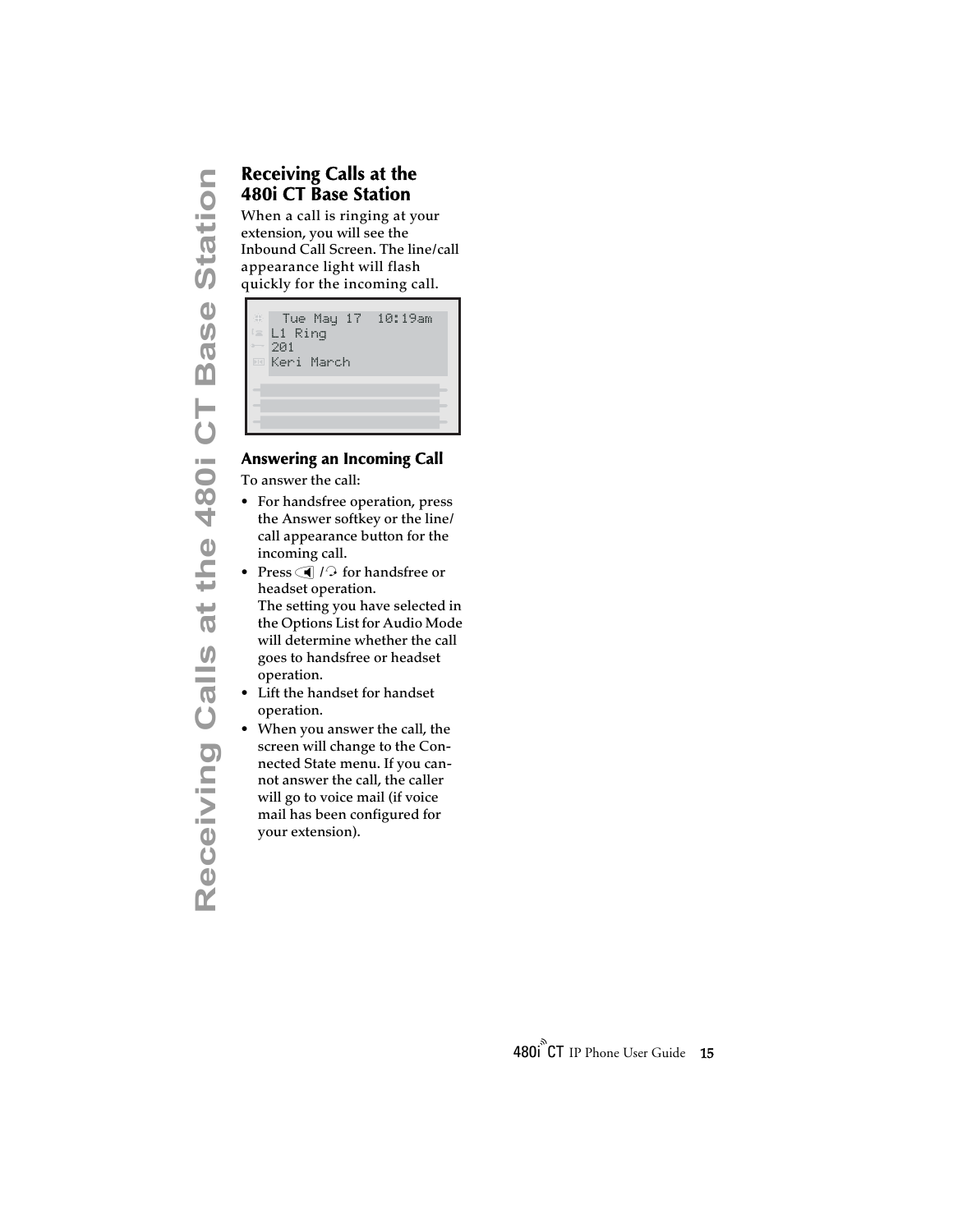#### <span id="page-21-0"></span>**Handling Calls from the 480i CT Base Station**

When you are connected to a call, you can use the softkeys or hard keys on the phone to transfer, conference or place a call on hold.

## <span id="page-21-1"></span>**Placing a Call on Hold**

When you place a call on hold, only your phone can retrieve the call. To place a call on hold:

1. Connect to the call (if not already connected).

2.Press the Hold softkey



The line/call appearance light will begin to flash slowly. The screen will display "Hold..." with the line number the call is held on the phone.

#### **When on Hold**

When you have been placed on hold, you cannot hear any voice from the caller. The call/line appearance light for the line you are on will remain solid to indicate that you are still connected.



## **Automatic Hold**

When juggling between calls, you do not have to press the hold button to go from one call to the next. The phone will automatically put your current call on hold as soon as you press a new line/call appearance button.

#### **Retrieving a Held Call**

If you have more than 1 call on hold, you can scroll through the held call information by pressing  $\triangleleft$  and  $\triangleright$  navigation keys. To reconnect to a call press the line/ call appearance button where that call is being held. If you press the call/line appearance button again, you will disconnect from the call.

## <span id="page-21-2"></span>**Transferring Calls Blind Transfer**

A blind transfer is when you transfer a call directly to another extension without consulting with the person receiving the call. To do this, simply complete the transfer before the receiving party answers the call.

#### **Consultative Transfer**

You also have the option to consult with the person you are transferring the call to, before you complete the transfer. To do this, simply remain on the line until the receiving party answers the call. After consulting with the receiving party, you can either complete the transfer or cancel the transfer to go back to the original call.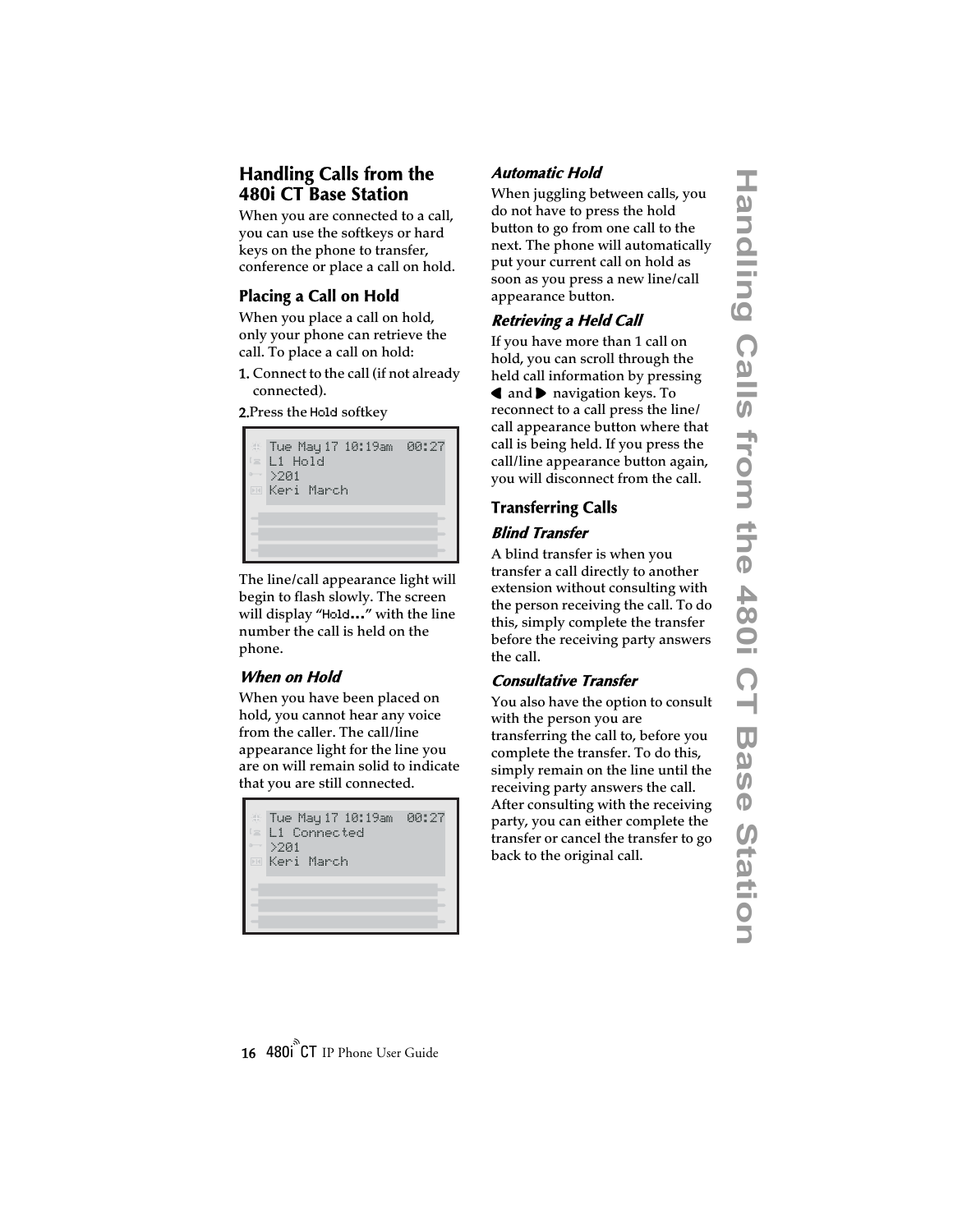#### **IP Phone UI**

# extension:

1. Connect to the call you wish to transfer (if not already connected).

 $2.Press$   $\qquad$   $lcom$ 

```
Tue May 17 10:19am 00:27
Karen Batz
\subseteq L2 Dial
   >203
```
- 3.Press a line/call appearance button followed by the extension number of the person you wish to transfer the call to.
- **Handling Calls from the 480**<br> **Handling Calls from the 480**<br> **Handler** (if not already<br> **CO**<br> **CO**<br> **CO**<br> **CO**<br> **CO**<br> **CO**<br> **CO**<br> **CO**<br> **CO**<br> **CO**<br> **CO**<br> **CO**<br> **CO**<br> **CO**<br> **CO**<br> **CO**<br> **CO**<br> **CO**<br> **CO**<br> **CO**<br> **CO**<br> **CO**<br> 4.If you do not wish to transfer the call, press the line/call appearance button again to abort the transfer. This disconnects the new call, leaving the original call on hold. To go back to theoriginal call, press the line/ call appearance button for this call.
	- 5.To complete the transfer, you can  $pres \overline{com}$  again, or disconnect by placing the handset back on hook, pressing  $\boxed{\textcolor{red}{\bullet}}$  or pressing the line/call appearance button for the active call.

#### <span id="page-22-0"></span>**Conferencing Calls**

The 480i CT phone system supports up to 3 parties (including yourself) in a conference call.

Note: Your system administrator can set your conference key to speeddial a specific number. Contact your system administrator for more information.



#### To create a conference call:

1. Connect to the first party you wish to include in the conference (if not already connected).

 $2.Press$  Conf



- 3.Press a line/call appearance button followed by the extension number of the person you wish to add to the conference.
- 4.Wait for the new party to answer. You can consult with the new party first before adding them to the conference.
- 5.If you do not wish to add the new party to the conference, press the line/call appearance button for this call. This disconnects the new party, leaving the original call on hold. To go back to the original call, press the line/call appearance button for this call.
- 6.To add the new party to the conference, press <u>Conf</u> again.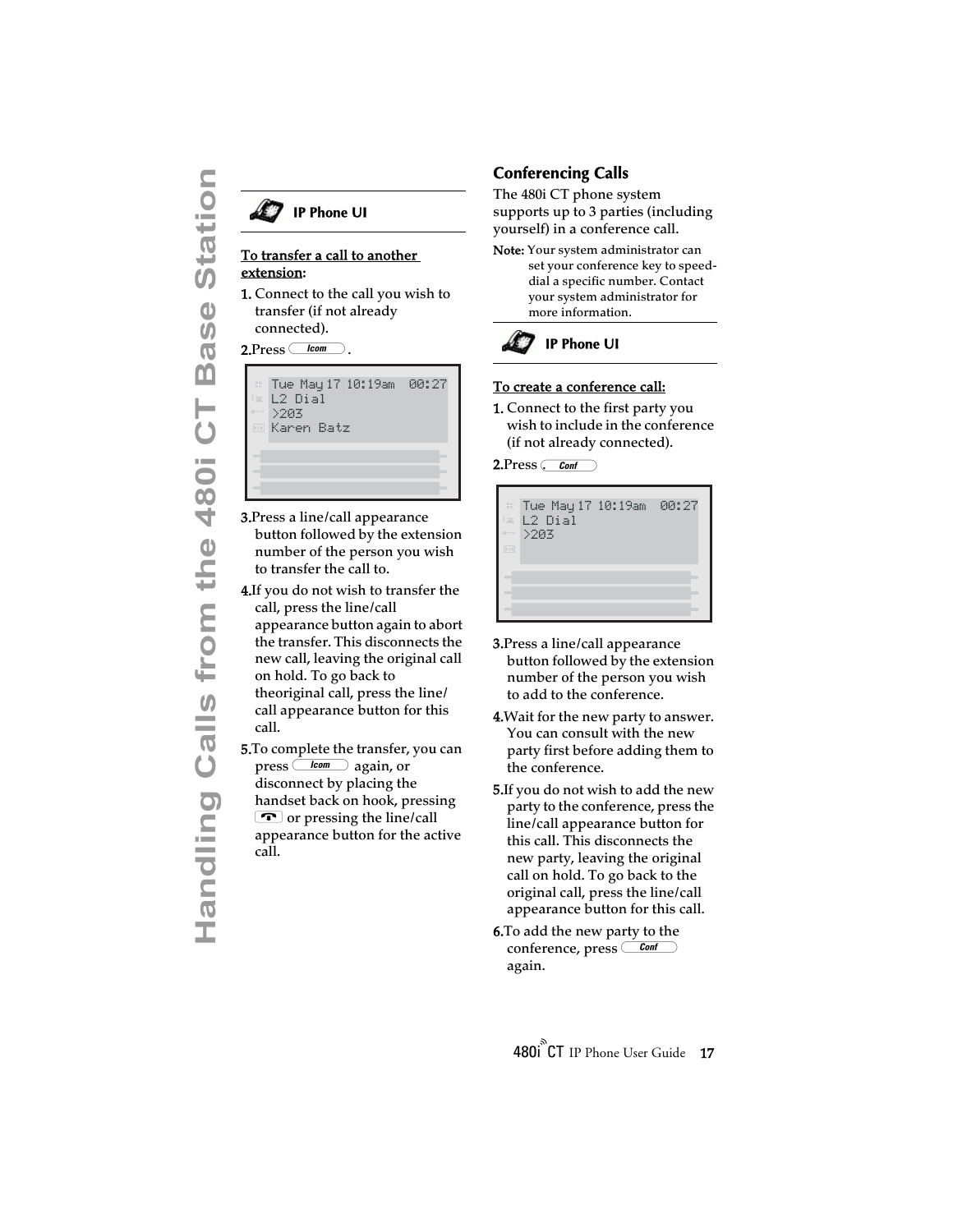- 7.To drop the new party from the conference, press *Conf* one more time.
- 8.If you wish to exit the conference leaving the other two parties connected, disconnect by placing the handset back on-hook or by pressing  $\blacksquare$ .

#### <span id="page-23-0"></span>**Picking up Calls**

Press the line/call appearance button for that call. If the phone is connected to a call, pressing one of the line/call appearance buttons will automatically place this call on hold before opening up a new line for the new call.



#### To pickup a call:

1. Press the line/call appearance button for that call.

| # Tue May 17 10:19am 00:27 |  |
|----------------------------|--|
| $\subseteq$ L2 Dial        |  |
| $-$ >203                   |  |
| <b>El Karen Batz</b>       |  |
| -Pickup                    |  |
|                            |  |
|                            |  |

**2.**Press  $\bigcirc$  if you do not wish to pickup a call. This cancels the call pickup procedure.

#### **Enabling/Disabling Microphone and Auto-Answer**

Use the following procedure to enable/disable the microphone and/or auto-answer on the IP phone.



1. Click on Basic Settings->Preferences->Incoming Intercom Settings.

| <b>Statist</b><br>System Information | <b>Preferences</b>                       |                     |
|--------------------------------------|------------------------------------------|---------------------|
| <b>Operation</b>                     |                                          |                     |
| User Password                        | Genever of                               |                     |
| Softwys and XML<br>Dewctory          | <b>Suppress DTMF Playback</b>            | Enabled             |
| Retail                               | <b>Incoming listercorn Settings</b>      |                     |
| <b>Basic Settings</b>                | Microphone Muhi                          | <b>IV</b> Enabled   |
| <b>Proferences</b><br>Call Ferward   | Auto-Anower                              | <b>V</b> Enabled    |
|                                      | <b>Hang Tomes</b>                        |                     |
|                                      | Global Ring Tone                         | Tone 1              |
|                                      | Line 1                                   | Olobal 35           |
|                                      | Line 2                                   | Global *            |
|                                      | Line 3                                   | Olobal 36           |
|                                      | Link 4                                   | Olobal 35           |
|                                      | Line 5                                   | Otteal (M)          |
|                                      | Link B                                   | Otobal <sup>w</sup> |
|                                      | Line 7                                   | Global <sup>w</sup> |
|                                      | Line B                                   | Olobal 30           |
|                                      | Line 9                                   | Olobal (R)          |
|                                      | the same of the state of the same of the |                     |

The "Microphone Mute" field is enabled by default (turned OFF).

The "Auto-Answer" field is enabled by default (turned ON).

- 2. To disable the "Microphone Mute" field (turn ON), uncheck the check box.
- 3. To disable the "Auto-Answer" field (turn OFF), uncheck the check box.
- **4.** Click  $\sqrt{\frac{S_{\text{av}}}{S_{\text{out}}S_{\text{sttings}}}}$  to save your changes.
- 5. Click on Operation->Reset.
- 6. In the "Restart Phone" field click Restart to restart the IP phone.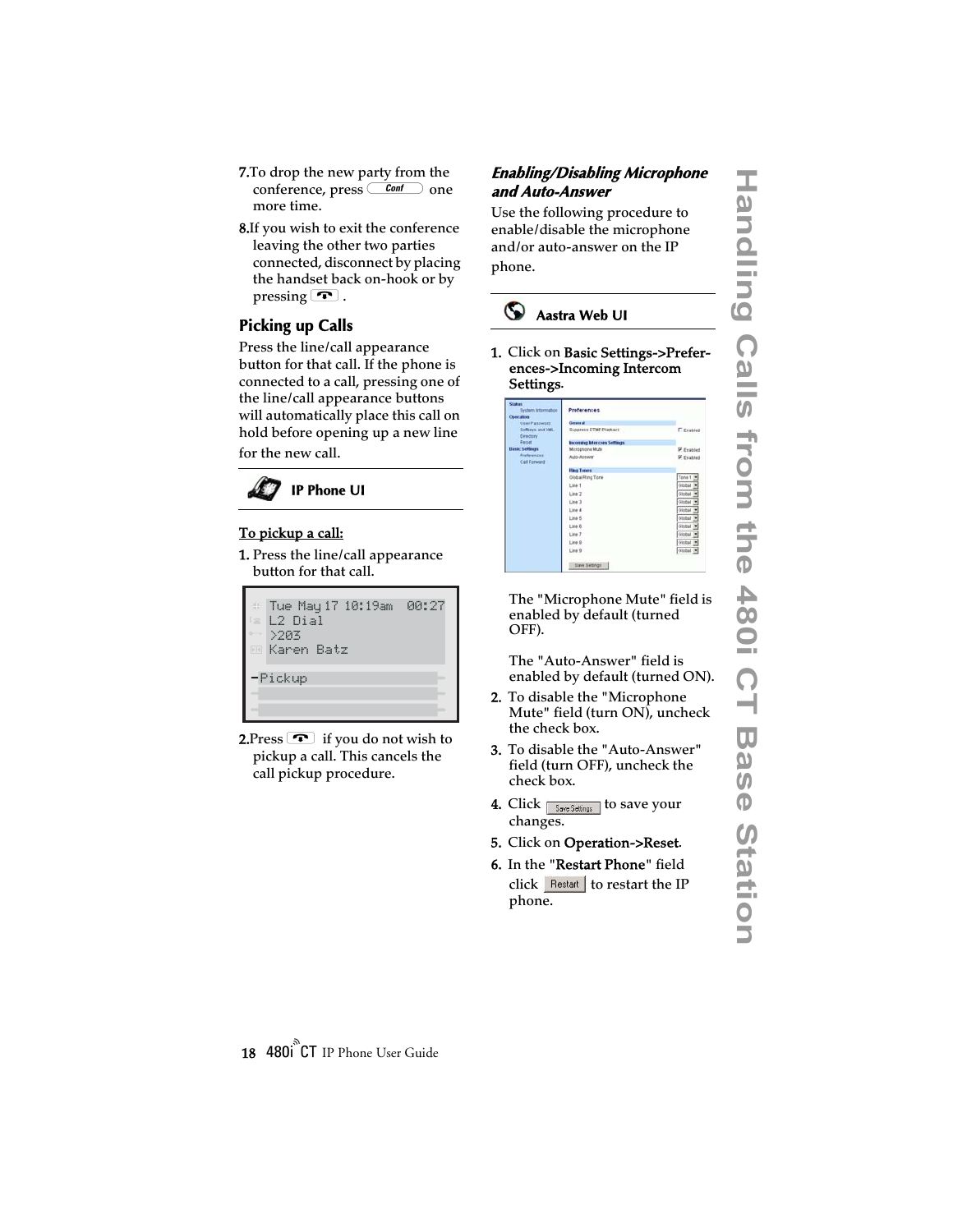#### <span id="page-24-0"></span>**Ending Calls**

To end a call, you first need to connect to the call if not already connected. Press  $\bigcirc$  or the line/call appearance button of the active call. If connected through the handset, you can also place the handset back on hook to end the call.

## <span id="page-24-2"></span><span id="page-24-1"></span>**Call Forwarding**

The call forwarding feature on the IP phone allows incoming calls to be forwarded to another destination. The phone sends the SIP message to the SIP proxy, which then forwards the call to the assigned destination.

Call forwarding is disabled by default. Your system administrator can enable call forwarding on a phone-wide basis or on multi-line phones on a per-line basis. If you have configured call forwarding on an individual line, then the settings for this line are used; otherwise, the phone-wide call forward settings are used. You can have up to 9 lines on the 480i CT configured for call forwarding.

The following are the call forward modes you can configure for call forwarding:

| Call<br>Forward-<br>Mode | Description                                                                               |
|--------------------------|-------------------------------------------------------------------------------------------|
| Off                      | Disables call forward                                                                     |
| All                      | Phone forwards all<br>incoming calls imme-<br>diately to the specified<br>destination.    |
| Busy                     | Phone forwards<br>incoming calls if the<br>line is already in use.                        |
| No<br>Answer             | Phone forwards the<br>call if it is not<br>answered in the speci-<br>fied number of rings |

| Busy No<br>Answer | Phone forwards the<br>call if either the line is<br>already in use or the<br>call is not answered in<br>the specified number<br>of rings. |
|-------------------|-------------------------------------------------------------------------------------------------------------------------------------------|
| Global            | Phone uses the phone-<br>wide call forward set-<br>ting. This is only valid<br>when setting the mode<br>of individual lines.              |

## <span id="page-24-3"></span>**Setting Call Forwarding**

Use the following procedure to configure phone-wide call forwarding.



- **1.** Press  $\overline{\triangle}$  on the phone to enter the Options List.
- 2. Select Call Forward.
- 3. Enter the "Call Forward" number destination for which you want your incoming calls to be forwarded.
- Note: If you leave the "Number" field blank, call forwarding is disabled.
- **4.** Enter the "**Call Mode**" that you want to set on your phone.
- 5. Enter the "Number of Rings" you want to set before the call is forwarded. Valid values are 1 to 9.
- Note: "Number of Rings" field applys to No Answer and Busy No Answer modes only.
- 6. Press Enter to confirm the settings.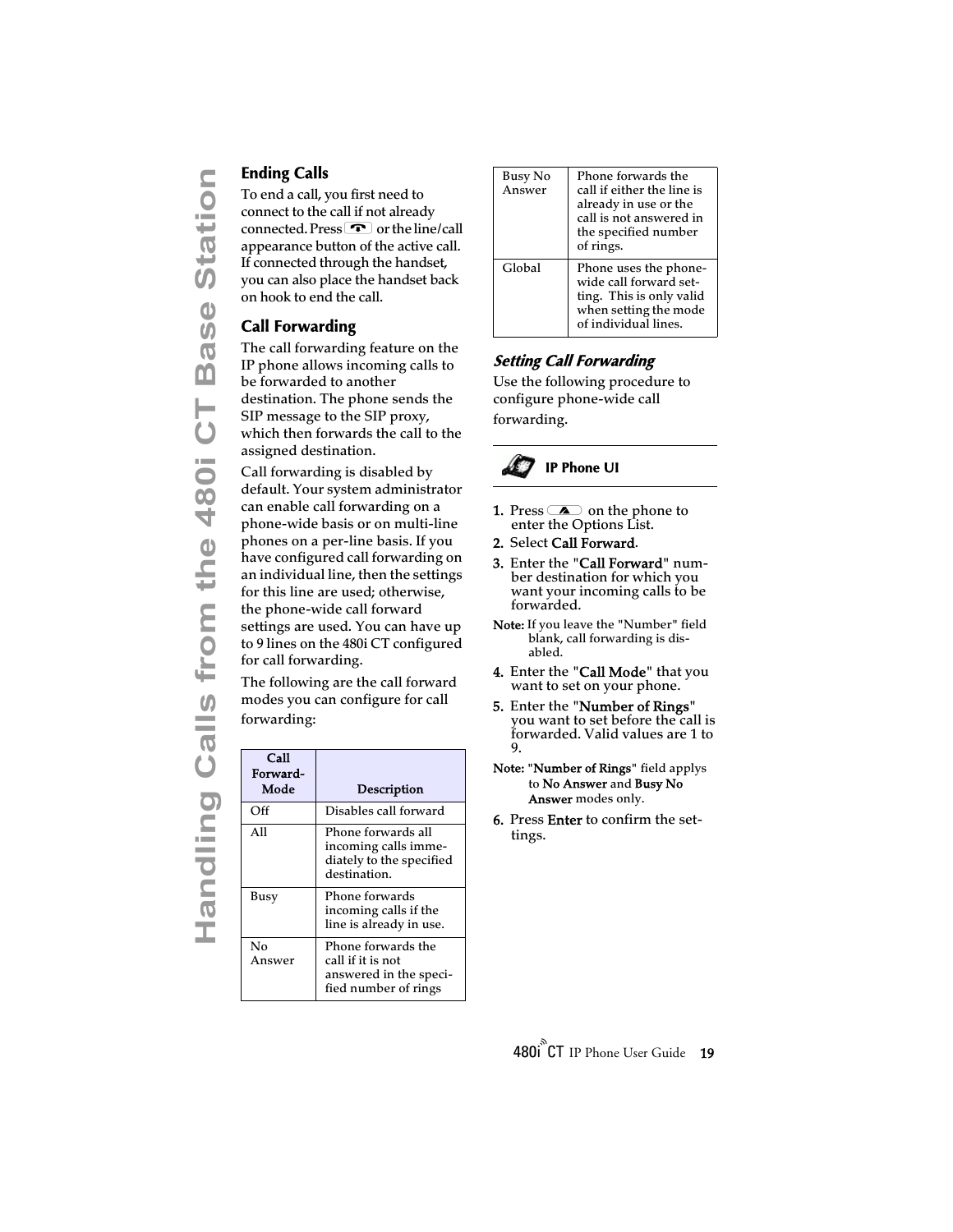#### **Aastra Web UI**

1. Click on Basic Settings->Call Forward.

| <b>Tester</b>                       | Please side Call Forest d Settings |                  |             |                |                        |
|-------------------------------------|------------------------------------|------------------|-------------|----------------|------------------------|
| Freton Information<br>Operation     | <b>Gobal Femauer</b>               |                  |             |                |                        |
| <b>Use Fasswort</b>                 | Marke                              | $\overline{C}$   | 킈           |                |                        |
| Buffares and Mill.<br>Handast Keys  | Skanline                           |                  |             |                |                        |
| Deschore                            | Hasher of Rauge                    | 日                |             |                |                        |
| <b>Band</b><br><b>Basic Senings</b> | Local Lace                         | Mida             |             | Forward Humber | <b>Hawher of Nancy</b> |
| <b>Cul Forward</b>                  | Line E.                            | <b>Clintical</b> | Ξ           |                | 上出                     |
|                                     | 14842                              | <b>GME</b>       | Ξ           |                | □□                     |
|                                     | Lum3                               | <b>Olinid</b>    | E           |                | 主                      |
|                                     | Los 4                              | <b>Cluted</b>    | 3           |                | i s                    |
|                                     | Lus 5.                             | Olivinal         | E           |                | 化出                     |
|                                     | Link 6:                            | <b>Olivial</b>   |             |                | 巨馬                     |
|                                     | $1ms$ <sup>2</sup>                 | <b>Clichal</b>   | <b>Alle</b> |                | 大王                     |
|                                     | Lee E.                             | <b>Chifts</b>    |             |                | h.                     |
|                                     | Line B                             | Olitek           | э           |                | 门                      |

*For Global Call Forward Settings*:

- 2. In the "Mode" field, select the mode you want to set on your phone.
- Note: To disable call forwarding in the Aastra Web UI, set the mode to OFF and remove the phone number in the "Number" field.
- 3. In the "Number" field, enter the call forward number for which you want your calls to be call forwarded.
- 4. In the "Number of Rings" field, enter the number of rings you want to set before the call is forwarded. Valid values are 1 to 9.
- **5.** Click  $\sqrt{\frac{S_{\text{av}}}{S_{\text{d}}}}$  to save the Call Forward settings. The changes are dynamic and are immediately applied to the phone.

*For Per-Line Call Forward Settings (not applicable to the 9112i):*

- 1. Select a line to set Call Forwarding on.
- 2. In the "Mode" field, select the mode you want to set on this line.
- Note: To disable call forwarding in the Aastra Web UI, set the mode to OFF and remove the phone number in the "Forward Number" field.
- Note: To force a line to use the global settings, set the "Mode" field to Global.
- 3. In the "Forward Number" field, enter the call forward number for which you want your calls on this line to be call forwarded.
- 4. In the "Number of Rings" field, select the number of rings on the line before the call is forwarded. Valid values are 1 to 9.
- **5.** Click  $\lceil \frac{\text{Save Settings}}{\text{Settings}} \rceil$  to save the Call Forward settings. The changes are dynamic and are immediately applied to the phone.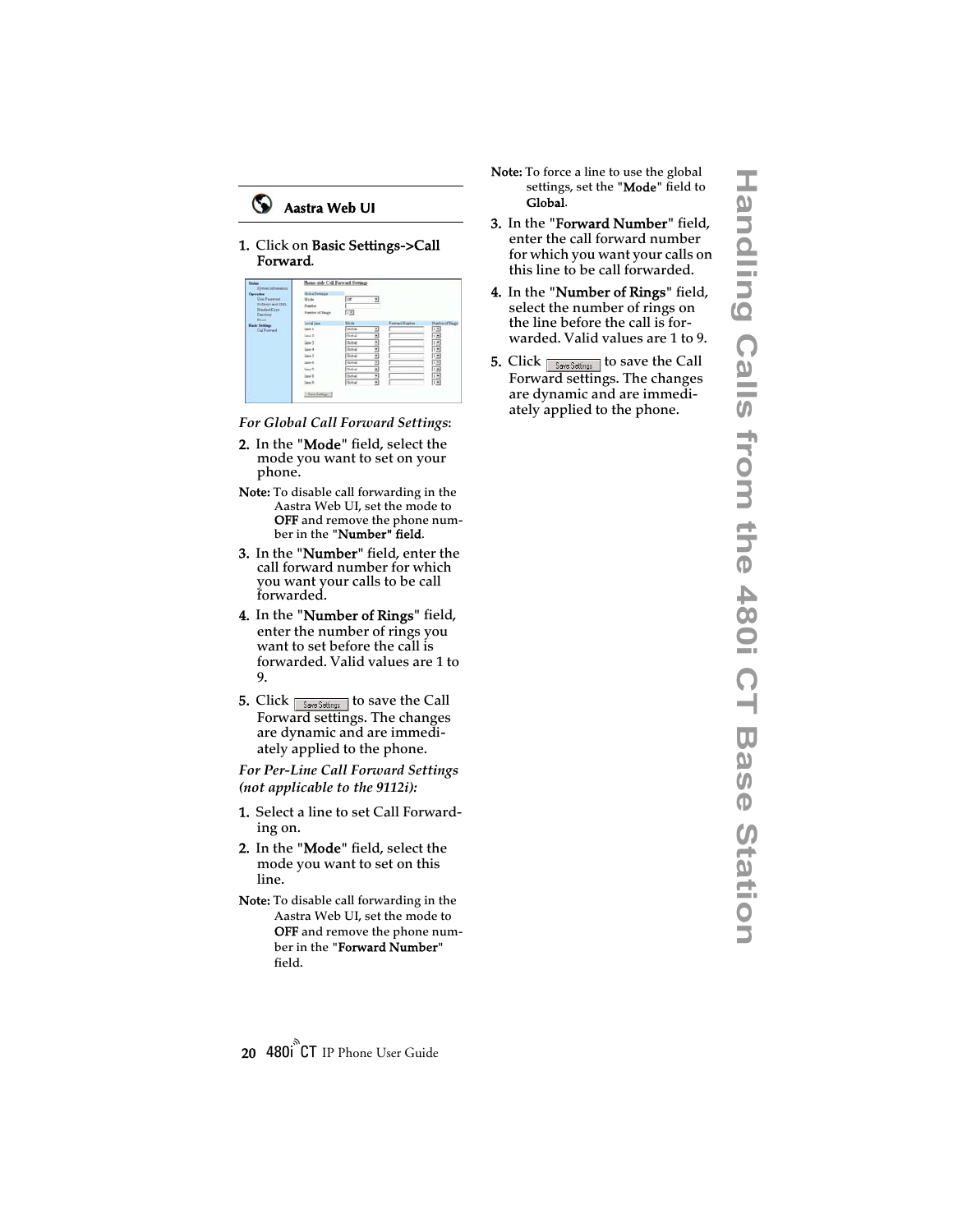# <span id="page-26-1"></span><span id="page-26-0"></span>**Calls**

**Park Calls/Pick Up Parked**<br> **Calls**<br>
The IP phone (including the<br>
480i CT handset) has a park are proposed. There are two on<br>
the nequired. There are two a user or administrator can<br>
configure this feature:<br>
<br>
Using a sta The IP phone (including the 480i CT handset) has a park and pickup call feature that allows you to park a call and pickup a call when required. There are two ways a user or adminstrator can configure this feature:

- Using a static configuration
- Using a programmable configuration
- Note: The IP phone accepts both methods of configuration. However, to avoid redundancy, Aastra Telecom recommends you configure either a static configuration or a programmable configuration.

The IP phone supports the Park/ Pickup feature on the Asterisk, BroadWorks, Sylantro, and ININ PBX servers.

The following paragraphs describe the park and pickup methods of configuration on the IP phones.

#### **Park/Pickup Static Configuration**

<span id="page-26-2"></span>You can configure a static configuration for parking and picking up a call using the Aastra Web UI at Basic Settings-> **Preferences.** By entering the appropriate value in the "**Park** Call" and "Pickup Parked Call" fields, you tell the phone where to park a live call and where to pickup the parked call.

On the IP phone UI, the static configuration method displays the following:

- When a call comes in, and you pickup the handset, the default label of "**Park**" displays on the Phone UI.
- After pressing the "**Park**" softkey to park the call, the default label of "**Pickup**" displays on the phone UI.
- Note: On the 480i CT handset, pressing Ï displays the "Park" and "Pickup" labels.

The values you enter in the Aastra Web UI for the Park/Pickup call feature are dependant on your type of server. The following table provides the values you enter for the "Park Call" and "Pickup Parked Call" fields in the Aastra Web UI.

#### Park/Pickup Call Server Configuration Values

| Server            | Park Values* | Pickup Values* |
|-------------------|--------------|----------------|
| Aasterisk         | 700          | 700            |
| Sylantro          | *98          | *gg            |
| <b>BroadWorks</b> | $*68$        | *88            |
| <b>ININ PBX</b>   | callpark     | pickup         |

\*Leave "value" fields blank to disable the park and pickup feature.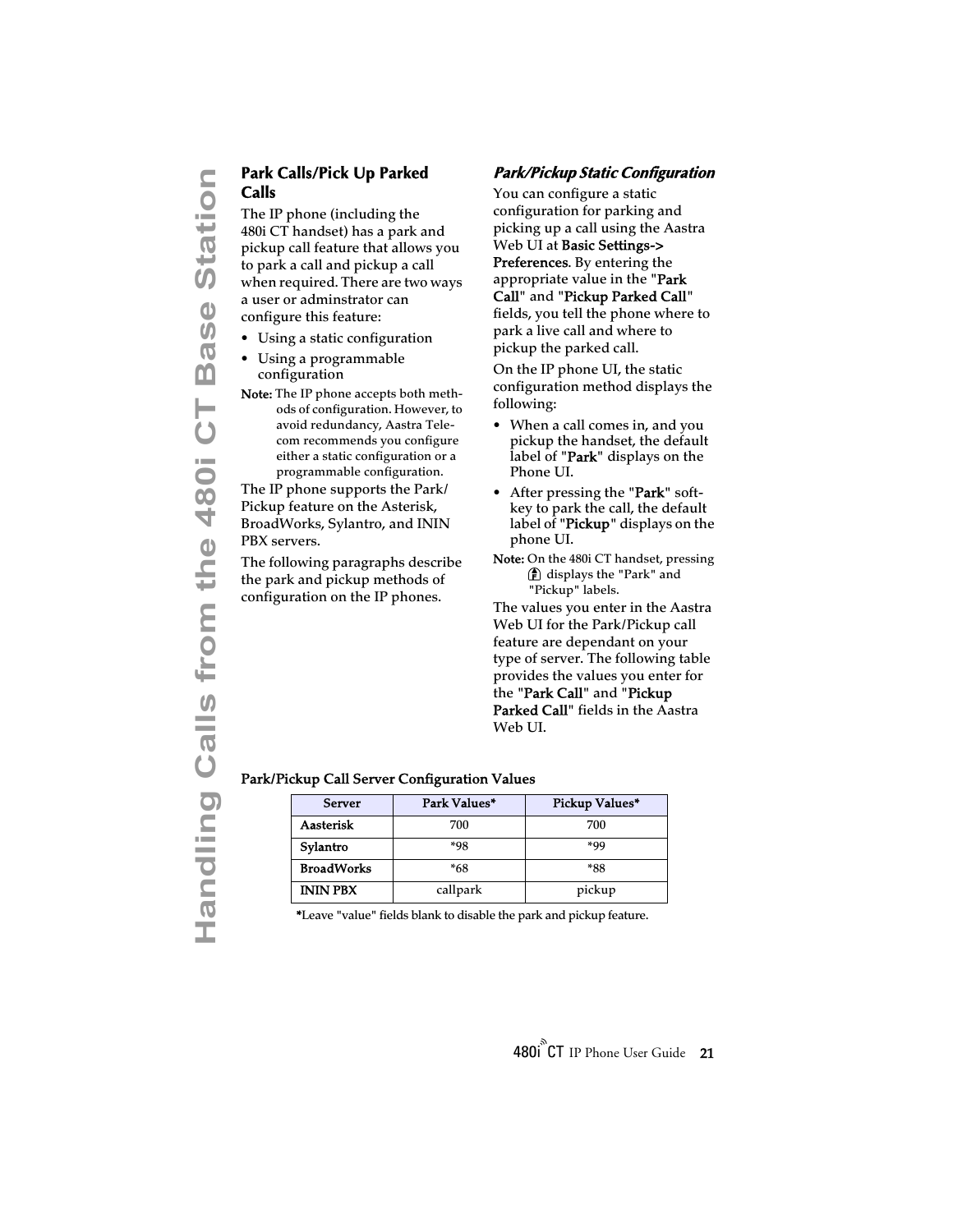#### <span id="page-27-0"></span>**Configuring Park /Pickup using Static Configuration**

Use the following procedure to configure the Park/Pickup call feature using the static configuration method.

Note: Aastra recommends you configure either the static or the programmable configuration, but not both.



#### 1. Click on Basic Settings-> Preferences->General.



- 2. Enter a server value in the Park Call field to which incoming live calls will be parked.
- Note: For values to enter in this field, see the table "Park/Pickup Call Server Configuration Values" on page 21.
- 3. Enter a server value in the "Pickup Parked Call" field.
- Note: For values to enter in this field, see the table "Park/Pickup Call Server Configuration Values" on page 21.
- **4.** Click  $\sqrt{\frac{S_{\text{ave Settings}}}{S_{\text{over}}}$  to save your changes.
- 5. Click on Operation->Reset.
- 6. In the "Restart Phone" field click Restart to restart the IP phone.

#### <span id="page-27-1"></span>**Park/Pickup Programmable Configuration**

The programmable method of configuration creates park and pickup softkeys keys that you can configure on the 480i CT phone.

You can set a softkey as "Park" or "Pickup" and then:

- specify a customized label to display on the Phone UI
- specify a value
- specify which line to use
- specify the state of the park and/ or pickup keys

On the IP phone UI, the Park/ Pickup feature displays the following:

- When a call comes in, and you pickup the handset, the custom label that you configured for the Park softkey displays on the Phone UI.
- After the call is parked, the label that you configured for the Pickup softkey displays on other phones in the network. You can then press the "Pickup" softkey, followed by the applicable value to pickup the call on another phone in your network.

On the 480i CT, the customized labels apply to the base unit only. On the 480i CT handset, pressing I displays the default labels of "Park" and "Pickup".

#### Notes:

- 1. On the 480i CT, the customized labels apply to the base unit only. On the 480i CT handset, pressing  $<sup>1</sup>$  displays the default labels of</sup> "Park" and "Pickup".
- 2. On the 480i CT, the old softkey labeled "Pickup" has been renamed to "Answer". This softkey uses the old functionality when you pickup the handset, you see a softkey labeled "Answer". You can then press this key to pick up an incoming call. Do no confuse this feature with the new Park/Pickup configuration feature.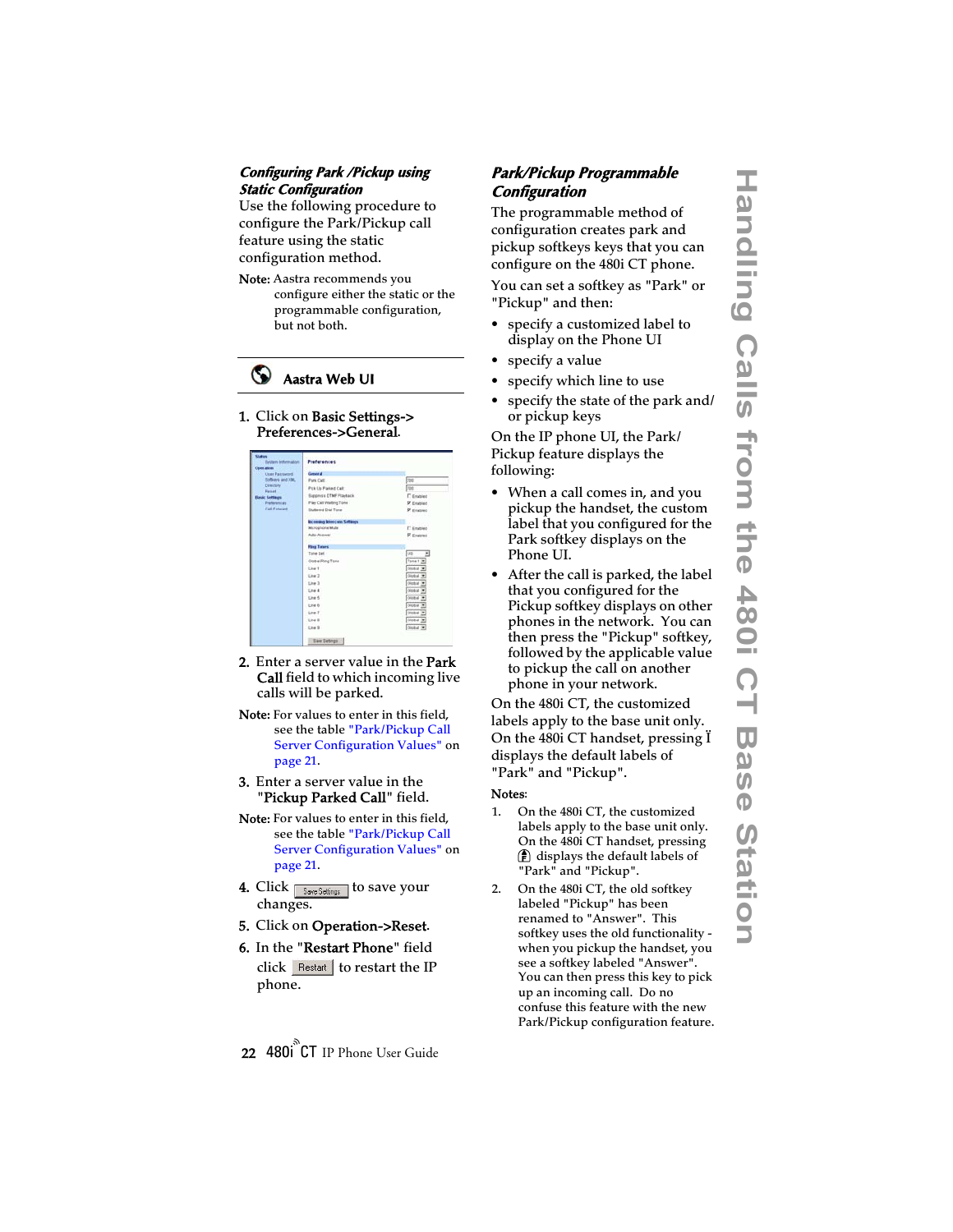Pickup programmable configuration using the Aastra Web UI.

#### <span id="page-28-1"></span>**Programmable Configuration Using the Aastra Web UI**

On the 480i CT, you configure a Park and/or Pickup key at

Operation->Softkeys and XML.

You enter a key label, and value for a specific line on the phone. The default state of the Park configuration is "connected". The default state of the Pickup configuration is "idle, outgoing".

**Handling Calls from the Assemble Configuration**<br> **Halon Calls and Configuration L**<br> **Handling Configuration L**<br> **Handling Configuration L**<br> **Handling Calls CT**, you configure<br> **CALLS From the 480i CT**<br> **CO** the 480i CT y The 480i CT handsets use the park/ pickup configuration enabled at Operation->Handset Keys in the Aastra Web UI. If Park or Pickup are enabled on more than one line on the base unit, the 480i CT handset uses the first programmable configuration.

For example, if line 1 and line 6 are configured for park, the 480i CT handset uses the configuration set for line 1 to park a call.

Note: Applicable values depend on the server in your network (Asterisk, BroadWorks, Sylantro, ININ PBX. See the table "Park/Pickup Call Server Configuration Values" on page 21.

#### <span id="page-28-0"></span>**Configuring Park/Pickup of Programmable Configuration**

Use the following procedure to configure the Park/Pickup call feature using the programmable configuration method.



#### 1. Click on Operation-> Softkeys and XML.

|              | <b>Sand</b>    | <b>Last</b>                                         | <b>Mark</b> |   |   | Copyright by postal follows |   |                |
|--------------|----------------|-----------------------------------------------------|-------------|---|---|-----------------------------|---|----------------|
| ٠            | ⊶              | $\frac{1}{2}$ Form                                  |             |   | B |                             |   |                |
| ï            | $\overline{a}$ | <b>B</b> Private                                    |             |   | B |                             |   |                |
| k            | <b>HARRY</b>   | <b>B</b> Stone Club                                 | 714         |   | R |                             |   |                |
| ı<br>o.      | <b>GALLER</b>  | <b>REGISTER</b>                                     | m           | Ħ | y |                             |   |                |
| ٠            | makers         | $2$ Pose                                            | m           |   | ä |                             |   |                |
| ٠            | <i>assists</i> | <b>REGISTER PTT</b>                                 |             |   | X |                             |   |                |
| ٠            | <b>HARRISE</b> | $\overline{H}$ $\overline{H}$ and an $\overline{H}$ | - 197       |   | Ė |                             |   |                |
| ٠            | <b>SAARED</b>  | $\overline{B}$ (Figure 1):                          | <b>FIE</b>  | Ħ | R |                             |   |                |
| ı            | <b>HARRIS</b>  | 同会の運                                                | Ħ           |   | ä |                             |   |                |
| ×            | <b>HAARIA</b>  | <b>RELEASE</b>                                      | $\sim$      |   | Ė |                             |   |                |
| ×            | <b>GRANDE</b>  | <b>H</b> Fire                                       | EIT         | н | E |                             |   |                |
| u            | <b>HAANSA</b>  | 22000000                                            | Fu.         |   | ÿ |                             |   |                |
| 15           | <b>HARMER</b>  | <b>B</b> Rammille                                   | "Fil        |   | R |                             |   |                |
| u            | <b>HARRY</b>   | H Sheet                                             | 压           |   | × |                             |   |                |
| is.          | $rac{1}{2}$    | W.                                                  |             |   |   |                             |   |                |
| $\mathbf{u}$ | =              | 31                                                  |             |   |   |                             |   |                |
| ×            | --             | 割                                                   |             |   |   |                             |   |                |
| $\sim$       | m.             | 3t                                                  |             | T |   |                             |   |                |
| u            | <b>STAR</b>    | E                                                   |             |   |   |                             |   |                |
| $\sim$       | $rac{1}{2}$    | 可                                                   |             |   |   |                             | ٠ | $\overline{1}$ |

- 2. Pick a softkey to configure for Parking a call.
- 3. In the "Type" field, select Park.
- 4. In the "Label" field, enter a label for the Park softkey.
- 5. In the "Value" field, enter the approriate value based on the server in your network.
- Note: For values to enter in this field, see the table "Park/Pickup Call Server Configuration Values" on page 21.
- **6.** In the "Line" field, select a line for which to apply the Park configuration.
- 7. Pick a softkey to configure for Picking up a call.
- 8. In the "Label" field, enter a label for the Pickup softkey.
- 9. In the "Value" field, enter the approriate value based on the server in your network.
- Note: For values to enter in this field, see the table "Park/Pickup Call Server Configuration Values" on page 21.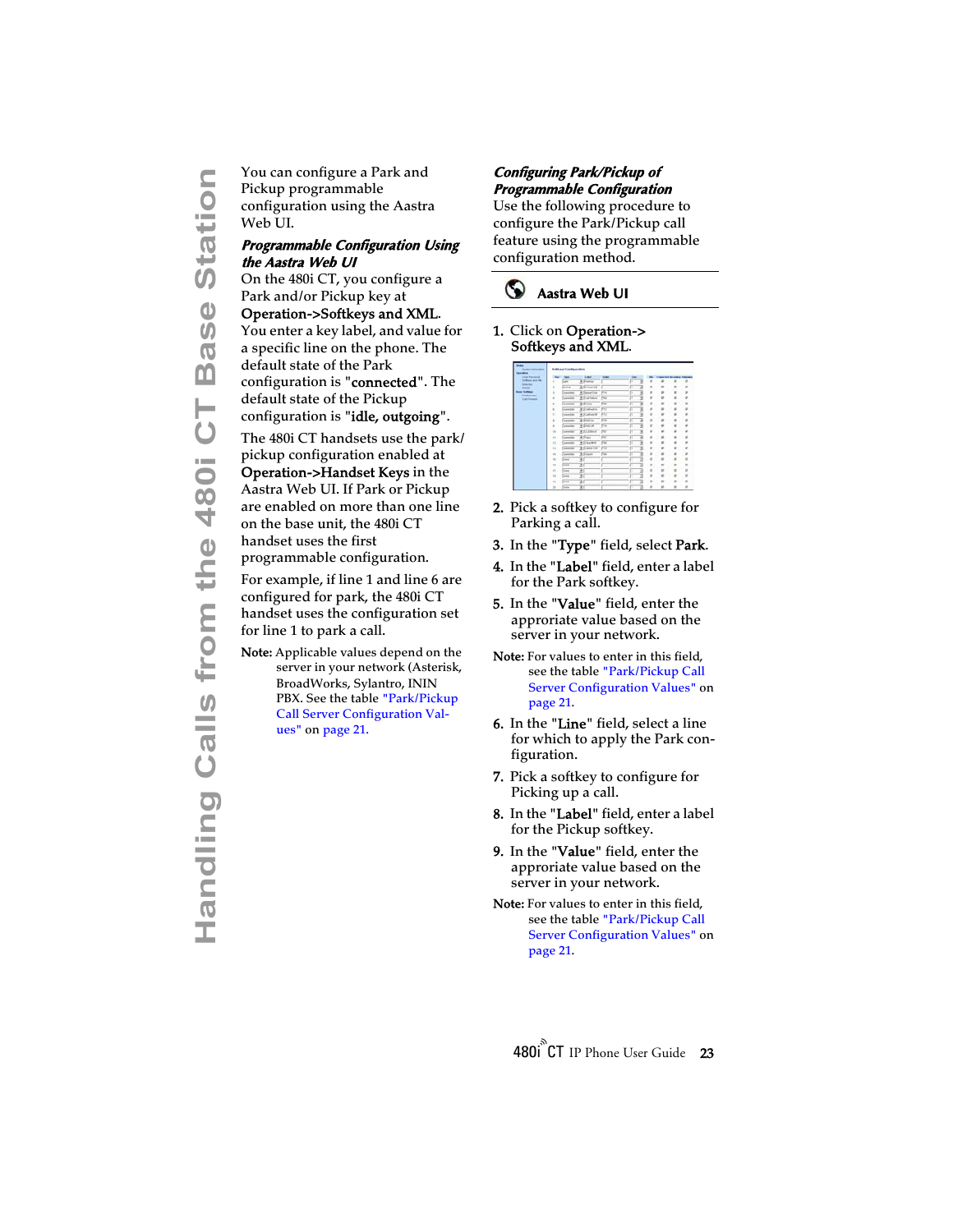- **10.**Click  $\lceil \frac{\text{Save Settings}}{\text{Settings}} \rceil$  to save your changes.
- 11.Click on Operation->Reset.
- 12. In the "Restart Phone" field click Restart to restart the IP phone.

#### *For 480i CT Handset*

1. Click on Operation->Handset Keys.

| <b>User Password</b>                       | Key: | Type:                   | Lidwi                 |
|--------------------------------------------|------|-------------------------|-----------------------|
| <b>School and ML</b><br><b>HandsetVavs</b> | ċ.   | э<br>line 4             | Line &                |
| Directory                                  | s    | line <sub>3</sub><br>×  | Fw2                   |
| Fiesat.<br><b>Lesic Settings</b>           | s    | Ξ<br>link2              | <b>Fact</b>           |
| Preterences                                | Ł    | tiniet<br>∍             | Fix/4                 |
| <b>Call Timesed</b>                        | ¢.   | $\overline{z}$<br>line? | <b>Fax</b>            |
|                                            | ĸ    | Inet<br>≖               | Fx1                   |
|                                            | t.   | line 7<br>×             | <b>FW7</b>            |
|                                            | ĸ    | ٠<br>Inet               | $T \times 2$          |
|                                            | ÷    | lines<br>Ξ              | <b>Irus</b>           |
|                                            | 10   | tain<br>×               | Fict Of lash          |
|                                            | 11   | <b>Gar</b><br>٠         | <b>FICESSER</b>       |
|                                            | 12   | ∍<br><b>Fark</b>        | Fict 2PARK            |
|                                            | 13   | pickup 30               | <b>First Spicklup</b> |
|                                            | 14   | lost<br>◾               | FICT #Cord            |
|                                            | is.  | hone 30                 |                       |

- 2. Pick a handset key to configure for parking a call.
- 3. In the "Key Function" field, select **Park**.
- 4. Pick another handset key to configure picking up a call.
- 5. In the "Key Function" field, select Pickup.
- **6.** Click  $\sqrt{\frac{S_{\text{ave Settings}}}{S_{\text{settings}}}}$  to save your changes.
- 7. Click on Operation->Reset.
- 8. In the "Restart Phone" field click Restart the IP phone.

#### <span id="page-29-0"></span>**Using the Park Call/Pickup Parked Call Feature**

Use the following procedure on the IP phones to park a call and pick up a parked call.

#### **Park a Call**

- 1. While on a live call, press the "Park" softkey.
- 2. Perform the following for your specific server:

#### **For Asterisk Server**

- Server announces the extension number where the call has been parked. Once the call is parked,  $p$  press the  $\sqrt{$  Goodbye  $\bigcirc$  key to complete parking.

#### For BroadWorks Server

- After you hear the greeting from the CallPark server, enter the extension where you want to park the call.

#### For Sylnatro Server

- Enter the extension number where you want to park the call, followed by "#" key.

#### For ININ Server

- Enter the extension number where you want to park the call, followed by "#" key.

If the call is parked successfully, the response is either a greeting voice confirming that the call was parked, or a hang up occurs. The parked call party will get music on hold.

3. If the call fails, you can pick up the call (using the next procedure) and press the "**Park**" softkey again to retry step 2.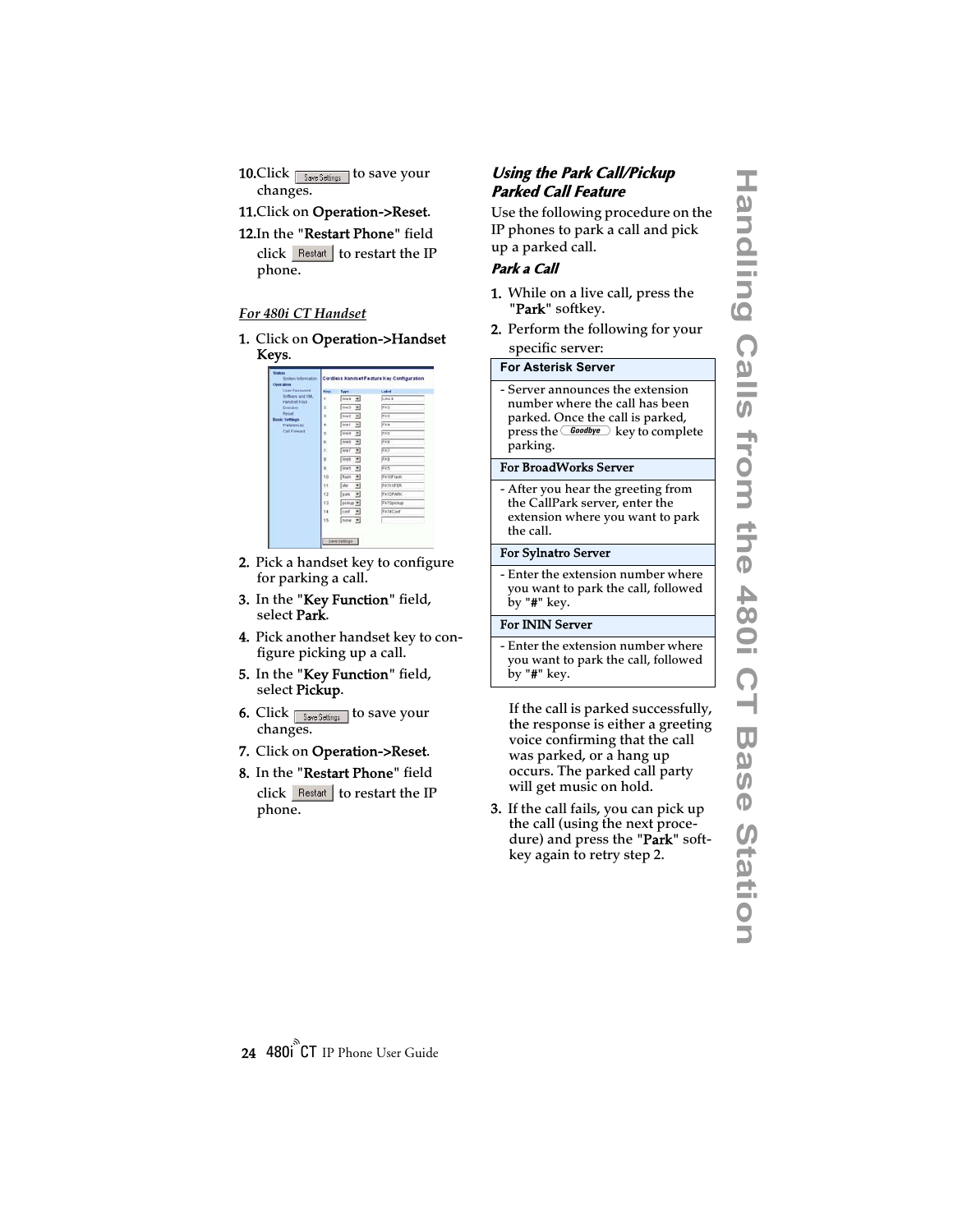- 1. Pick up the handset on the phone.
- 2. Enter the extension number where the call was parked.
- 3. Press the "Pickup" softkey.

If the call pick up is successful, you are connected with the parked call.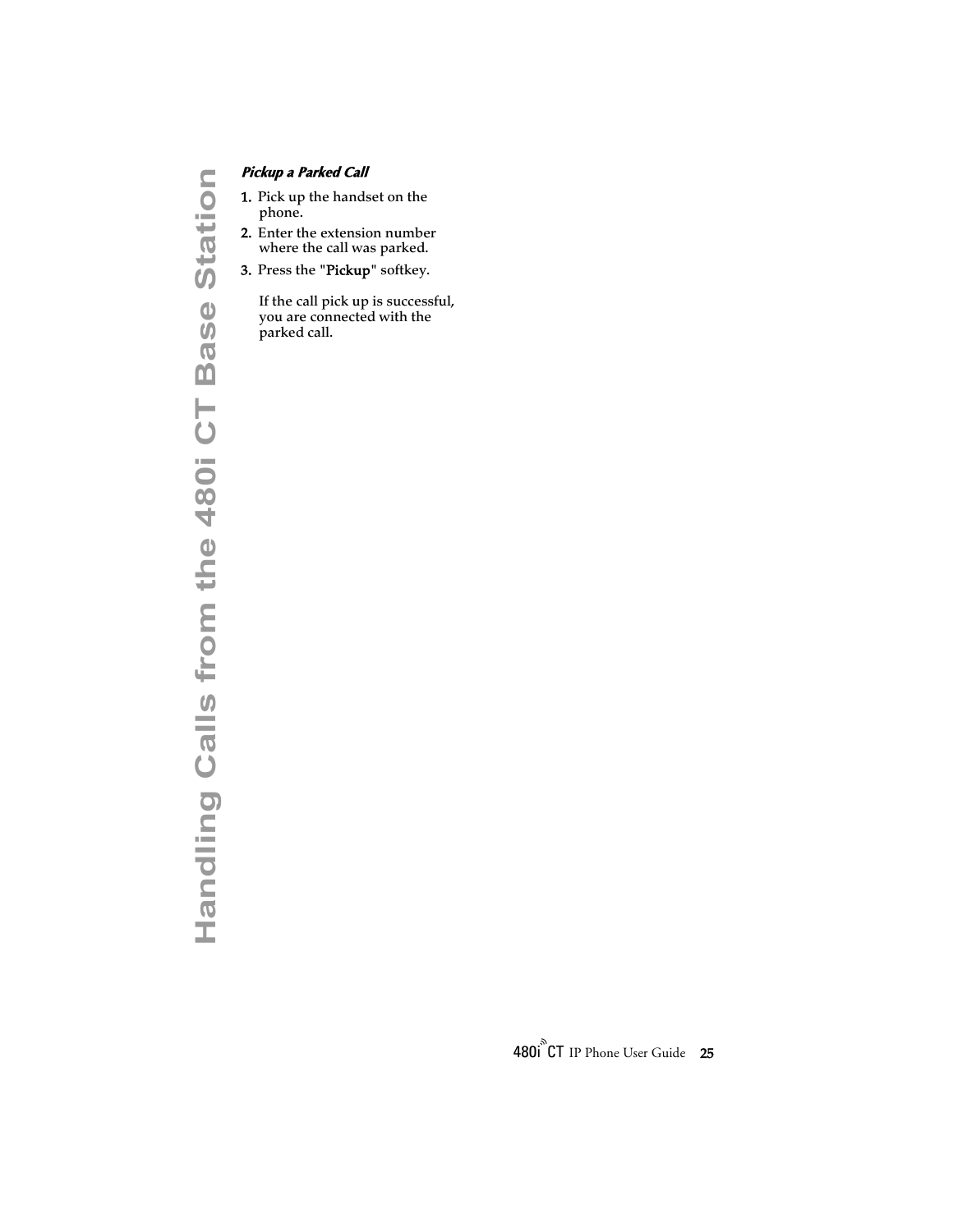## <span id="page-31-0"></span>**Additional Features**

#### <span id="page-31-4"></span><span id="page-31-1"></span>**Star Codes**

<span id="page-31-3"></span>All of the main call handling and extension management features for your system can be set up as speed dials on softkeys on your phone. Contact your system administrator for more information.

If these have not been set up, you can dial any star code commands on the 480i CT phone the same way you would on a regular telephone.

#### <span id="page-31-2"></span>**Services**

The services key on the 480i CT accesses enhanced features and services provided by third parties. Using the "Services" key, you can:

- Select customized (XML) features
- Utilize a Caller List
- Utilize a Directory
- Utilize Voicemail

These customized services are created by your system administrator.

XML services are created and provided by your application developer through the diverse web based language of XML. Availability of these services depends on your phone system or service provider.

#### **XML Services**

The Customized Features option on the Services menu allows you to select applications created by your system administrator, such as weather and traffic reports, contact information, company info, stock quotes, or custom call scripts.

You can also change the title of this option from "Customized Features" to a title of your choosing (via the Aastra Web UI at Operation->Softkeys and XML ->Services using the parameter, "XML Application Title".)

#### Reference

For more information about XML services, see ["Softkeys for](#page-14-0)  [Accessing XML Services"](#page-14-0) on [page 9](#page-14-0) or contact your system administrator.

#### **Accessing XML Services**

Use the following procedure to access your customized XML services.



- **1** Press *Services* on the phone to display the **Services** menu.<br>Select "**Custom Features**", or select the name you specified for your XML services.
- 2 Use the  $\bullet$  and  $\bullet$  to scroll through the line items in a menu-driven and directory "Custom Features" screen. Message services display to the screen after selecting the "Custom Features" option. For user input services, follow the prompts as appropriate.
- 3 To exit from the "Customized Features" screen, press Exit.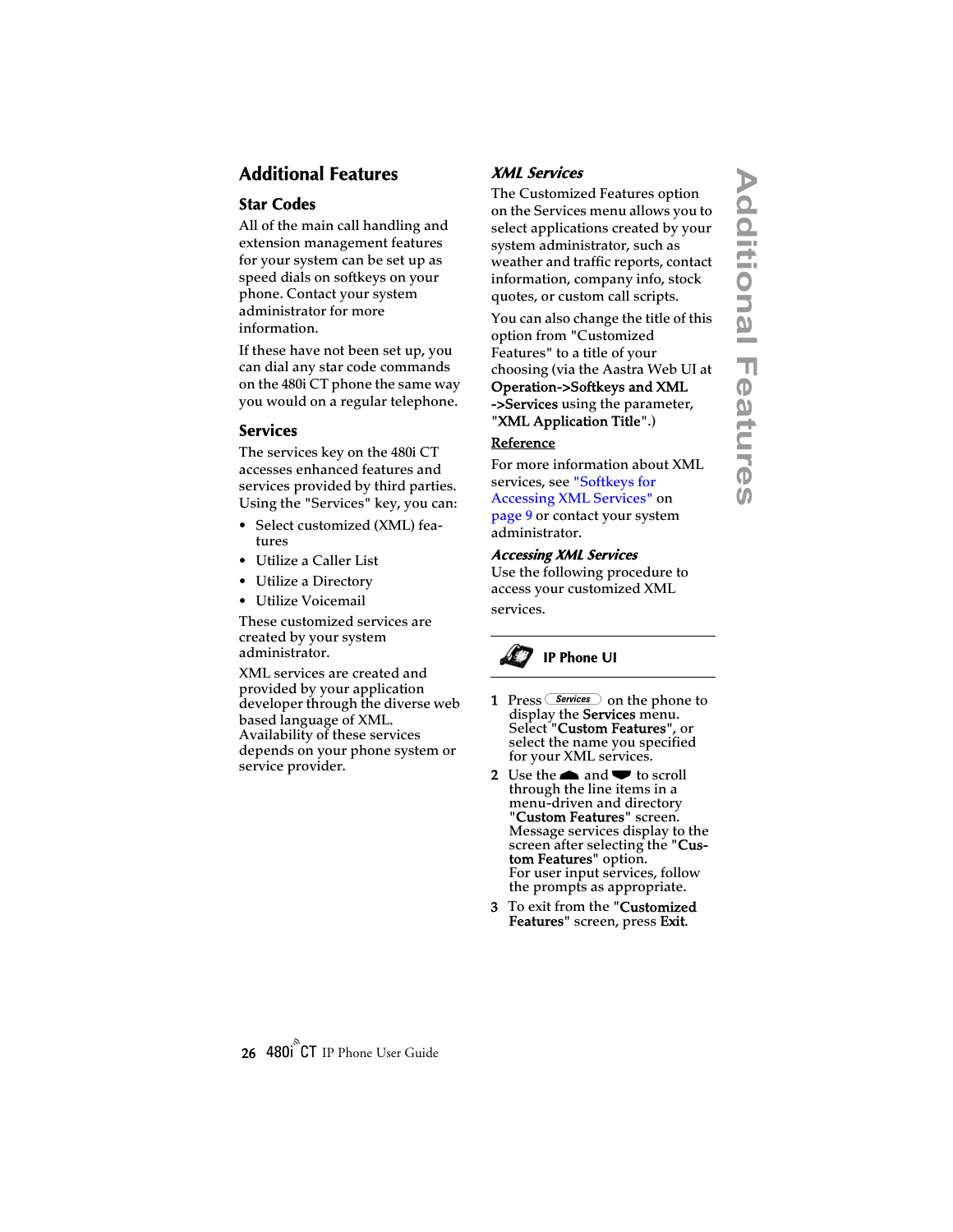<span id="page-32-2"></span><span id="page-32-0"></span>The IP phones have a "Callers List" feature that store the name, phone number, and incremental calls, for each call received by the phone.

**Adders List**<br>
The IP phon<br>
List" feature<br>
phone numb<br>
calls, for eac<br>
phone.<br>
You can view<br>
line items in<br>
the IP phone<br>
directly dial<br>
item in the C<br>
download th<br>
PC for viewi<br>
Web UI.<br>
When you d<br>
List, the phone caller You can view, scroll, and delete line items in the Callers List from the IP phone UI. You can also directly dial from a displayed line item in the Callers List. You can download the Callers List to your PC for viewing using the Aastra Web UI.

When you download the Callers List, the phone stores the *callerlist.csv* file to your computer in comma-separated value (CSV) format.

You can use any spreadsheet application to open the file for viewing. The following is an example of a Callers List in a spreadsheet application.

|    | Α     | B       | c                       | D | E | F |
|----|-------|---------|-------------------------|---|---|---|
|    | John  | 41373   | $\overline{\mathbf{2}}$ |   |   |   |
| 2  | Tim   | 41376   | ١                       |   |   |   |
| з  | Carol | 4443245 |                         |   |   |   |
|    | Tom   | 41356   | 3                       |   |   |   |
| 6  |       |         |                         |   |   |   |
| G  |       |         |                         |   |   |   |
|    |       |         |                         |   |   |   |
| 8  |       |         |                         |   |   |   |
| ÿ  |       |         |                         |   |   |   |
| 10 |       |         |                         |   |   |   |
|    |       |         |                         |   |   |   |
| 12 |       |         |                         |   |   |   |

The file displays the name, phone number, and the line that the call came in on.

#### **Using the Callers List**

Use the following procedure to use the Callers List.



1. Press *Services* on the phone to display the **Services** menu. or Press the  $\blacktriangleright$  key to enter the Callers List directly. (skip to

step 3)

- 2. From the Services menu, select "Callers List".
- **3.** Use the **a** and **v** to scroll through the line items in the Callers List.
- **Note:** To the left of a line item, a  $\mathbb{B}$  icon displays with the handset ON or OFF the receiver. The ON receiver indicates the call came in as a missed call. The OFF receiver indicates the call came in and was answered.
- 4. To delete all entries in the Callers list, press the <<a>
<a>
Delete softkey at the "Callers List" header.

To delete a line item from the Callers List, select the line item you want to delete and press the  $\blacktriangleleft$  Delete softkey.

- 5. To cancel a delete function, press the  $\bullet$  or the  $\bullet$  Scroll keys.
- 6. To save a line item to a programmable key for speeddialing, press the  $\triangleleft$  Save softkey and enter the line number at the "Save to?" prompt that is already configured for speeddialing at a softkey.
- 7. To dial a displayed entry from the Callers List, pick up the handset, press the  $\Box$ / $\Box$  handsfree key, or press a line key.
- <span id="page-32-1"></span>8. To exit the Callers List, press the services key.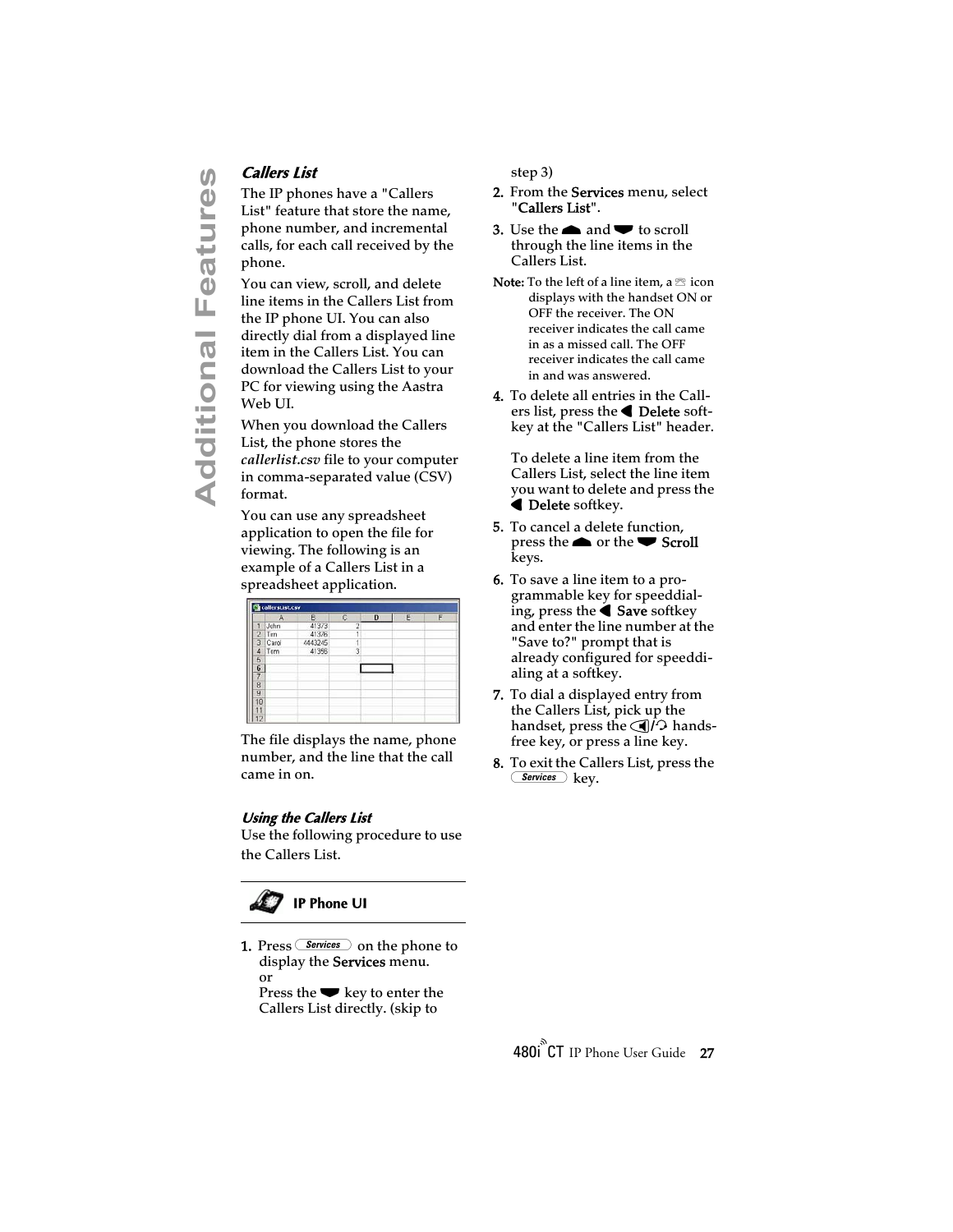#### **Downloading the Callers List**

Use the following procedure to download the Callers List using the Aastra Web UI.



#### 1. Click on Operation->Directory.

| States<br>Dystem Information.                  | Directory                    |  |
|------------------------------------------------|------------------------------|--|
|                                                | First Available for Download |  |
| User Pannword                                  | Dawrtney List                |  |
| Softkeys and XML.<br>Handset Keys              | Callers List                 |  |
| <b><i><u>Disa</u>rksa</i></b><br><b>Zianet</b> | <b>Defeat Films</b>          |  |
| <b>Basic Settings</b><br>Call Energy           |                              |  |

2. In the Callers List field, click on Save As...

A File Download message displays.

- 3. Click OK.
- 4. Enter the location on your computer where you want to download the Callers List and click SAVE.

The *callerslist.csv* file downloads to your computer.

5. Use a spreadsheet application to open and view the Callers List.

#### **Missed Calls Indicator**

<span id="page-33-3"></span>The IP phone has a "missed calls" indicator that increments the number of missed calls to the phone. This feature is accessible from the IP phone UI only.

The number of calls that have not been answered increment on the phone's idle screen as "<number> New Calls". As the number of unanswered calls increment, the phone numbers associated with the calls are stored in the Callers List. The user can access the Callers List and clear the call from the list. Once the user accesses the Callers List, the "<number> New Calls" on the idle screen is cleared.

#### <span id="page-33-1"></span><span id="page-33-0"></span>**Accessing and Clearing Missed Calls**

Use the following procedure to access and clear missed calls from the Callers List. Once you display the Callers List, the "<number> New Calls" indicator clears.

## **IP Phone UI**

1. Press *Services* on the phone to display the Services menu. or Press the  $\blacktriangledown$  key to enter the

Callers List directly. (skip to step 3)

- 2. From the Services menu, select "Callers List".
- 3. Use the  $\blacktriangle$  and  $\blacktriangledown$  to scroll through the line items in the Callers List to find the line items that have the  $\bar{\mathbb{c}}$  icon with the receiver ON. These are the missed calls to the phone.
- <span id="page-33-2"></span>4. To clear a line item from the Callers List, select the line item you want to delete and press the Clear softkey.

The line item is deleted from the Callers List.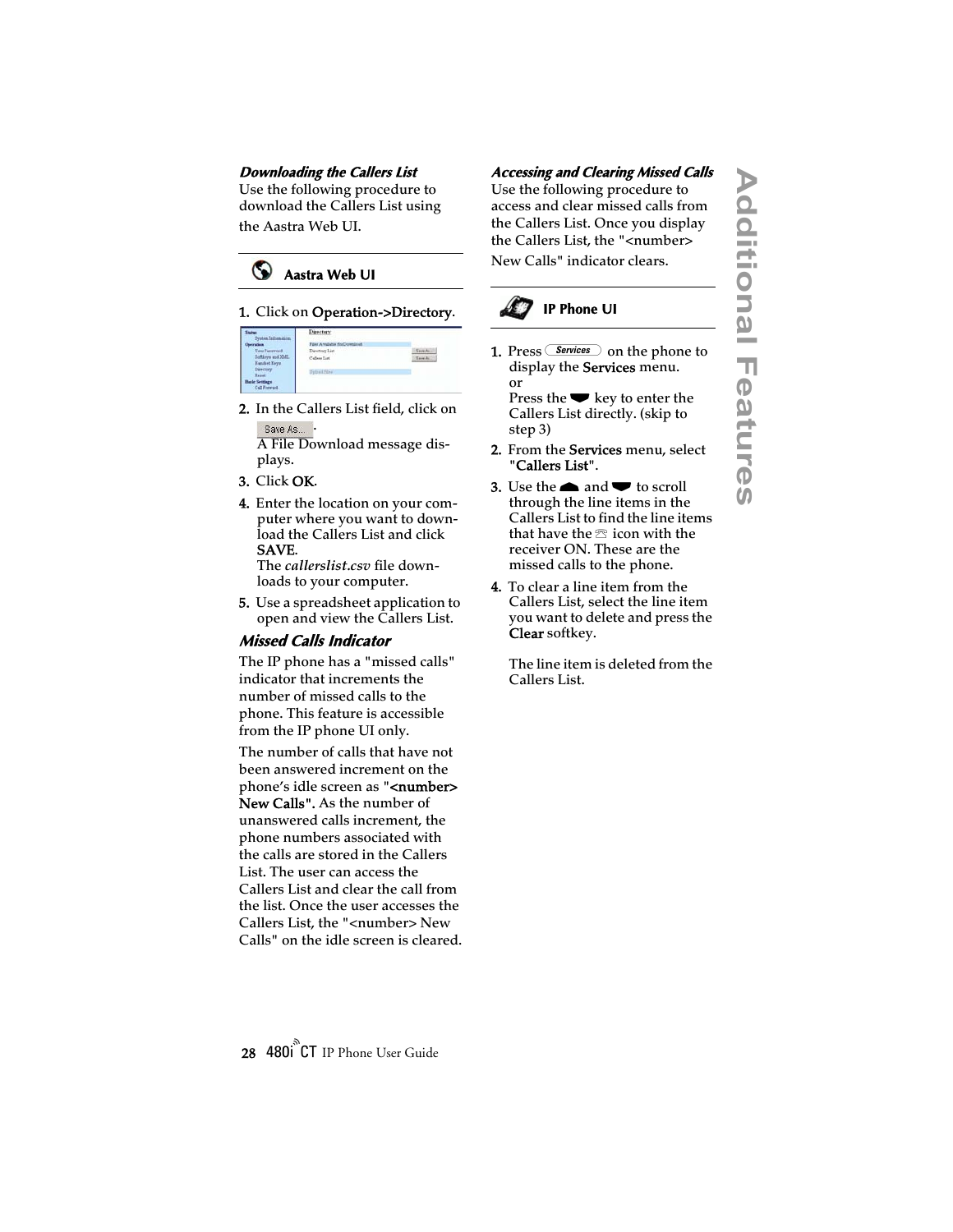<span id="page-34-4"></span><span id="page-34-2"></span>The IP phones have a "**Directory** List" feature that allows you to store frequently used numbers on the phone. You can also dial directly from a directory entry.

**Add The IP phones I**<br>
List" feature the<br>
store frequently<br>
the phone. You<br>
directly from a<br>
The Directory for<br>
a quick-search<br>
you to enter the<br>
corresponds to<br>
Directory to fin<br> **Added Example 1**<br>
Directory I<br>
the Direct The Directory feature also includes a quick-search feature that allows you to enter the first letter that corresponds to a name in the Directory to find specific line items. The phone displays the first name with this letter.

Note: The quick-search feature in the Directory List works only when the Directory is first accessed.

You can view, add, change, and delete entries to/from the Directory List using the IP phone UI. You can also directly dial a number from the Directory List.

You can download the Directory List to your PC via the Aastra Web UI. The phone stores the *directorylist.csv* file to your PC in comma-separated value (CSV) format.

You can use any spreadsheet application to open the file for viewing. The following is an example of a Directory List in a spreadsheet application.



The file displays the name, phone number, and line number for each Directory entry.

#### <span id="page-34-0"></span>**Server to IP Phone Download**

Your system administrator can populate your IP phone Directory List with server directory files. Contact your system administrator for more details.

#### <span id="page-34-1"></span>**Directory List Limitations**

The following table indicates the maximum characters for each line and field in the Directory List.

| <b>Directory List Limitations</b> |            |  |  |  |
|-----------------------------------|------------|--|--|--|
| Maximum length                    | 255        |  |  |  |
| of a line                         | characters |  |  |  |
| Maximum length                    | 15         |  |  |  |
| of a name                         | characters |  |  |  |
| Maximum                           | 45         |  |  |  |
| length of a URI                   | characters |  |  |  |
| Maximum                           | 200        |  |  |  |
| number directory                  | entries    |  |  |  |
| entries in the                    |            |  |  |  |
| <b>NVRAM</b>                      |            |  |  |  |
| Maximum                           | 50         |  |  |  |
| number directory                  | entries    |  |  |  |
| entries in the                    |            |  |  |  |
| NVRAM with the                    |            |  |  |  |
| "public" attribute                |            |  |  |  |
| (480i CT only)                    |            |  |  |  |

#### <span id="page-34-3"></span>**Using the Directory List**

Use the following procedures to access the Directory List.

## **IP Phone UI**

1. Press  $S$  on the phone to display the **Services** menu. or

Press the  $\triangle$  key to enter the Directory List directly. (skip to step 3)

- 2. From the Services menu, select "Directory List".
- **3.** Use the **a** and **v** to scroll through the line items in the Directory List.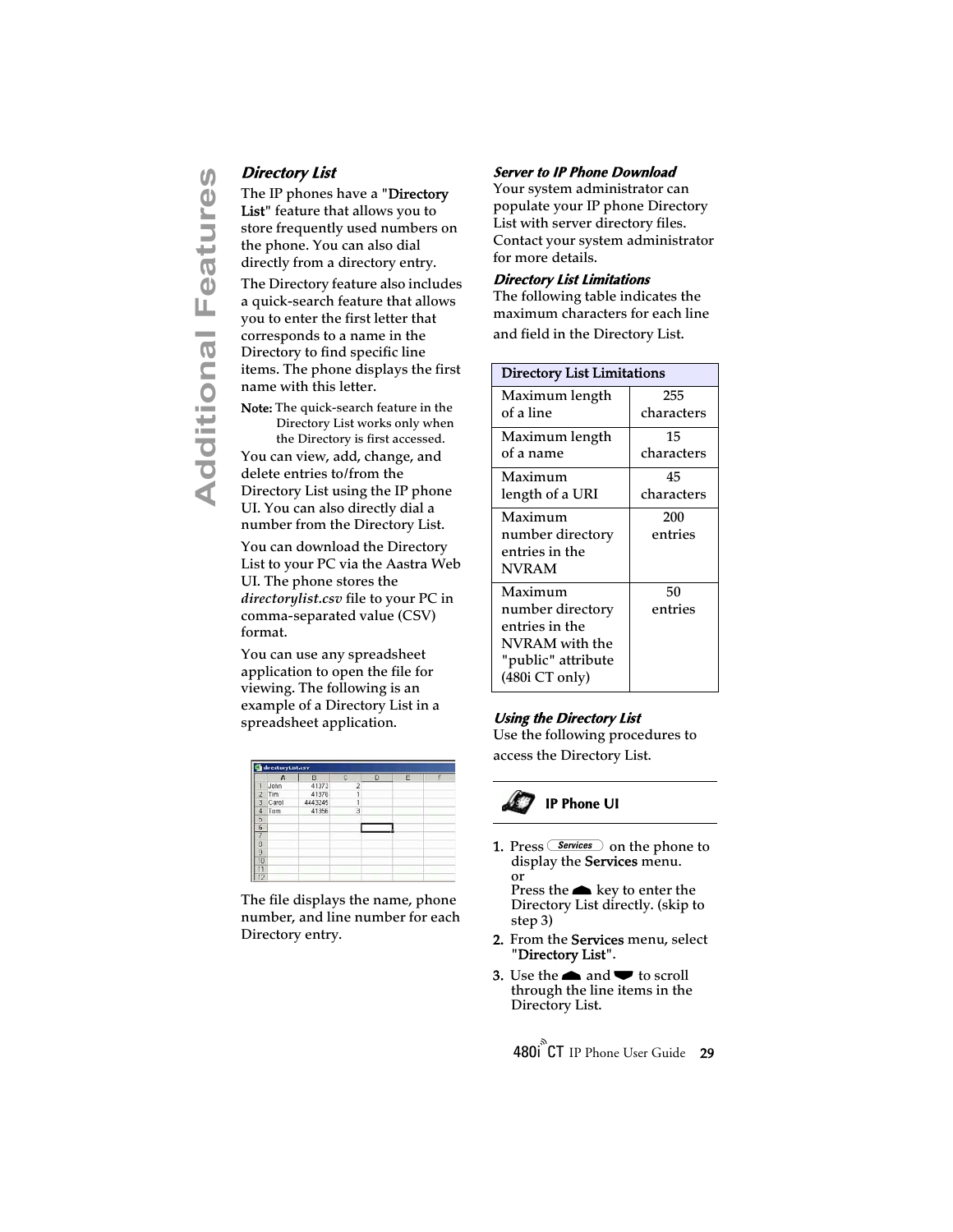4. To delete all entries in the Directory list, press the DeleteList softkey at the "Directory List" header.

To delete a line item from the Directory List, select the line item you want to delete and press the **Delete** softkey.

- 5. To cancel a delete function, press the  $\blacktriangle$  or the  $\blacktriangledown$  Scroll keys.
- 6. To add a new entry to the list, press the Add New softkey at the "Directory List" header screen and perform step 7. or

Press the **Add New** softkey at a line item and perform step 7.

- 7. Enter a phone number, name, and line number and press the **■ Save** softkey after each field entry.
- Note: The 480i CT allows up to 200 directory entries.
- **8.** To edit an entry, use the **Change** softkey. A screen displays allowing you to edit the name, phone number, and line number, as well as the public/private setting.
- 9. To dial a displayed entry from the Directory List, pick up the handset, press the  $\Box$ / $\Box$  handsfree key, or press the **Dial** softkey.
- 10.To exit the Directory List, press the **Quit** softkey.

#### <span id="page-35-1"></span>**Voicemail**

<span id="page-35-0"></span>The Voicemail feature on the 480i CT IP phone allows you to use a line, configured with a phone number for dialing out, to connect to a voicemail server.

For each assigned Voicemail number, there can be a minimum of 0 or a maximum of 1 Voicemail access phone number.

The Voicemail list displays a list of phone numbers assigned to the 480i CT that have registered voicemail accounts associated with them.

Note: The Voicemail list does not display the voicemail access number.

The phone displays up to 99 voicemails for an account even if the number of voicemails exceeds the limit.

Registered account numbers/URIs that exceed the length of the screen, either with or without the voicemail icon and the message count, are truncated with an ellipse character at the end of the number/URI string.

The end of the Voicemail list displays the number of new voicemail messages (if any exist).

Contact your system administrator for lines configured for Voicemail.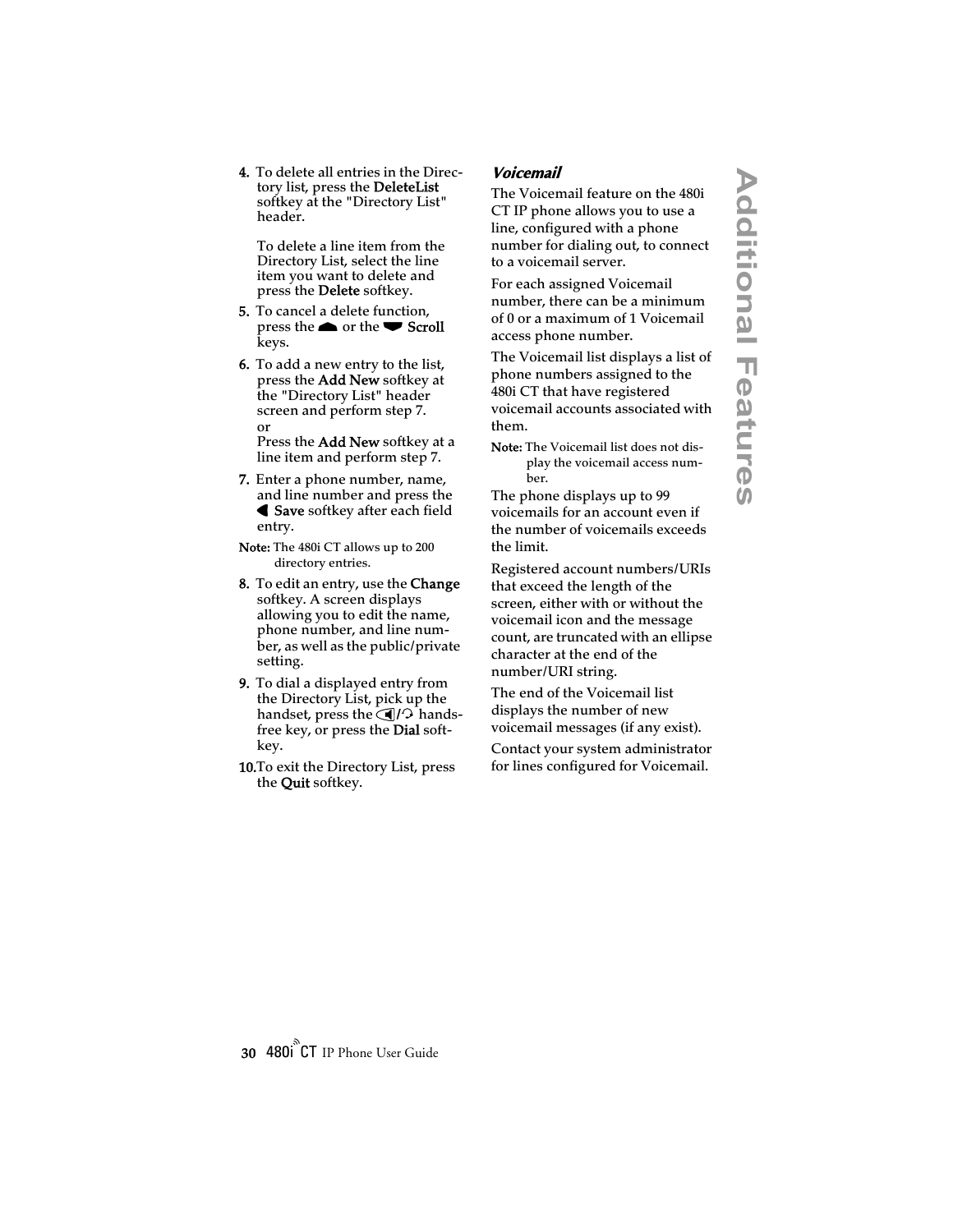#### **IP Phone UI**

- **1.** Press  $\frac{\text{Services}}{\text{O}}$  on the phone to display the **Services** menu.
- 2. Select "Voicemail".
- **3.** Use the **n** and **v** to scroll through the line items in the Voicemail list.
- **Additional Features**<br> **Adding Voicemail**<br> **Adding 1.** Press Convices<br>
display the Securios<br>
2. Select "Voicemail list<br>
Voicemail list<br>
4. When you have item, press the key, **D** Scroll<br>
a line softkey<br>
ing call using<br>
acce 4. When you have selected a line item, press the  $\Box$ / $\Omega$  handsfree key, ▶ Scroll Right key, or press a line softkey to make an outgoing call using the voicemail access phone number associated with the line for which the voicemail account is registered.

From a selected item in the Voicemail list, you can also lift the handset (go offhook) to make an outgoing call using the voicemail access phone number.

#### <span id="page-36-0"></span>**Suppressing DTMF Playback**

A feature on the IP phones allows you to enable or disable the suppression of DTMF playback when a number is dialed from the softkeys.

When suppression of DTMF playback is disabled, and you press a softkey, the IP phone dials the stored number and displays each digit as dialed in the LCD window.

When the suppression of DTMF playback is enabled, the IP phone dials the stored number and displays the entire number immediately in the LCD window, allowing the call to be dialed faster.

DTMF playback suppression is disabled by default. Suppressing DTMF playback can be configured using the Aastra Web UI.

#### **Configuring Suppression of DTMF Playback**

Use the following procedure to configure suppression of DTMF playback.

 $\circ$ **Aastra Web UI**

#### 1. Click on Basic Settings-> Preferences.

| Status<br><b>Evotem Intormation</b><br>Operation | <b>Preferences</b>                |                        |
|--------------------------------------------------|-----------------------------------|------------------------|
| <b>User Password</b>                             | General of                        |                        |
| Software and lote.                               | Park Call                         | रिस्ब                  |
| Deectory<br><b>Henet</b>                         | Prok Up Parked Call:              | Fött                   |
| <b>Basic Settings</b>                            | <b>Suppress DTMF Flashack</b>     | <b>I</b> Enabled       |
| Preferences                                      | Play Call Walting Tone            | <b>P</b> Enabled       |
| Call Ferward                                     | <b>Stuttered Dial Tone</b>        | <b>P</b> Enabled       |
|                                                  | <b>Incoming Intercom Settings</b> |                        |
|                                                  | Microphone Mute                   | I <sup>T</sup> Enabled |
|                                                  | Achi-Answer                       | <b>P.</b> Enabled      |
|                                                  | <b>Raug Toners</b>                |                        |
|                                                  | Tone Set                          | UB                     |
|                                                  | <b>Olobal Ring Tone</b>           | Tone 1.76              |
|                                                  | Line 1                            | Occasi 30              |
|                                                  | Line 3                            | Olotal *               |
|                                                  | Line 3                            | Olivhal .              |
|                                                  | <b>Line A</b>                     | Olichat W              |
|                                                  | tine 6                            | Oldteil 3              |
|                                                  | Line B                            | Oldest 30              |
|                                                  | Line 7                            | Orchat (*)             |
|                                                  | Line B                            | Olobal (M)             |
|                                                  | Line 9                            | Outal #                |

- 2. Go to the "General" section.
- <span id="page-36-1"></span>3. Enable the "Suppress DTMF Playback" field by checking the check box. (Disable this field by unchecking the box). Default is disabled.
- **4.** Click  $\sqrt{\frac{S_{\text{ave Settings}}}{S_{\text{setlings}}}}$  to save your settings. These changes are not dynamic. You must restart your IP phone for the changes to take affect.
- 5. Click on Operation->Reset.
- 6. In the "Restart Phone" field  $click$  Restart the IP phone and apply the changes.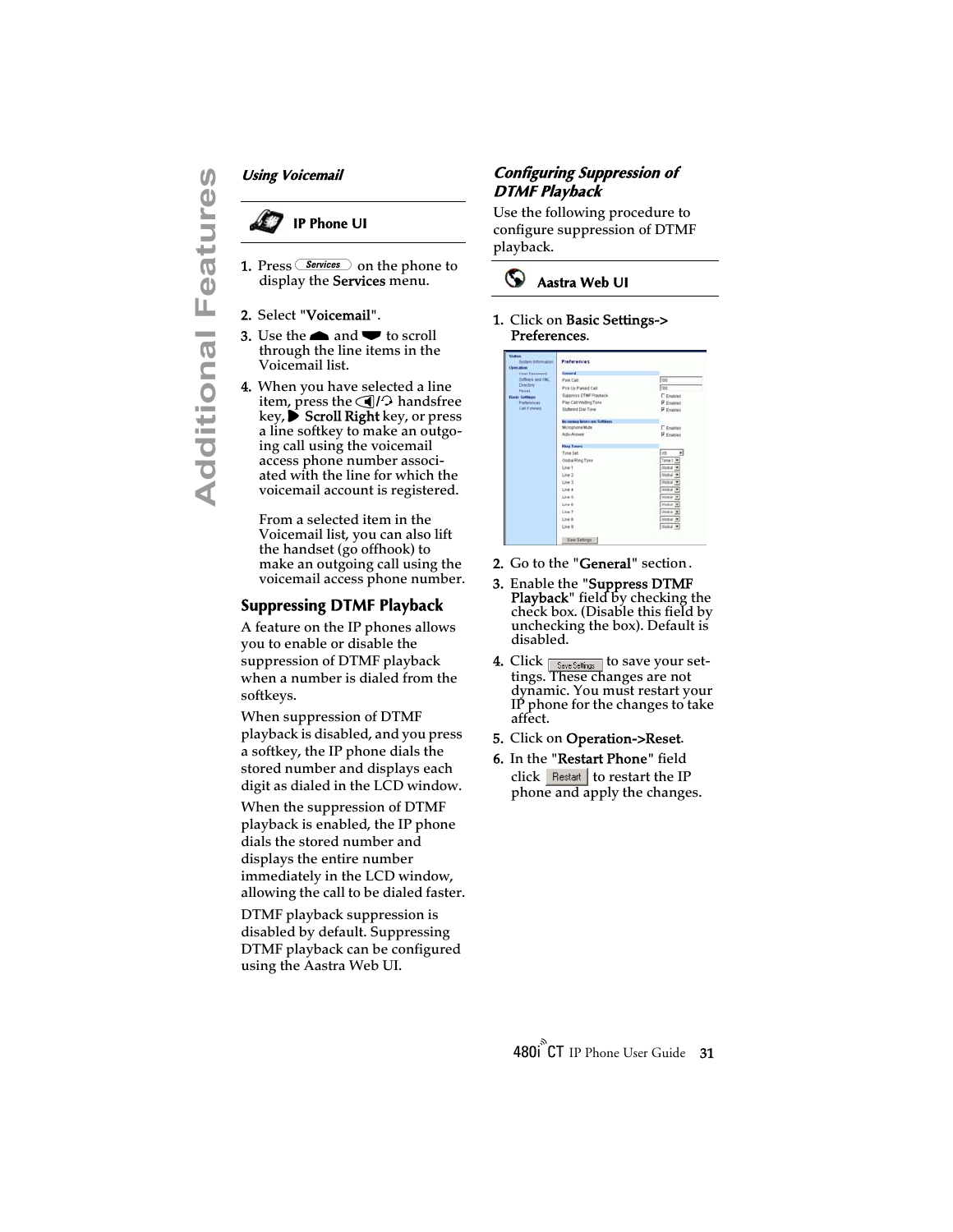#### <span id="page-37-0"></span>**Ring Tones and Tone Sets**

You can configure ring tones and ring tone sets on the IP phones.

#### **Ring Tones**

There are several distinct ring tones a user can select from to set on the IP phones. You can enable/ disable these ring tones on a global basis or on a per-line basis.

The following table identifies the valid settings and default values for each type of configuration method.

<span id="page-37-1"></span>

| Configuration<br>Method | Valid<br><b>Values</b>                                                          | Default<br>Value    |
|-------------------------|---------------------------------------------------------------------------------|---------------------|
| <b>IP Phone UI</b>      | Global:<br>Tone 1<br>Tone 2<br>Tone 3<br>Tone 4<br>Tone 5<br>Silent             | Global:<br>Tone 1   |
| Aastra Web<br>UI        | Global:<br>Tone 1<br>Tone 2<br>Tone 3<br>Tone 4<br>Tone 5<br>Silent             | Global:<br>Tone 1   |
|                         | Per-Line:<br>Global<br>Tone 1<br>Tone 2<br>Tone 3<br>Tone 4<br>Tone 5<br>Silent | Per-Line:<br>Global |

#### **Ring Tone Settings Table**

#### <span id="page-37-3"></span><span id="page-37-2"></span>**Ring Tone Sets**

In addition to ring tones, you can configure ring tone sets on a global-basis on the IP phone. Ring tone sets consist of tones customized for a specific country. The ring tone sets you can configure on the IP phones are:

- US (Default also used in Canada)
- United Kingdom
- Italy
- Germany
- France
- Europe (generic tones)
- Australia

When you configure the country's tone set, the country-specific tone is heard on the phone for the following:

- dial tone
- secondary dial tone
- ring tone
- busy tone
- congestion tones
- call waiting tone
- ring cadence pattern

You configure ring tones and tone sets using the Aastra Web UI and the IP Phone UI. However, when using the IP phone UI, you can set global configuration only.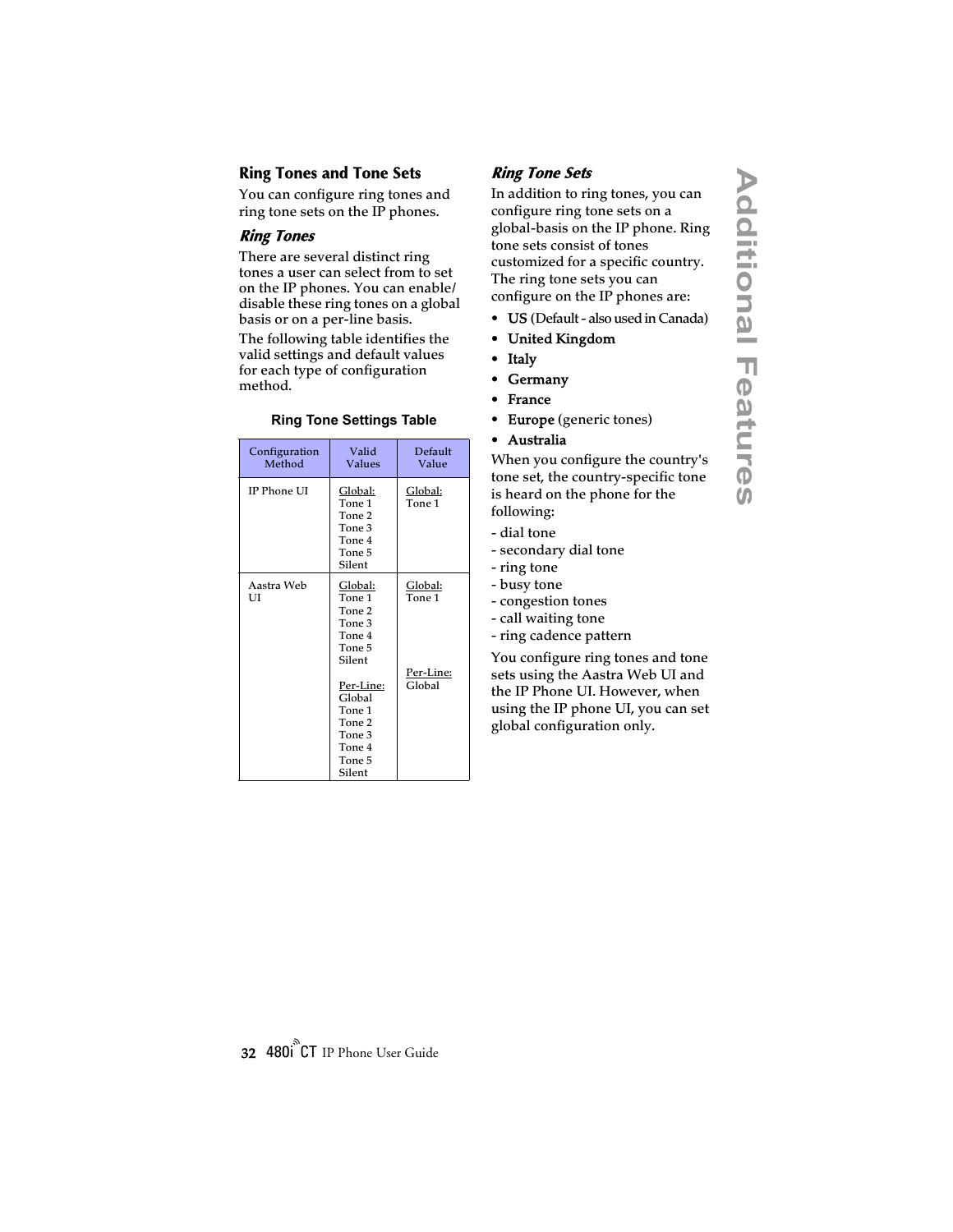# **Tone Sets**

**Configuring Ring Tones and Tone Sets**<br>
Use the following procedures<br>
on the IP phone.<br> **Additional Features**<br> **Additional Features**<br> **Additional Configuration only)**<br>
1. Press the Menu key **U** on the phone to enter the Op Use the following procedures to configure ring tones and tone sets on the IP phone.



#### *(global configuration only)*

- **1.** Press the Menu key  $\bigcirc$  on the phone to enter the Options List.
- 2. Using the  $\Psi$  key, scroll through the list of options.
- 3. Select Tones.
- 4. Select Set Ring Tone and press r.
- **5.** Press  $\bigcirc$  to change the type of ring tone (**Tone 1** through Tone 5 or Silent).
- **6.** Press  $\triangle$  to save your setting and return to the **Tones** menu.
- 7. Select Tone Set and press **e.**
- 8. Select the country for which you want to apply a tone set. Valid values are Australia, Europe, France, Germany, Italy, UK, and US. Default is US.
- **9.** Press  $\bullet$  to save your setting and return to the **Tones** menu.
- 10. Press  $\triangle$  again to return to the Main Menu.

The message *-confirmed-* displays in the window. The ring tone and tone set you select is immediately applied to the IP phone.



#### *(global configuration only)*

- **1.** Press  $\infty$  on the phone to enter the Options List.
- 2. Select Tones.
- 3. Select Set Ring Tone.
- 4. Select the type of ring tone (Tone 1 through Tone 5, or Silent).
- 5. Select Set and then select Next.
- 6. Select Tone Set.
- 7. Select the country for which you want to apply the tone set. Valid values are Australia, Europe, France, Germany, Italy, UK, and US. Default is US.

#### 8. Select Set.

The ring tone and tone set you select is immediately applied to the IP phone.

#### $\odot$ **Aastra Web UI**

1. Click on Basic Settings-> Preferences.

| <b>Ilasic Settings</b><br>Preferences | <b>Ring Toters</b>      |              |
|---------------------------------------|-------------------------|--------------|
| Call Forward                          | Tone Set                | Australia 34 |
| <b>CONTRACTOR</b>                     | Olobal Ring Tone<br>. . | Tone 1 m     |
|                                       | Line 1                  | Olobal 3     |
|                                       | Line 2                  | Olobal 35    |
|                                       | Line 3                  | Tone 2 m     |
|                                       | Link &                  | Otobal 35    |
|                                       | Line 5                  | Olobal 30    |
|                                       | Line 6                  | Olobal >     |
|                                       | Line 7                  | Olobal 3     |
|                                       | Line 6                  | Global 3     |
|                                       | Line 9                  | Olobal 3     |

#### *For global configuration:*

- 2. In the "Ring Tones" section, select a country from the "**Tone** Set" field.
- **3.** Select a value from the "**Global** Ring Tone" field.
- Note: See the [Ring Tone Settings Table](#page-37-1) on [page 32](#page-37-1) for valid values.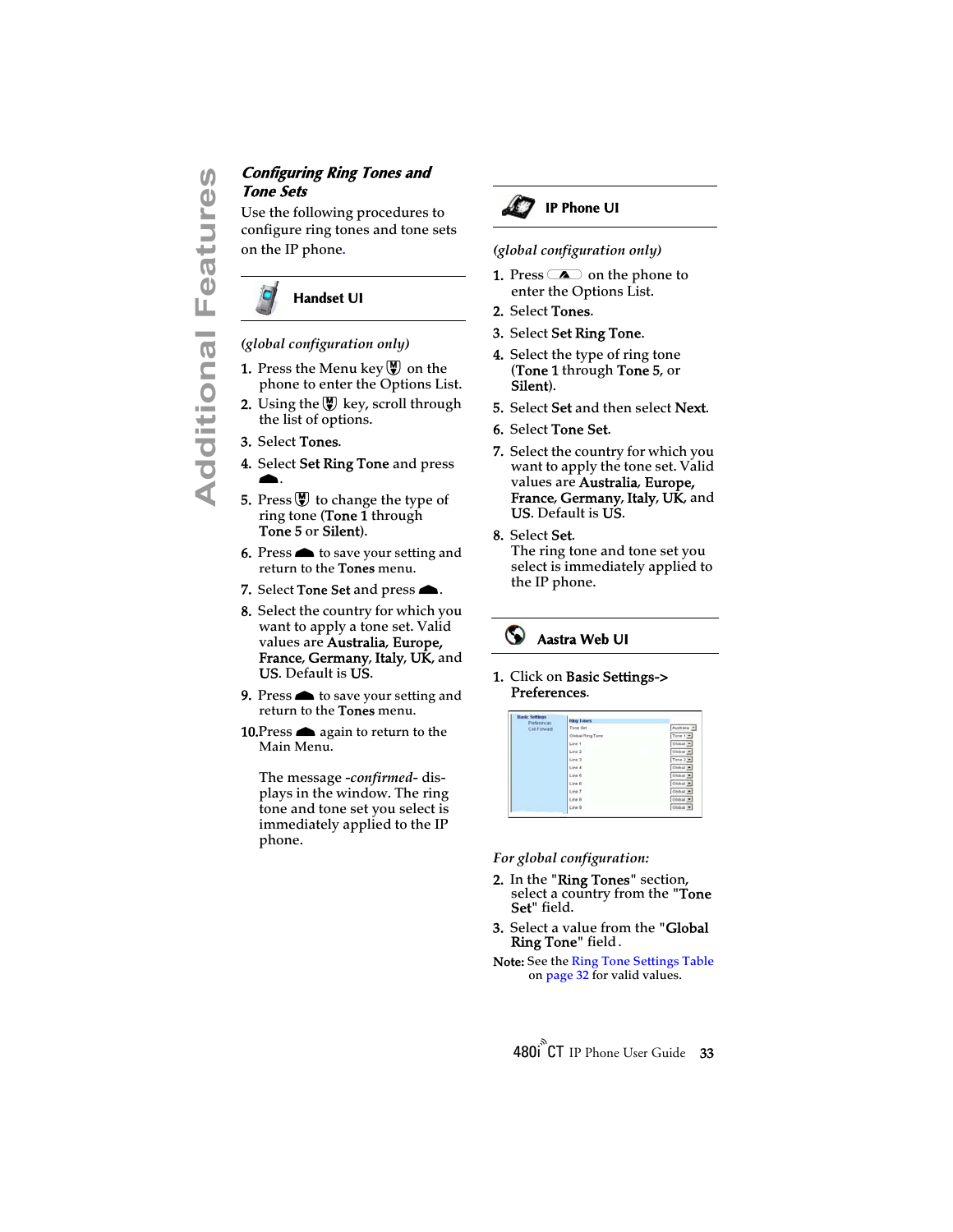#### *For per-line configuration:*

- 4. In the "Ring Tone" section, select a line for which you want to set ring tone.
- 5. Select a value from the "LineN" field.
- Note: See the [Ring Tone Settings Table](#page-37-1) on [page 32](#page-37-1) for valid values.
- **6.** Click  $\lceil \frac{\text{Save Setting}}{\text{Save Setting}} \rceil$  to save your settings. These changes are not dynamic. You must restart your IP phone for the changes to take affect.
- 7. Click on Operation->Reset.
- 8. In the "Restart Phone" field  $click$  Restart the IP phone and apply the ring tone.

#### <span id="page-39-3"></span><span id="page-39-0"></span>**Stuttered Dial Tone**

You can enable or disable the playing of a stuttered dial tone when there is a message waiting on the IP phone.

You can configure this feature using the Aastra Web UI.

#### **Configuring Stuttered Dial Tone**

Use the folllowing procedures to configure stuttered dial tone on the IP phones.



# 1. Click on Basic Settings->



2. Stuttered dial tone is enabled by default. If required, disable the **"Stuttered Dial Tone"** field by unchecking the check box.

- **3.** Click  $\lceil$  save settings  $\rceil$  to save your settings.
- 4. Click on Operation->Reset.
- 5. In the "Restart Phone" field click Restart to restart the IP phone.

## <span id="page-39-2"></span><span id="page-39-1"></span>**Call Waiting Tone**

You can enable or disable the playing of a call waiting tone when a caller is on an active call and a new call comes into the phone.

You can configure this feature using the Aastra Web UI.

## **Configuring Call Waiting Tone**

Use the folllowing procedures to configure a call waiting tone on the IP phones.

#### O **Aastra Web UI**

#### 1. Click on Basic Settings-> Preferences->General.

| States<br><b>Bydam Internation</b>     | <b>Preferences</b>             |                   |
|----------------------------------------|--------------------------------|-------------------|
| <b>Cleare adjusts</b><br>User Password | German of                      |                   |
| Softwa and lot.                        | Park Call                      | रिख               |
| Deactory<br><b>Heset</b>               | Pick Up Parked Call:           | 700               |
| <b>Basic Settings</b>                  | <b>Suppress DTMF Flastrack</b> | <b>F</b> Engine   |
| Preferences                            | Play Call Walbrig Tone         | <b>P</b> Enabled  |
| <b>Californing</b>                     | <b>Stuttered Dial Tone</b>     | <b>P</b> Enabled  |
|                                        | Incoming Intercom Settings     |                   |
|                                        | Microphone Mute                | <b>IT</b> English |
|                                        | Achi-Annwer                    | <b>P. Enabled</b> |
|                                        | <b>Rang Torses</b>             |                   |
|                                        | Tone fiat                      | ज़ि               |
|                                        | <b>Olobal Ring Tone</b>        | Tone 1.W          |
|                                        | Line 1                         | Global 30         |
|                                        | Line 3                         | Outsid W          |
|                                        | Line 3                         | Olohal (*         |
|                                        | Line &                         | Olotal 30         |
|                                        | tine 5                         | Oldeal 3          |
|                                        | Line 6                         | Dipbat 30         |
|                                        | Line 7                         | Orchat .          |
|                                        | Line B                         | Olobal (M)        |
|                                        | <b>Line 9</b>                  | Olobal 3          |

- 2. A call waiting tone is enabled by default. If required, disable the "Play Call Waiting Tone" field by unchecking the check box.
- **3.** Click  $\sqrt{\frac{S_{\text{ave Seltings}}}{S_{\text{over}}}}$  to save your settings.
- 4. Click on Operation->Reset.
- 5. In the "Restart Phone" field click Restart to restart the IP phone.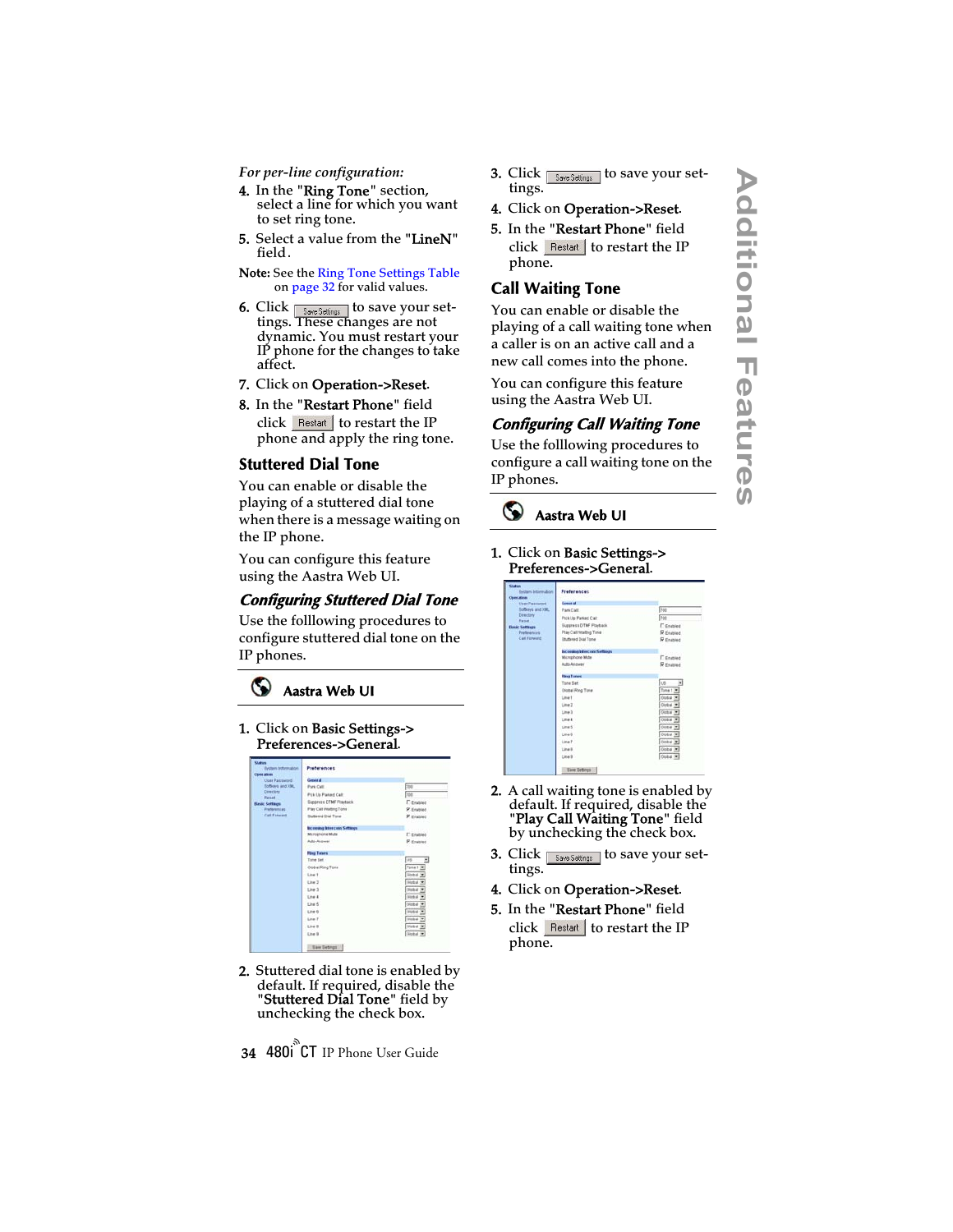<span id="page-40-3"></span><span id="page-40-0"></span>**Language**<br>
Using the 48<br>
screens to di<br>
language. W<br>
language on<br>
Station and the display s<br>
services, opt<br>
that language<br>
Valid language Using the 480i CT, you can set the screens to display in a specific language. When you set the language on the 480i CT Base Station and on the handsets, all of the display screens (menus, services, options, etc.) display in that language.

Valid languages for the 480i CT include English, French, and Spanish. Default is English.

#### <span id="page-40-2"></span><span id="page-40-1"></span>**Setting Language**

You set the language on the 480i CT using the **Options** key  $(\sqrt{\bullet})$ on the Base Station or the Menu key  $(\bigcup_{i=1}^{\infty}$  on the handset.

Use the following procedures to set the language.



#### **Handset UI**

- Note: When setting options on the handset, the Menu and Options display revert to the regular idle mode if no action/activity is initiatedwithin 20 seconds.
- **1.** Press the  $\bigcirc$  key to enter the Options List when the phone is not in use.
- 2. Use the scroll keys  $\blacksquare$  and  $\blacksquare$  to scroll to the "**Language**" option.
- 3. Press $\triangleq$  to select the "Language" option.
- **4.** Use the scroll keys  $\bigcirc$  and **f** to scroll to the language you want to set on the handset.
- 5. Press  $\triangle$  to select "In English (English), En francais (French), En espanol (Spanish), In Deutsch (German), or In italiano (Italian) option. The display shows confirmed when the selection is changed.
- Note: The language in use is identified with a check mark.

**6.** Press  $\odot$  when done.

The language you select is immediately applied to the handset display.:

## **IP Phone UI**

- **1.** Press  $\infty$  on the phone to enter the Options List.
- 2. Select Language.
- 3 Select In English (English), En francais (French), En espanol (Spanish), In Deutsch (German), or In italiano (Italian).
- 4. Select Done.

The language you select is immediately applied to the 480i Base Station UI display.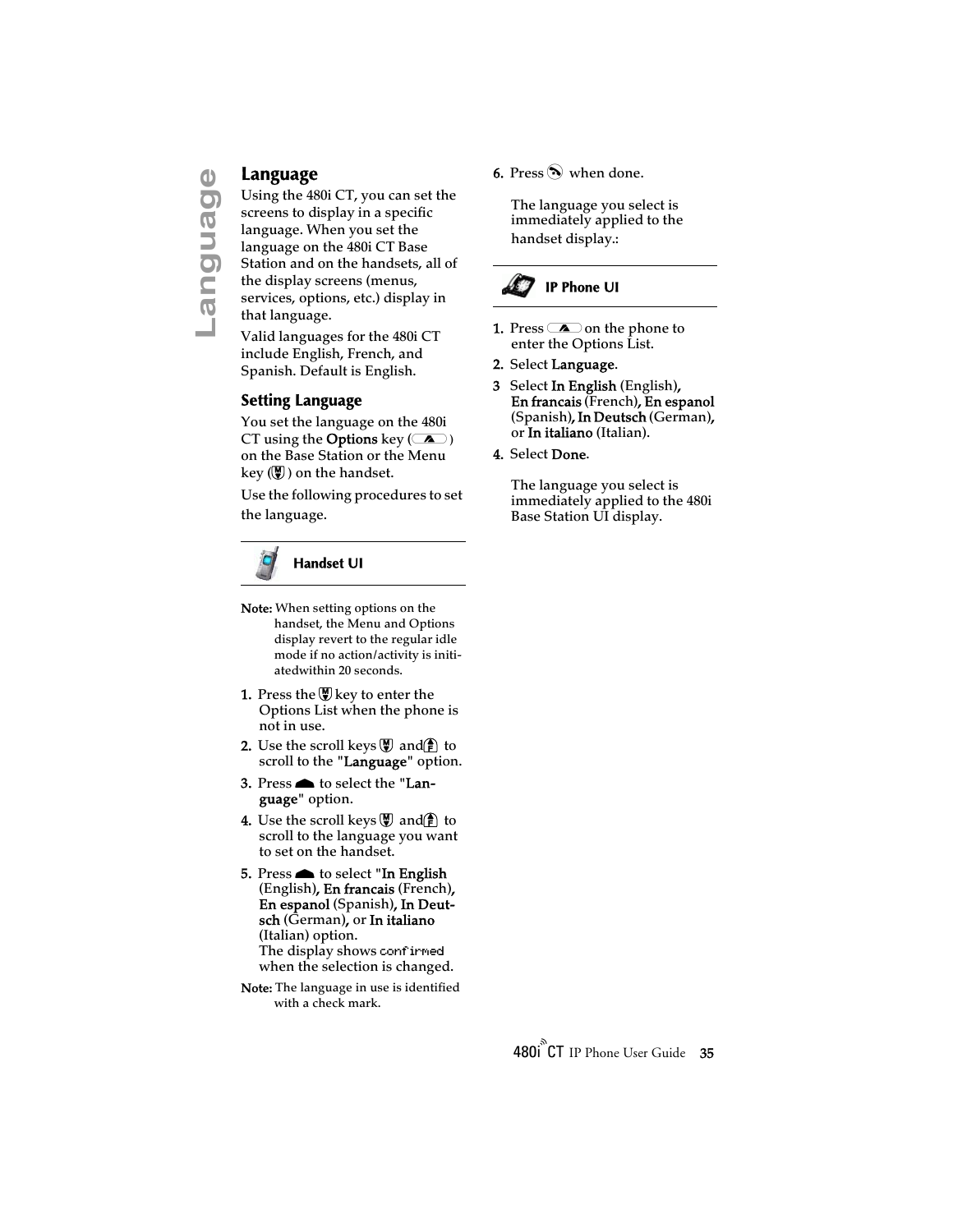#### <span id="page-41-0"></span>**Customizing Your 480i CT Cordless Handset**

When in an idle state, pressing the Menu key  $\bigcirc$  of the handset will present the following list of options. Once in the menu list the user can scroll up  $\left( \frac{1}{\epsilon} \right)$  and down  $\Psi$  using the scrolling keys to see each option.

| Item# | Menu list           |
|-------|---------------------|
| 1     | Intercom            |
| 2     | Language            |
| 3     | <b>Ring tone</b>    |
| 4     | Custom name         |
| 5     | Timer Off           |
| 6     | Vibrate Off         |
| 7     | Hset pairing        |
| 8     | Key lock Off        |
| 9     | Backlight Off       |
| 10    | <b>Silent Alert</b> |

Note: The display will return to idle if no action/activity is initiated within 20 seconds.

#### <span id="page-41-1"></span>**Accessing Options**

Pressing the  $\Psi$  key will access the options list menu. This action results in displaying a Menu list header with brief list navigation instructions .



Navigation of the menu is performed using the down arrow ( $\bigcirc$  key) or the up arrow ( $\bigcirc$  key). Shortcut to the menu item can also be performed by pressing the corresponding menu item number. Two digits numbered items can be short-cutted by pressing the digits within a one second time span.

Pressing the  $\odot$  key will quit the Menu and return to the idle mode or call mode.

#### <span id="page-41-2"></span>**Intercom**

The 480i CT supports intercom function between a 480i CT base and any of its paired cordless handsets, and vice versa.

Pressing Select while viewing this option will bring up a list of base and paired handsets available for intercom. To select a handset or base to intercom, navigate to the desired handset or the base using the  $\bigcirc$  key or the  $\bigcirc$  key. Then press the Call soft key. Shortcut to any handset or base in the list is permitted by pressing the corresponding numeric key digit; the order of the list is numbered from zero (0) for the base (0) and four (4) for the 4th handset in the list.

Note: Your system administrator can configure outgoing Intercom calls using the Icom button. Contact your system administrator for more information.

#### Reference

For more information about the intercom feature, see ["Intercom"](#page-18-0) on [page 13](#page-18-0).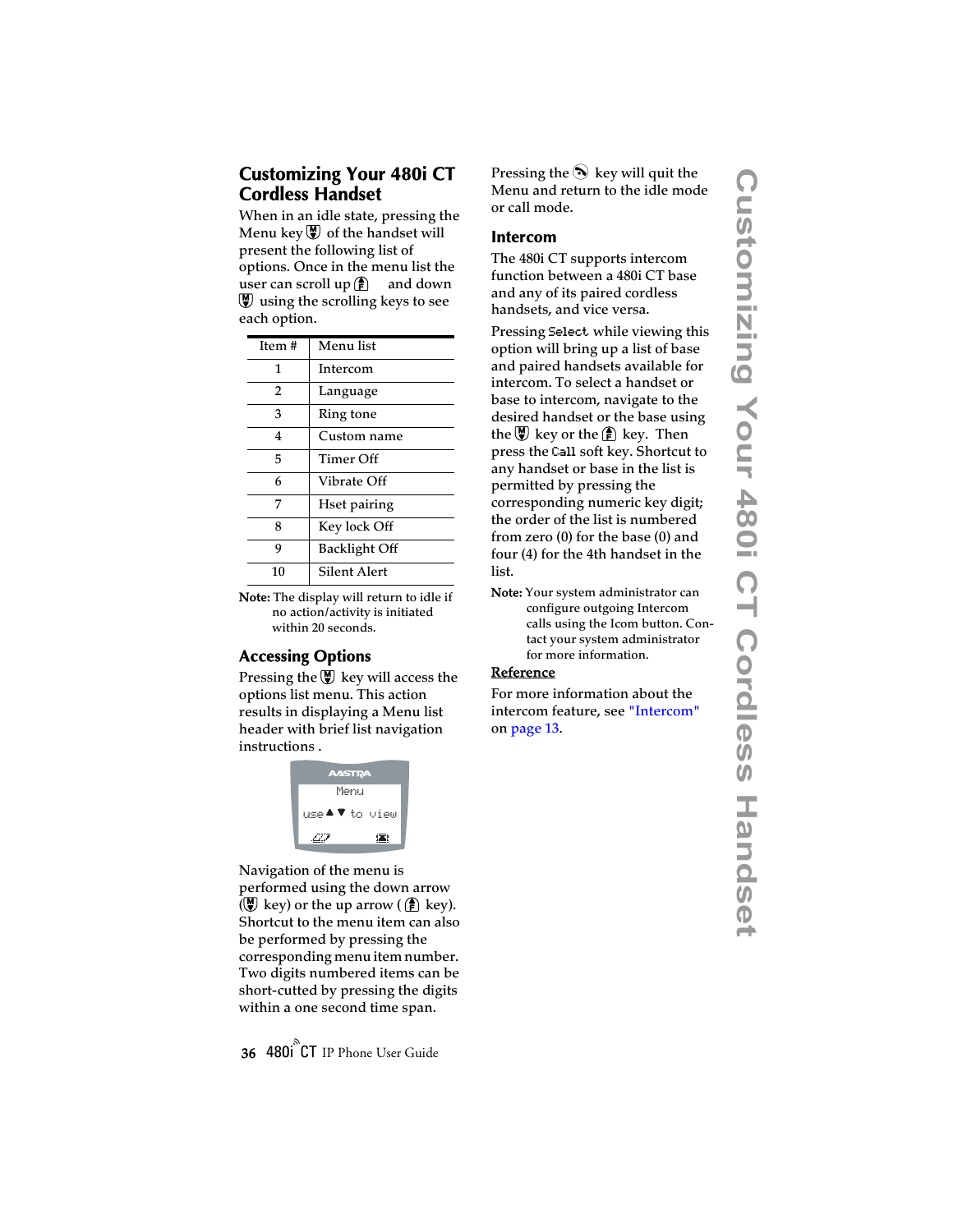#### <span id="page-42-0"></span>Language

The prompt on 480i CT handset can be personalized to English, French, or Spanish language. A checkmark beside the language indicate the currently selected language prompt.

| <b>A/ASTRA</b>                          |  |
|-----------------------------------------|--|
| In English? √                           |  |
| $\triangle \blacktriangledown =$ Scroll |  |
| Select<br>Cancel                        |  |

#### Reference

For more information about changing language on the handset, see ["Language"](#page-40-0) on [page 35.](#page-40-0)

#### <span id="page-42-1"></span>**Ring Tone**

There are several selectable Ring tones available on the 480i CT handset. A checkmark beside the ring tone number indicates the currently selected ring tone.

| <b>AASTRA</b>                                       |
|-----------------------------------------------------|
| Ring Tone 1 $\checkmark$                            |
| $\blacktriangle \blacktriangledown = \text{Scroll}$ |
| Cancel<br>Select                                    |

#### Reference

For more information about changing ring tones on the handset, see ["Customizing Your](#page-41-0)  [480i CT Cordless Handset"](#page-41-0) on [page 36.](#page-41-0)

#### <span id="page-42-2"></span>**Custom name**

Custom name allows the user to personalize the name/label for the cordless handset. In a multihandset environment, this is an ideal option to personalize each handset to its user or extension number.





#### 1. Press  $\P$ .

- 2.Navigate to Custom Name or press  $\circled{4}$ .
- 3.Press the Change softkey.
- 4.Press the Edit softkey. If a custom name already exists, the Delete softkey will be presented.
- 5.Using the keypad, type out a new label or use the scroll keys  $\bigcirc$ and  $\blacksquare$  to move the cursor to the desired display position or to erase text.
- 6.The ChCase softkey is available to toggle between upper and lower case text entry.
- 7.Press the Save softkey to save the name.
- 8. Press the Goodbye  $\odot$  key to return to the main idle screen.
- Note: In editing mode, the Volume Bar can be used in place of the  $($ and  $\bigcup$  keys to control the screen cursor. Pressing the Lower end volume bar for Backspace/Erase; and pressing the Higher end volume bar to add a Space.

#### <span id="page-42-3"></span>**Call timer**

When the call timer is enabled, the timer starts from the first call and continues until all calls have been released.

Note: The call timer is not usable for call accounting since the timer continues to increment even when the call is on hold.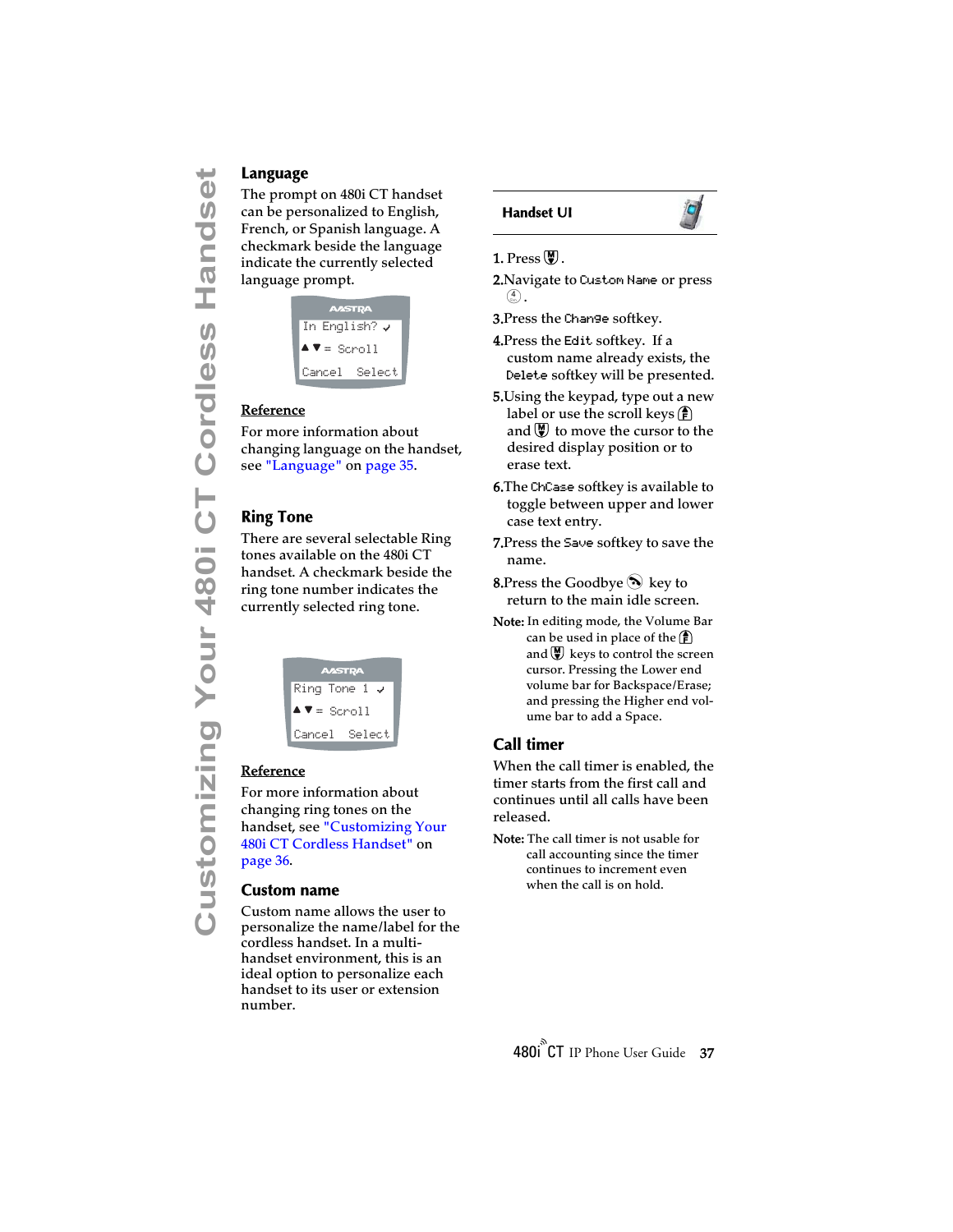#### <span id="page-43-0"></span>**Vibrate**

The Vibrate option allows the handset to signal an incoming call by vibrating as well as ringing. By default, this option is always Off.

- To enable this feature, press the Change softkey and the display will indicate "Vibrate On" and "-confirmed-" and will quickly return to the previous menu display.
- Once the Vibrate is On,  $\Box$  icon is shown beside the ringer icon on the top right line of the display.
- Pressing the  $\odot$  key will return you to the main idle display screen.

#### <span id="page-43-1"></span>**Handset Pairing**

All handsets must be paired to a 480i CT base before it can be used. Please refer to the section entitled [52.](#page-57-0)

#### <span id="page-43-2"></span>**Key Lock On or Off**

The key lock option enables the user to lock the keypad keys. This prevents accidental activation of the phone.

To lock the keys from the key lock option page:

• Press Change softkey to turn Key lock ON or OFF. The screen will display Key lock On or Key lock Off -confirmed-.

Pressing the  $\odot$  key will return you to the main idle display screen.

Note: You can activate the Key Lock Off or On by pressing only the  $\mathbb Q$ and then the $\bigcirc$  key from the idle screen.

#### <span id="page-43-3"></span>**Backlight**

The Backlight option allows the user to turn on or off the backlit light on the LCD display.

Press Change softkey to turn Backlight ON or OFF.

Once the Backlight option is chosen, the screen will display Backlight On

or Backlight Off -confirmed-.

#### <span id="page-43-4"></span>**Silent Alert**

The Silent Alert option will activate an internal hardware vibrator instead of a regular ringer during an incoming call. By default, the Silent Alert is automatically set to Off.

To activate Silent Alert from the option display:

- Press Change softkey to turn alert On or Off. The display will show -confirmed-.
- Once the Alert is On,  $\Box$  icon is shown on the top line of the display.

#### Notes:

.

- 1. You can activate or deactivate the Silent alert by pressing only the  $\Psi$  key and then the  $(\#)$  key.
- 2. The Ringer Icon does not appear on the display when the Silent alert is On.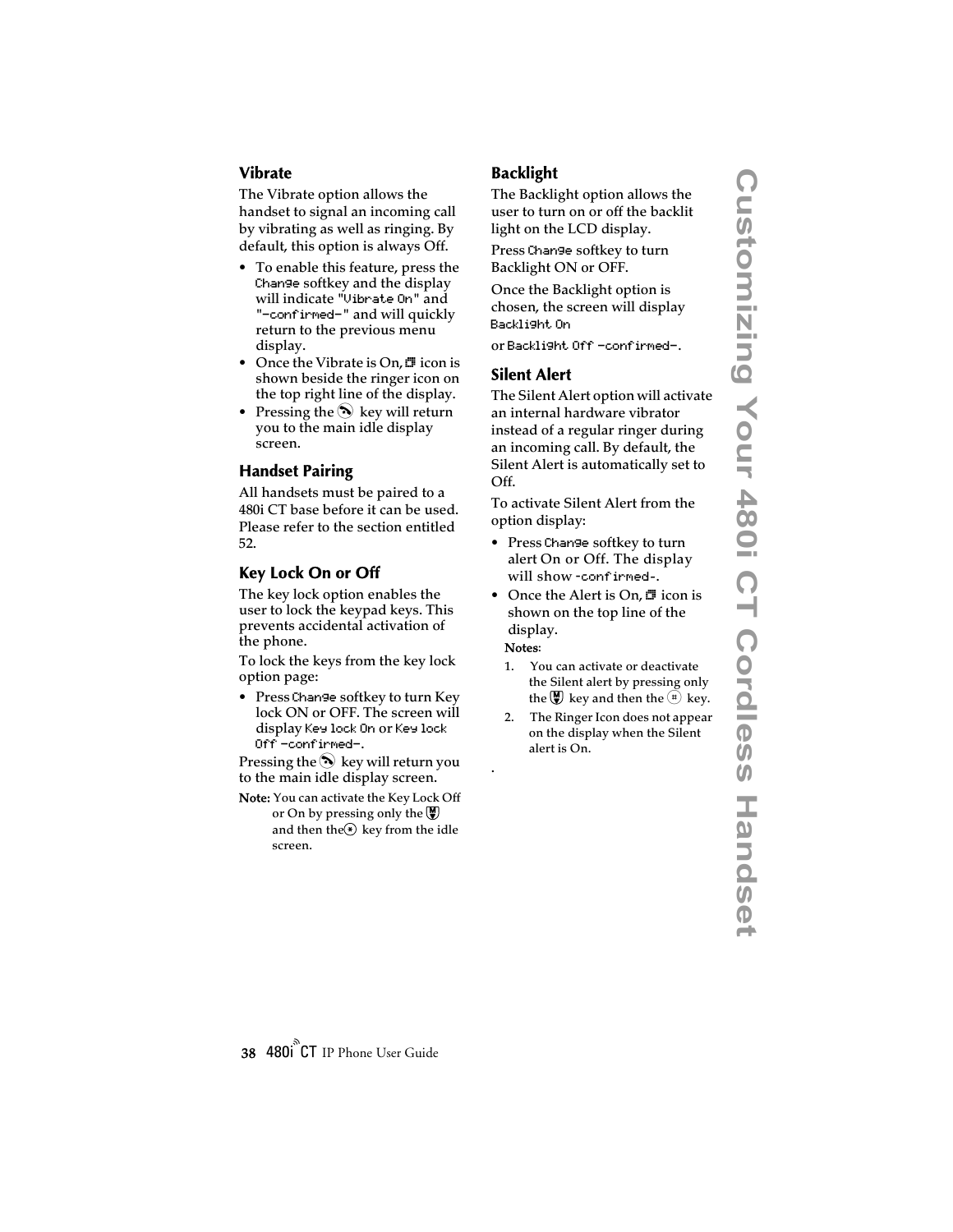# <span id="page-44-0"></span>**Address using the Handset**

#### **Handset UI**

#### <span id="page-44-1"></span>**Feature Keys on the Handset**

- **2.** Use the scroll keys  $\mathcal{F}$  and  $\mathcal{F}$  to scroll to the "**Network**" option.
- 3. Press **n** to select the "Network" option.
- **4.** Use the scroll keys  $\mathcal{F}$  and  $\mathcal{F}$  to scroll through the network status until the IP address of the phone appears in the display.
- **5.** Press  $\odot$  when done.

| <b>Address using the Handset</b><br>You can find the IP address of the<br>IP phone's Base Unit using the<br>handset. Use the following<br>procedure to find the IP address.<br><b>Handset UI</b> |                                                                                                                                                                                                                                  | scroll to the "Network" option.<br>3. Press to select the "Net-<br>work" option.<br><b>4.</b> Use the scroll keys $\mathbb{D}$ and $\mathbb{D}$ to<br>scroll through the network sta-<br>tus until the IP address of the<br>phone appears in the display.<br><b>5.</b> Press $\odot$ when done. |                                                    |
|--------------------------------------------------------------------------------------------------------------------------------------------------------------------------------------------------|----------------------------------------------------------------------------------------------------------------------------------------------------------------------------------------------------------------------------------|-------------------------------------------------------------------------------------------------------------------------------------------------------------------------------------------------------------------------------------------------------------------------------------------------|----------------------------------------------------|
| not in use.                                                                                                                                                                                      | <b>1.</b> Press the $\mathcal{V}$ key to enter the<br>Options List when the phone is<br><b>Feature Keys on the Handset</b>                                                                                                       |                                                                                                                                                                                                                                                                                                 |                                                    |
| each key.                                                                                                                                                                                        | You can program up to 15 feature keys on the 480i CT handset with specific<br>functions using the Aastra Web UI. The following table identifies the<br>functions available for all 15 handset keys and the default functions for |                                                                                                                                                                                                                                                                                                 |                                                    |
| <b>Key Function</b>                                                                                                                                                                              | Description                                                                                                                                                                                                                      |                                                                                                                                                                                                                                                                                                 | Default for:                                       |
| Line 1                                                                                                                                                                                           | Line 1 key - Selects line one                                                                                                                                                                                                    |                                                                                                                                                                                                                                                                                                 | Handset Key 1                                      |
|                                                                                                                                                                                                  |                                                                                                                                                                                                                                  |                                                                                                                                                                                                                                                                                                 |                                                    |
| Line 2                                                                                                                                                                                           |                                                                                                                                                                                                                                  |                                                                                                                                                                                                                                                                                                 | Handset Key 2                                      |
| Line 3                                                                                                                                                                                           | Line 2 key - Selects line two                                                                                                                                                                                                    |                                                                                                                                                                                                                                                                                                 | Handset Key 3                                      |
| Line 4                                                                                                                                                                                           | Line 3 key - Selects line three<br>Line 4 key - Selects line four                                                                                                                                                                |                                                                                                                                                                                                                                                                                                 |                                                    |
| Icom                                                                                                                                                                                             | Intercom key - Enter handset list to select<br>handset to call                                                                                                                                                                   |                                                                                                                                                                                                                                                                                                 | Handset Key 4<br>Handset Key 5                     |
| Dir                                                                                                                                                                                              | Directory key - Activate directory feature                                                                                                                                                                                       |                                                                                                                                                                                                                                                                                                 | Handset Key 6                                      |
| Callers                                                                                                                                                                                          | Callers key - Activate callers feature                                                                                                                                                                                           |                                                                                                                                                                                                                                                                                                 | Handset Key 7                                      |
| Xfer                                                                                                                                                                                             | Transfer key - Activate transfer feature                                                                                                                                                                                         |                                                                                                                                                                                                                                                                                                 |                                                    |
| Conf                                                                                                                                                                                             | Conference key - Activate conference feature                                                                                                                                                                                     |                                                                                                                                                                                                                                                                                                 |                                                    |
| Public                                                                                                                                                                                           | Public key - Toggle between public & private<br>call mode                                                                                                                                                                        |                                                                                                                                                                                                                                                                                                 | Handset Key 8<br>Handset Key 9<br>Handset Key 10   |
| None                                                                                                                                                                                             | No function is selected - this key is empty, no<br>label.                                                                                                                                                                        |                                                                                                                                                                                                                                                                                                 | Handset Key 11<br>and 12                           |
| Line 5                                                                                                                                                                                           | Line 5 key (if available) - Selects line five.                                                                                                                                                                                   |                                                                                                                                                                                                                                                                                                 |                                                    |
| Line 6                                                                                                                                                                                           | Line 6 key (if available) - Selects line six.                                                                                                                                                                                    |                                                                                                                                                                                                                                                                                                 |                                                    |
| Line 7                                                                                                                                                                                           | Line 7key (if available) - Selects line seven.                                                                                                                                                                                   |                                                                                                                                                                                                                                                                                                 | Handset Key 13<br>Handset Key 14<br>Handset Key 15 |
| Line 8                                                                                                                                                                                           | Line 8 key (if available) - Selects line eight                                                                                                                                                                                   |                                                                                                                                                                                                                                                                                                 |                                                    |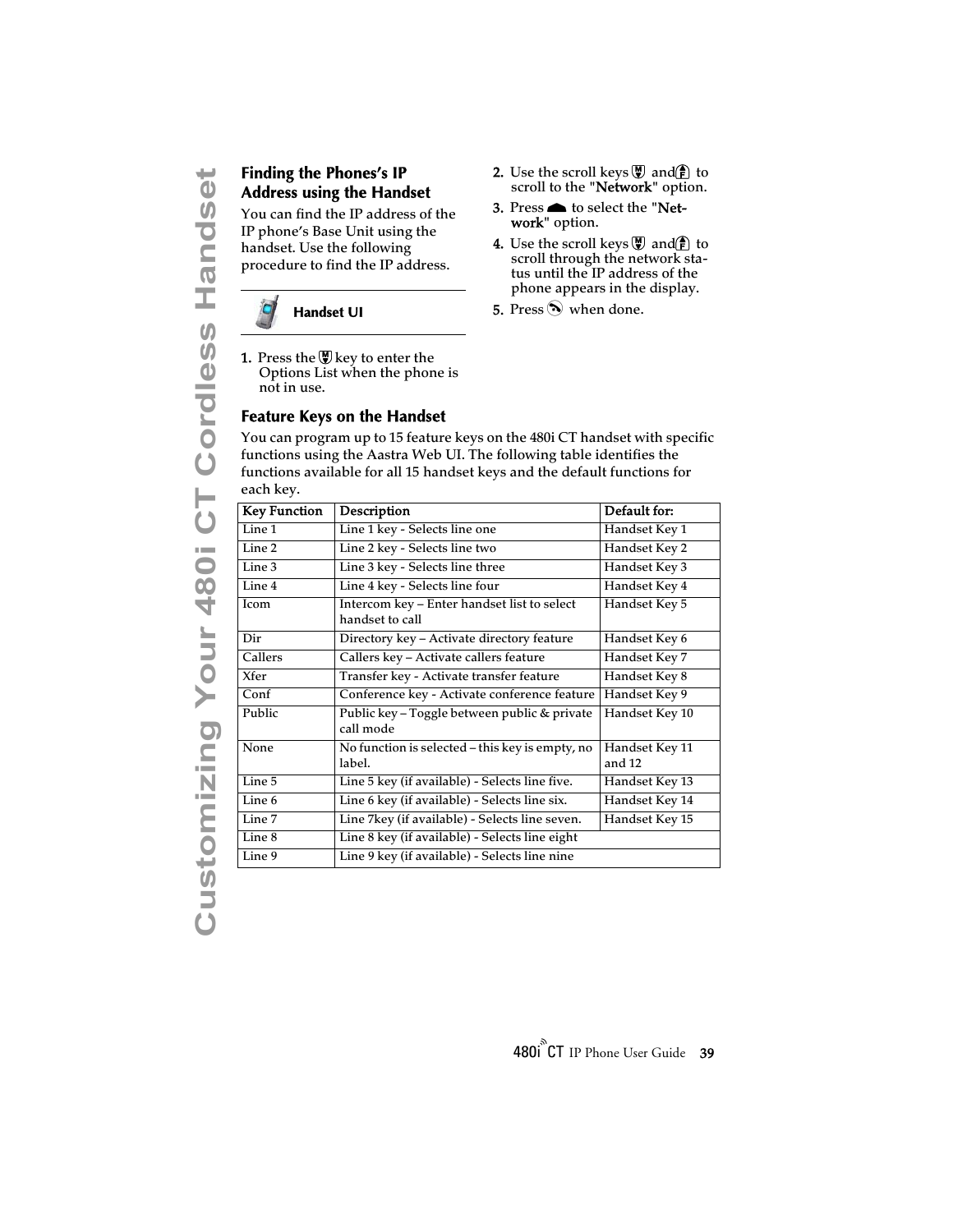#### **Feature Key Programming Guidelines**

The following are guidelines to use when programming the feature keys on the handset:

- All handsets paired with the same Base Station have the same programmed functions since the web interface applies the functions to all the handsets paired with that base.
- A newly registered handset or handset that was out-of-range during the programming needs to perform an "off-hook and on-hook" sequence in order for the newly programmed function to be broadcasted to the affected handsets. Simply press the  $\mathcal{C}$  key from the idle state to go off-

hook. Then, press the  $\bigotimes$  key to go back on-hook.

- Duplicate functions can exist in the feature key as there is no filtering or duplicate checking done on the handset or the base.
- If no line keys are programmed for the feature key, the handset is restricted to intercom calls only.
- If all 12 programmable functions have been programmed to "None", the user is presented with a List empty message when the feature key is pressed.



- For security reasons, the user has 180 seconds (3 minutes) to complete the programming. Otherwise, the phone displays the following error: \*\* Error \*\*: Session expired, Please reload page.
- For security reasons, the user must submit the page from the same browser that was used to load the page. If the user tries to submit the page from any other IP address, the following error displays: \*\* Error \*\* Session invalid. Different Client IP Addresses. — Please reload page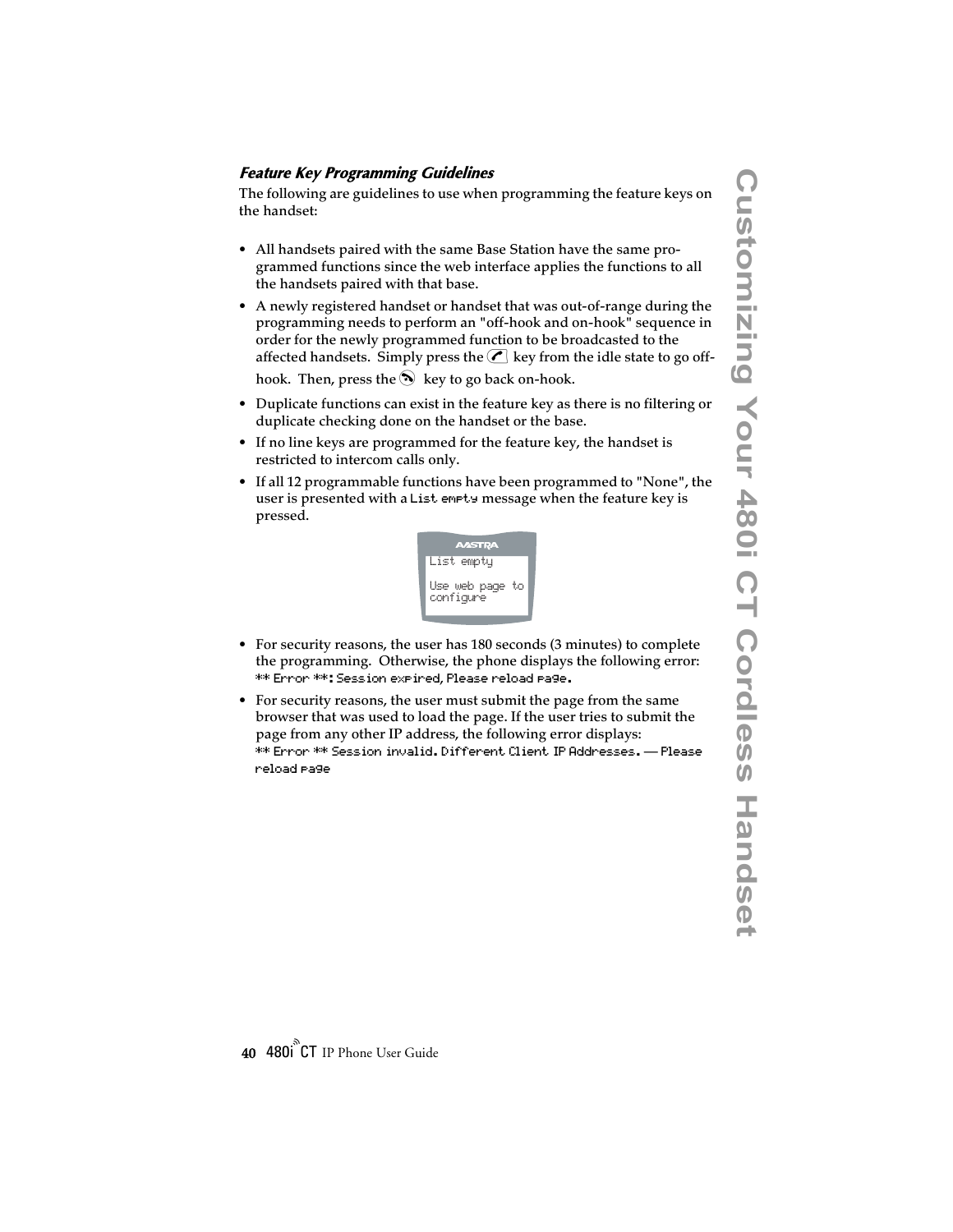#### **Aastra Web UI**

- 1. Open your web browser and enter the phone's IP address or host name into the address field.
- 2. At the prompt, enter your username and password and click .
- Note: For a user, the default user name is "user" and the password field is left blank
- 3. Click on Operation->Handset Keys..

| ₩                         | Programming Feature Keys                                        |                                                                  |                                                                     |  |  |  |
|---------------------------|-----------------------------------------------------------------|------------------------------------------------------------------|---------------------------------------------------------------------|--|--|--|
| $\bullet$                 |                                                                 |                                                                  | You can program up to 12 feature                                    |  |  |  |
| ands                      |                                                                 |                                                                  | keys on the 480i CT IP phone using                                  |  |  |  |
|                           | the Aastra Web UI. Use the                                      |                                                                  |                                                                     |  |  |  |
|                           | following procedure to program                                  |                                                                  |                                                                     |  |  |  |
|                           | the feature keys on your 480i CT                                |                                                                  |                                                                     |  |  |  |
|                           | Base Station and all paired                                     |                                                                  |                                                                     |  |  |  |
| Ĩ                         | handsets.                                                       |                                                                  |                                                                     |  |  |  |
| U)                        |                                                                 |                                                                  |                                                                     |  |  |  |
|                           | $\circ$                                                         | Aastra Web UI                                                    |                                                                     |  |  |  |
|                           |                                                                 |                                                                  |                                                                     |  |  |  |
|                           | 1. Open your web browser and                                    |                                                                  |                                                                     |  |  |  |
|                           |                                                                 |                                                                  | enter the phone's IP address or                                     |  |  |  |
|                           |                                                                 |                                                                  | host name into the address field                                    |  |  |  |
| Cordies                   |                                                                 |                                                                  | 2. At the prompt, enter your user-                                  |  |  |  |
|                           |                                                                 |                                                                  | name and password and click                                         |  |  |  |
|                           |                                                                 |                                                                  |                                                                     |  |  |  |
| $\overline{\overline{C}}$ |                                                                 |                                                                  | Note: For a user, the default user name                             |  |  |  |
|                           |                                                                 |                                                                  | is "user" and the password field                                    |  |  |  |
|                           | is left blank                                                   |                                                                  |                                                                     |  |  |  |
|                           |                                                                 |                                                                  | 3. Click on Operation->Handset                                      |  |  |  |
| <b>480i</b>               | Keys                                                            |                                                                  |                                                                     |  |  |  |
|                           |                                                                 |                                                                  | <b>Cordiess Handset Feature Key Configuration</b>                   |  |  |  |
|                           |                                                                 | $\overline{1}$<br>$\blacksquare$                                 |                                                                     |  |  |  |
|                           |                                                                 | W)<br>÷.<br>$\blacksquare$                                       |                                                                     |  |  |  |
|                           |                                                                 |                                                                  |                                                                     |  |  |  |
|                           |                                                                 | ÷.<br>×.<br>因                                                    |                                                                     |  |  |  |
|                           |                                                                 | w)                                                               | <b>TELAPH</b>                                                       |  |  |  |
| Your                      |                                                                 | <b>Distant</b><br>$\rightarrow$<br>×<br>$\overline{\phantom{a}}$ |                                                                     |  |  |  |
|                           |                                                                 | Laye Bettings                                                    |                                                                     |  |  |  |
|                           |                                                                 |                                                                  |                                                                     |  |  |  |
|                           |                                                                 |                                                                  | 4. Select the handset key you wan                                   |  |  |  |
|                           | to program.                                                     |                                                                  |                                                                     |  |  |  |
|                           | Select the function for that<br>5.<br>handset key from the "Key |                                                                  |                                                                     |  |  |  |
|                           | Function" field.                                                |                                                                  |                                                                     |  |  |  |
|                           |                                                                 |                                                                  |                                                                     |  |  |  |
| Customi                   | 6.                                                              | Click Save Settings to save the                                  |                                                                     |  |  |  |
|                           |                                                                 | function you selected to the                                     |                                                                     |  |  |  |
|                           |                                                                 |                                                                  | handset key. The key program-                                       |  |  |  |
|                           |                                                                 |                                                                  | ming information is sent to the<br>480i Base Station and to all the |  |  |  |
|                           |                                                                 | cordless handsets associated                                     |                                                                     |  |  |  |
|                           |                                                                 |                                                                  | with that Base Station. Anv kev                                     |  |  |  |

- 4. Select the handset key you want to program.
- 5. Select the function for that handset key from the "Key Function" field.
- **6.** Click  $\sqrt{\frac{2}{\text{Save Settings}}}$  to save the function you selected to the handset key. The key programming information is sent to the 480i Base Station and to all the cordless handsets associated with that Base Station. Any key programmed to "None" does not appear in the handset's list.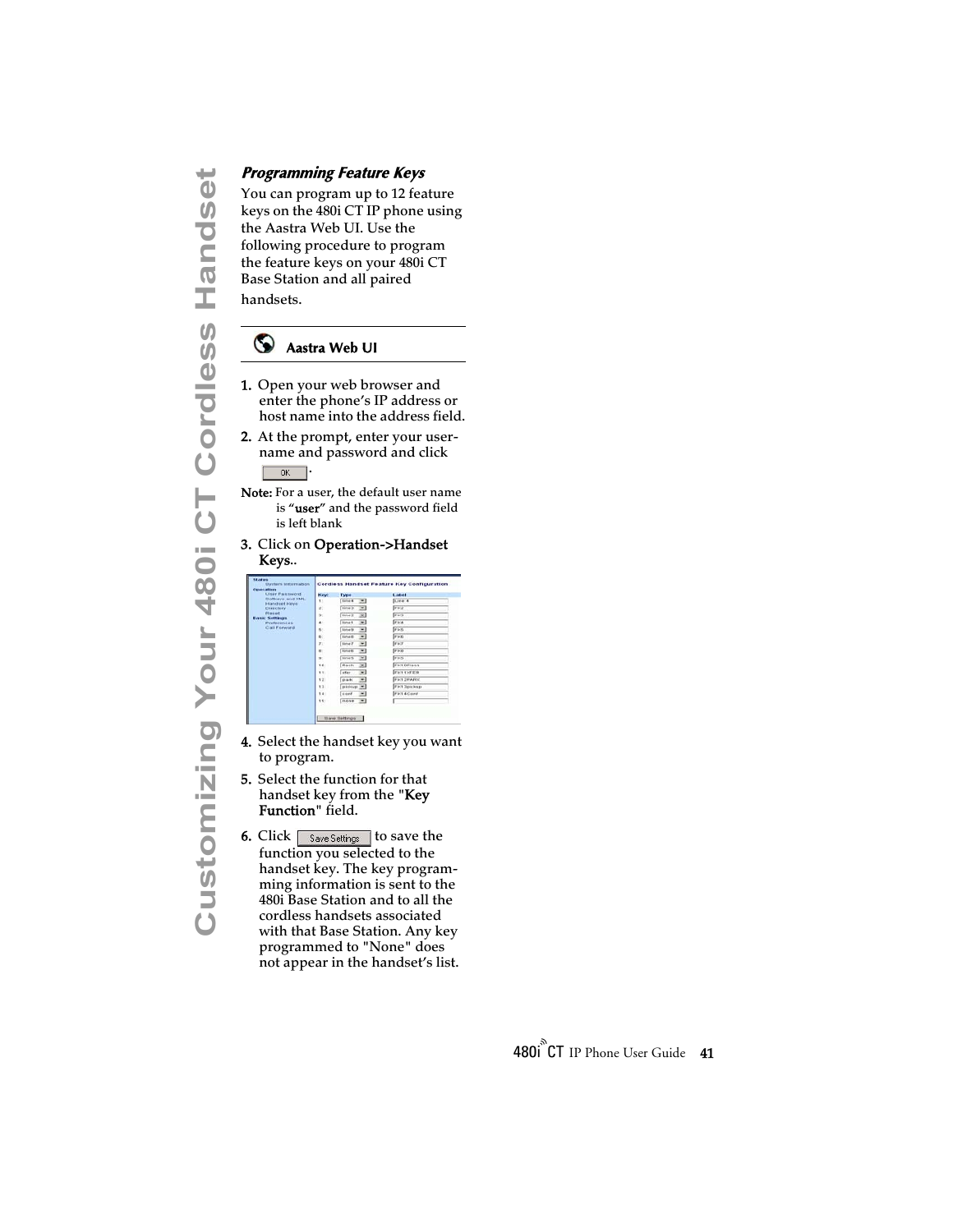## <span id="page-47-0"></span>**Using the 480i CT Cordless Handset**

#### <span id="page-47-1"></span>**Idle Mode**

During idle mode (i.e. no incoming call, no active call, or no call on hold), the handset name, date & time, status messages, and status icons are present on the display.



Note: The phone name label (Angela in the diagram above) can be edited in the Options list.

#### <span id="page-47-2"></span>**Handset Icons and Status Messages**

#### <span id="page-47-3"></span>**Screen Icons**

<span id="page-47-8"></span><span id="page-47-7"></span><span id="page-47-6"></span><span id="page-47-5"></span><span id="page-47-4"></span>

| m                             | <b>Battery Charge State</b>                                                               |
|-------------------------------|-------------------------------------------------------------------------------------------|
|                               | 4 bars for battery full and the battery icon flashes when                                 |
|                               | charging                                                                                  |
|                               | Reception (Radio Link)                                                                    |
| T                             | On - Within Range: Ready for use                                                          |
|                               | OFF - Out of range/no radio link                                                          |
| $\mathfrak{g}^{\mathfrak{m}}$ | <b>Feature Key Activation</b>                                                             |
|                               | Indicates the phone is off hook or a call is in progress                                  |
| a                             | <b>Silent Alerter</b>                                                                     |
|                               | Silent alerter activated                                                                  |
|                               | <b>Ringer Volume</b>                                                                      |
| 4.m                           | This icon is available only when the phone is in idle mode to                             |
|                               | indicate the ringer volume level. The box will go from empty to                           |
|                               | fully black to represent from off to low to high volume.                                  |
|                               | <b>Receiver Volume</b>                                                                    |
| Ńш                            | This icon is available only when the phone goes off-hook to                               |
|                               | indicate the receiver audio volume. The box will go from empty                            |
|                               | to fully black to represent from low to high volume; there are 10<br>volume levels total. |
|                               |                                                                                           |
|                               | <b>Directory List</b>                                                                     |
|                               | This icon located just above the softkey allows access to the                             |
|                               | Directory List feature.                                                                   |
|                               | <b>Callers List</b>                                                                       |
|                               | This icon located just above the softkey allows access to the<br>Callers List feature.    |
|                               |                                                                                           |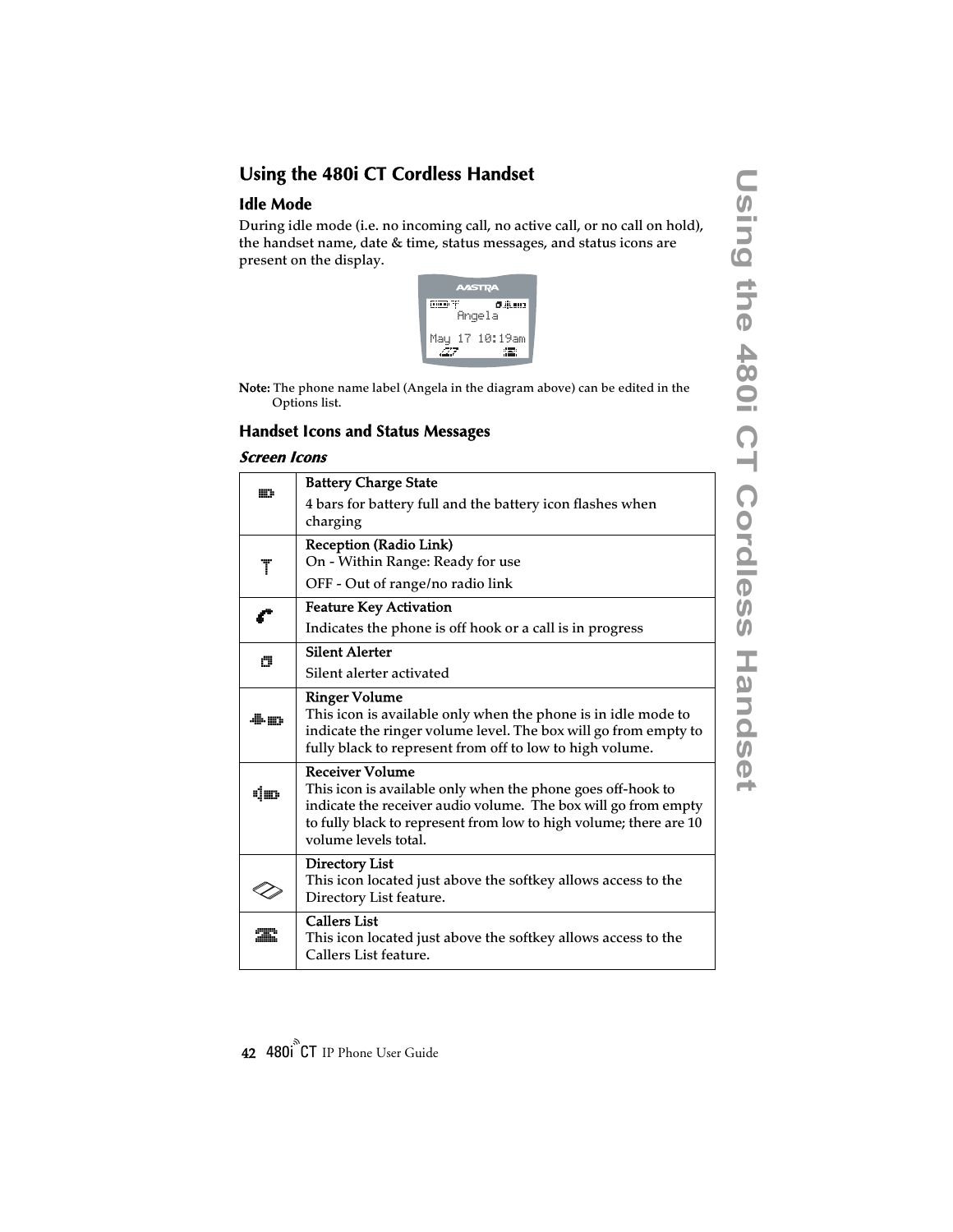| <b>Display Message</b> | <b>Description</b>                                                         |
|------------------------|----------------------------------------------------------------------------|
|                        | Microphone mute   Indicates when the Mute button has been Activated        |
| Out of range           | Appears briefly when pressing a key if out of range of the<br>base station |

#### <span id="page-48-0"></span>**Handset Keys**

#### *Softkeys* ( $\bigcirc$  or  $\bigcirc$ )

Your 480i CT cordless handset has 2 softkeys directly under the LCD display. The softkey menus will change depending on the phone's state, displaying relevant softkeys only. These softkeys are pre-programmed for the call handling and extension management features.

## **Talk /Hold** *C* Key

The Talk/Hold key  $\langle \cdot \rangle$  is a multi-purpose key with the following uses:

- To initiate a call by seizing the line or through pre-dial.
- To answer a call during ringing.
- To place a call on hold during an active call.

## **Hold C** Key

Pressing the hold key  $\lfloor \cdot \rfloor$  while on a call will place the call on hold. While a call is on hold, and if there are no other active calls, the LED will flash at the hold rate and the display will present the Call is on hold prompt. In addition, held call reminder tone will be played in the form of a short ring burst (flash ring).

This handset is equipped with an auto-hold feature. While on an active call, pressing any other line key will result in the current line being placed on hold and the new line being seized.

## **Release Key (** y**)**

The release key is a multi-purpose key with the following uses:

• To end a call.

Note: If handset is placed in the charger cradle, it will also end the call.

- To silent the ringing during an incoming call.
- To exit feature such as Menu (options), Directory, Callers, Redial, Predial.

Note: Pressing this key in a feature will not terminate an active call.

## **Mute Key (** æ **)**

Use the mute key when you want to be able to hear a caller but have

them not hear you. Press theækey to mute the handset. Press theækey again

to disengage mute. The Microphone mute prompt is displayed when mute is activated.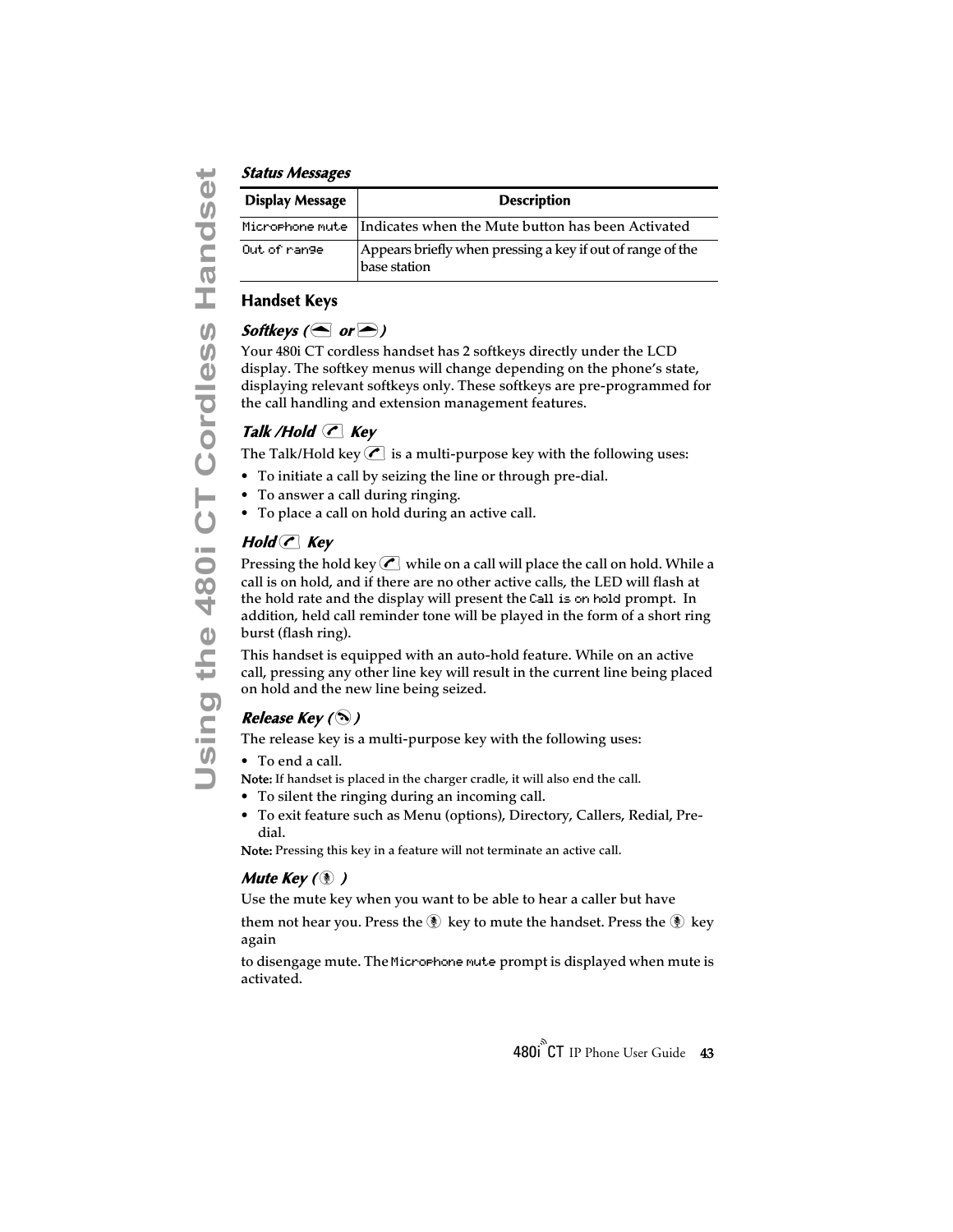#### **Redial Key (** ß**)**

The Redial key displays a list of the last 10 calls made from the handset. Use the  $\left(\frac{\bullet}{\mathbf{F}}\right)$  and  $\left(\frac{\bullet}{\mathbf{F}}\right)$  to scroll through the list.

#### **Feature Key List (** Ï **)**

The 480i CT cordless handset supports a programmable feature key list for easy access to common features. The available features include line keys, intercom, directory, callers log, transfer, conference, and public/private call mode. For more information about the feature keys, see "Feature Keys on [the Handset"](#page-44-1) on [page 39](#page-44-1).

#### *Menu List* ( $\mathbb{V}$ )

The Menu list allows access to intercom calling, and personalization of handset including language, ring tone, vibrate, backlight and silent alert. Please refer to the section ["Customizing Your 480i CT Cordless Handset"](#page-41-0) on [page 36](#page-41-0).

#### <span id="page-49-0"></span>**Multifunction Handset LED Indicator**

The multifunction Handset LED provides the following user feedback:

- Flash: Message Waiting Indicator Slow
- Flash: Alerting Rapid
- Flash: Mute intermittent
- Flash: Hold Intermediate
- Solid: On an active call

#### <span id="page-49-1"></span>**Battery Charging**

The handset is powered by a nickel metal hydride battery pack. To install and charge the battery:

- 1. Slide the cover of the battery compartment.
- 2.Place the battery pack in the compartment with the connector wires pointing towards the bottom of the handset.
- 3.Connect the battery terminal wire to the charging pins located in the compartment
- 4.Slide the cover of the battery compartment back onto the handset
- 5.Place the handset, face up, in the charging cradle. The handset should easily slide into the charging cradel. If it does not, check the battery compartment cover to ensure it is in the proper position.

To confirm that the battery is charging, check the battery icon symbol on the handset display to see if the lines inside the icon are flashing left to right.

Note: The battery must be charged for a minimum of six hours prior to initial usage of the phone.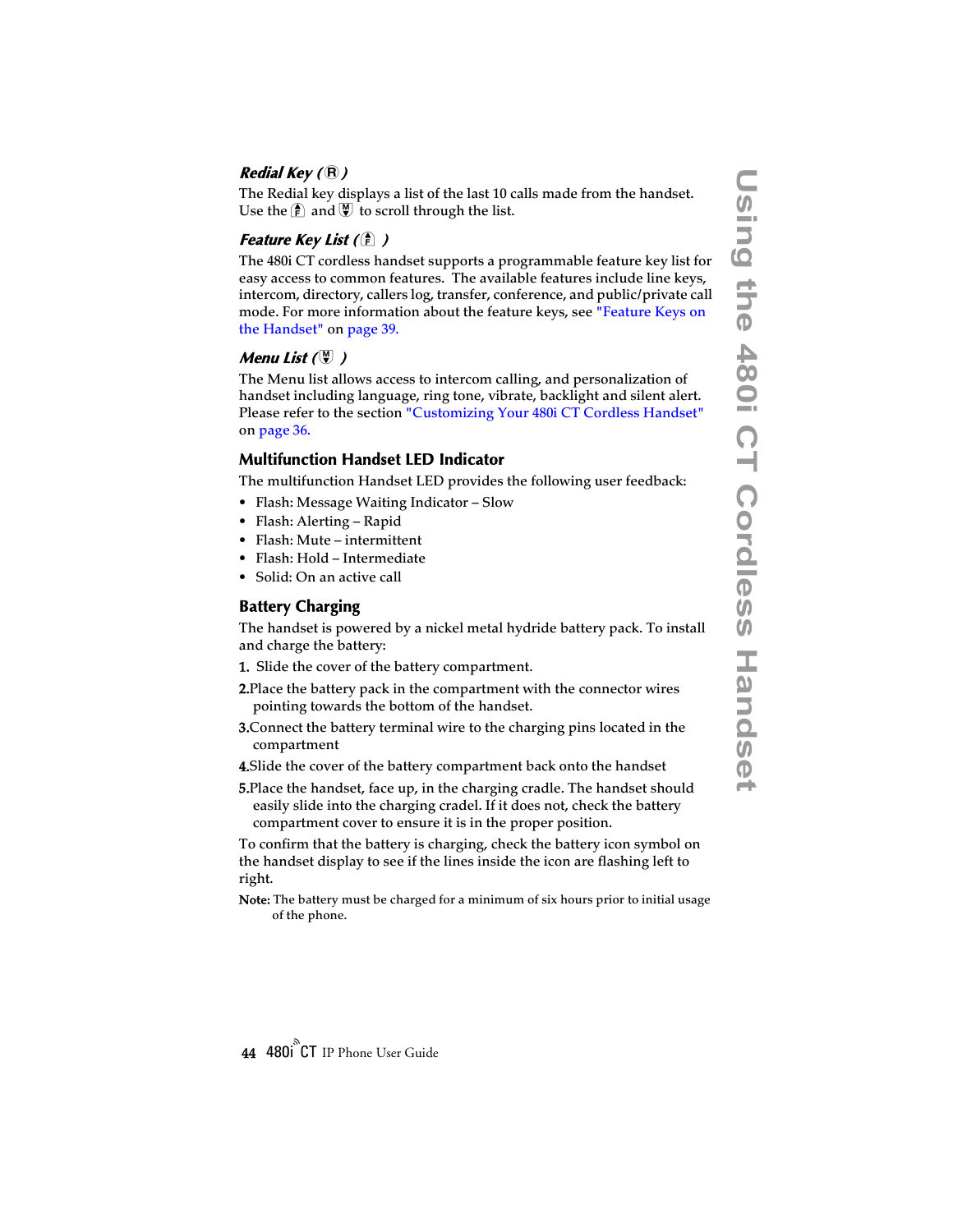The display provides "at a glance" information on the handset battery.

| <b>CHORH</b> | The bars indicate the battery charge level $-4$ for full, needs<br>recharging when only 1 bar appear |
|--------------|------------------------------------------------------------------------------------------------------|
| œ            | The bars will flash when the battery is being recharged on the<br>charger stand.                     |

Note: The handset is designed to recharge the batteries automatically, when required and placed on the charger stand. The battery icon will not flash and the handset does not charge every time it is placed on the stand. If a defective battery is replaced, then the battery Icon is not identified until the new battery is charged for at least 2 minutes.

#### <span id="page-50-0"></span>**Volume Control**

The volume key, located on the side of the handset, controls both the receiver and ringer volume.

Note: The volume key can also be used to adjust the right/left cursor to add spaces or to erase characters on the display when editing or creating names, key labels etc.

#### To adjust the receiver volume:

**Using the Using The Using the 1917** The bars indicate the big cordinate the Different Cordless Handset is designed to recharge<br>
The bars will flash when only 1<br>
The bars will flash when only 1<br>
The bars will flash when<br> • While on a call, press the top of the key to increase the receiver volume and press the bottom of the key to decrease the volume. The receiver volume icon on display will indicate the current volume level. In absence of a PBX, the receiver volume returns to the default setting after each call. However, the PBX directive can direct the handset default to the volume.

#### To adjust the ringer volume:

• When the handset is not being used for a call, press the top of the key to increase the ringer volume and press the bottom of the key to decrease the ringer volume. The handset ringer will sound on each adjustment to reflect the new setting and the ringer volume icon on display will also show the current level chosen.

#### <span id="page-50-1"></span>**Directory – 480i CT Cordless Handset**

#### <span id="page-50-2"></span>**Entering Characters and Numbers Editing keys**

During alphanumeric entry, the volume control keys become edit keys. They are used to provide backspace and forward-space capability to the unit. For Backspace/Erase, press the Lower end of the volume bar. To add a space or to erase from left to right, press the higher end of the volume bar.

**Note:** The Down scroll key (marked  $\Psi$ ) or the Up scroll key (marked  $\Pi$ ) are also used to provide backspace and forward space respectively.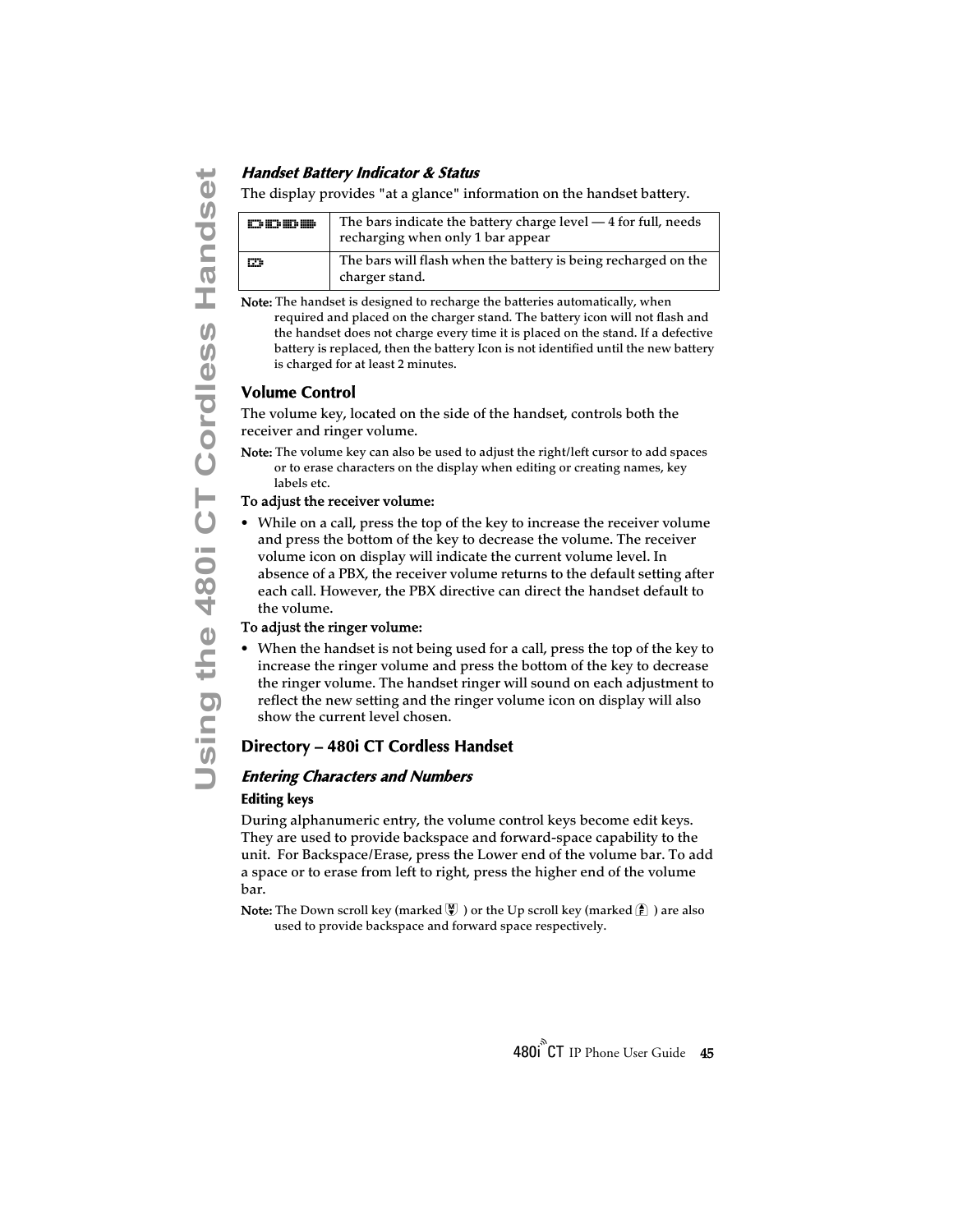#### **General Record Editing**

To accommodate adding and editing, use the available characters as labelled on the keypad. Pause key and special characters are also available:

#### 0 **key / Pause key**

To allow the user to enter pause characters, the pause key is the  $\circledcirc$  digit key in alphanumeric editing mode. Characters will appear in the following order: :  $0, \blacksquare$ .

#### 1 **key**

In the alphanumeric mode, the  $\odot$  digit key will access several special characters. Characters will appear in the following order:

As can be seen, these special characters accessible through the  $\bigcirc$  key allow URI and IP address data entry.

**Note:** To enter the dot/period in the IP address format, the star  $(*)$  key is used when in numeric "123" editing mode. Alternatively, in text "abc" or "ABC" editing mode, use the  $(1)$  key to access the ".".

#### **"123" —þ"abc"þ—"ABC" softkey**

You can use the left soft key to toggle from numeric "123" editing mode to lower case text "abc" editing mode, to upper case text "ABC" editing mode.



Continued Editing in Lower Case Text mode Then Switch to Upper Case Text Mode

| <b>A/STRA</b><br>Number/Address<br>693seamG@ | Pressing the "123"<br>softkey to move to the<br>lower case editing mode | <b>A/ASTRA</b><br>Number/Address<br>693seamG@ aastra<br>- COM |
|----------------------------------------------|-------------------------------------------------------------------------|---------------------------------------------------------------|
| ABC<br>Save                                  |                                                                         | abc ▶<br>Save                                                 |

Cycle Edit Mode Back to Lower Case and Finish Address Entry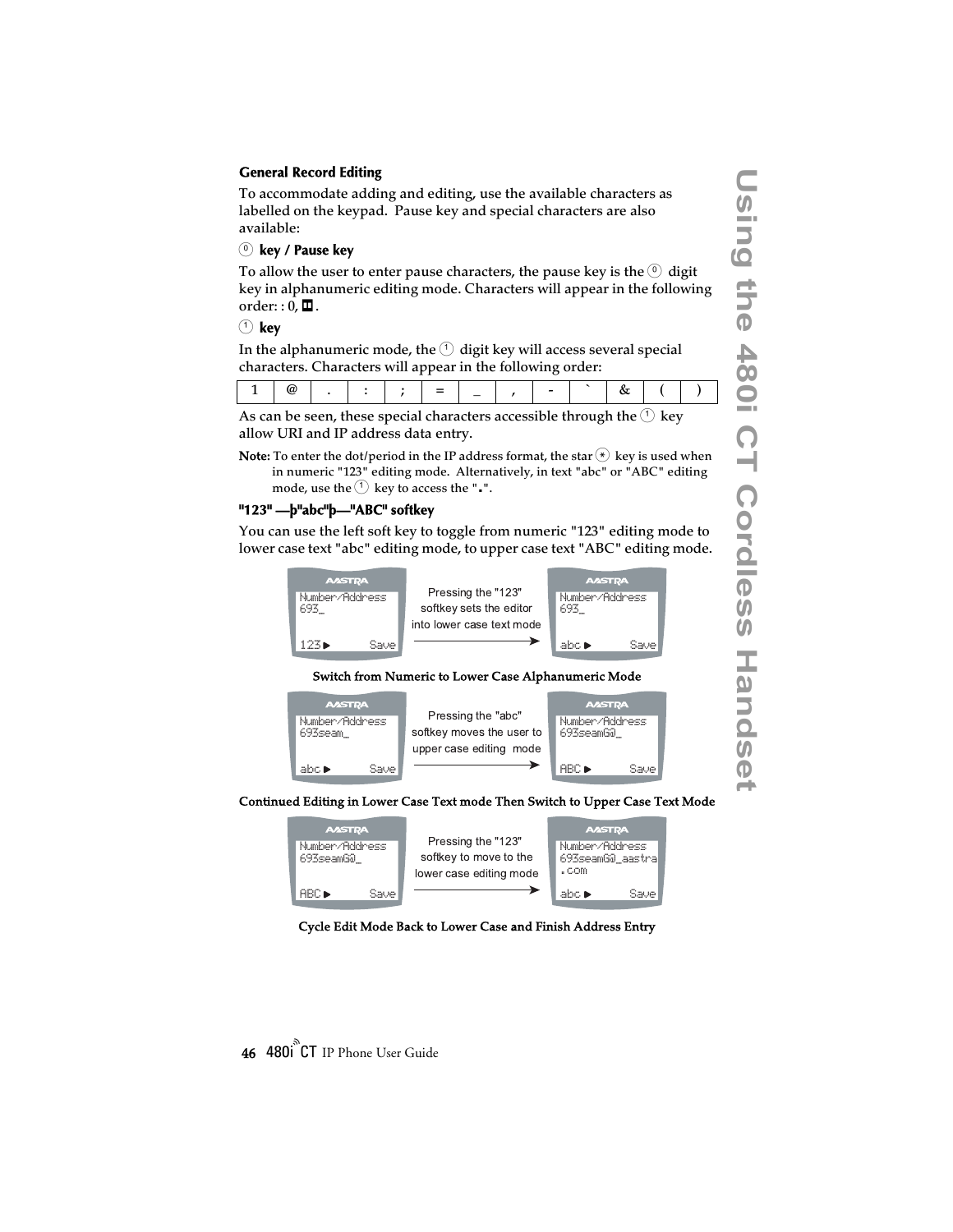The directory can store up to 50 names and numbers, which are displayed in alphabetical order. If no name is entered, the entries are sorted by number, at the beginning of the directory.

To add an item to the directory,

1. Press the  $\gg$  soft key from the idle mode as shown below.



2.Press the Add soft key.

|     | <b>A/STRA</b>                         |
|-----|---------------------------------------|
|     | 1 item<br>Press first<br>letter or ▲▼ |
| Add | Nelete                                |

3.Enter the Number/Address information. Please refer to [45](#page-50-2). 4.Press Save to advance to the name entry screen.



5.Enter a name for the Number/Address information. The name can have up to 15 characters, including spaces. Please refer to [45.](#page-50-2)

6.Press the Save softkey. The display will show Item saved.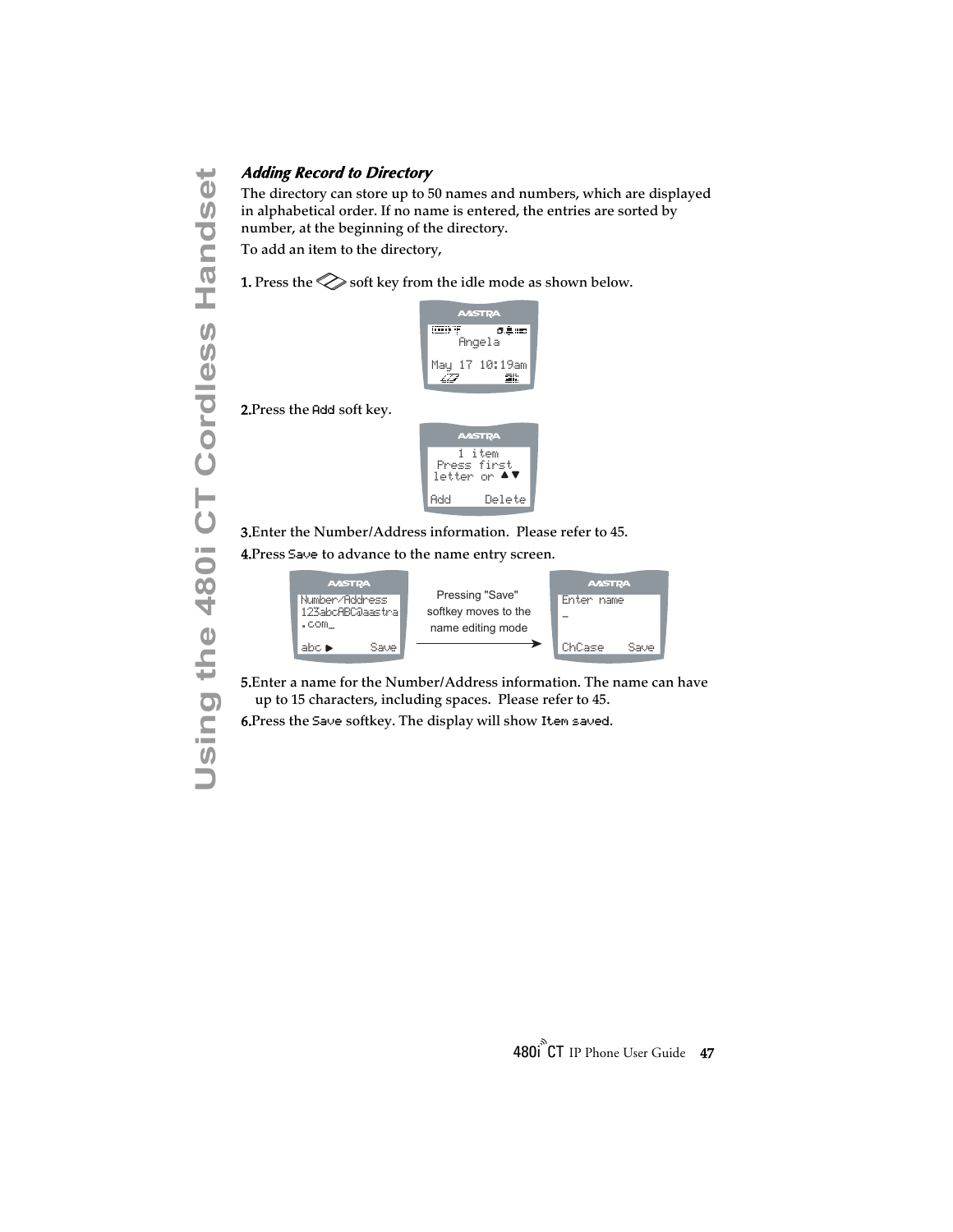#### <span id="page-53-0"></span>**Callers List – 480i CT Cordless Handset**

The Callers list stores the last 50 calls received. Items are stored in chronological order with new items being first in the list. Each call received is stored, no collapsing of records, and can be deleted or saved to a directory. Oldest call records are automatically removed from the list when the list is full and new items are received.

The following figure shows the header screen. On this screen, there is the title, the number of total items, the number of new items, instructions for viewing the items and two soft keys  $-$  Exit and Delete. The exit key quits the list and the delete key deletes the entire Callers list.



If there are no new items, then the  $\times$  New line is not displayed. Once items are viewed, they are marked as old and do not show up in the new item count or in the new item scroll list.

Once in the list, items are displayed as shown in the next figure.

|                | <b>AASTRA</b> |
|----------------|---------------|
|                | Item x New    |
| Name<br>Numher |               |
|                | Time of call  |
| Options        | l ine         |

The above screen shows the item number, the name and number of the caller, and the time the call was received. Also shown are two soft keys — Options and Line.

Options allow the user to save to directory or delete the record.

#### **Dialing from Callers List**

To dial the caller back, the Line soft key can be pressed and the user is taken to the feature list where the configured lines can be chosen to place the call. The user simply scrolls to the desired line and presses Select. The call will then be placed on that line over the cordless link.

#### **Saving Item to Directory**

From the Options softkey of the Callers List, scroll to the Save to Directory item and press the Select softkey. will be displayed upon successful saving to the directory.

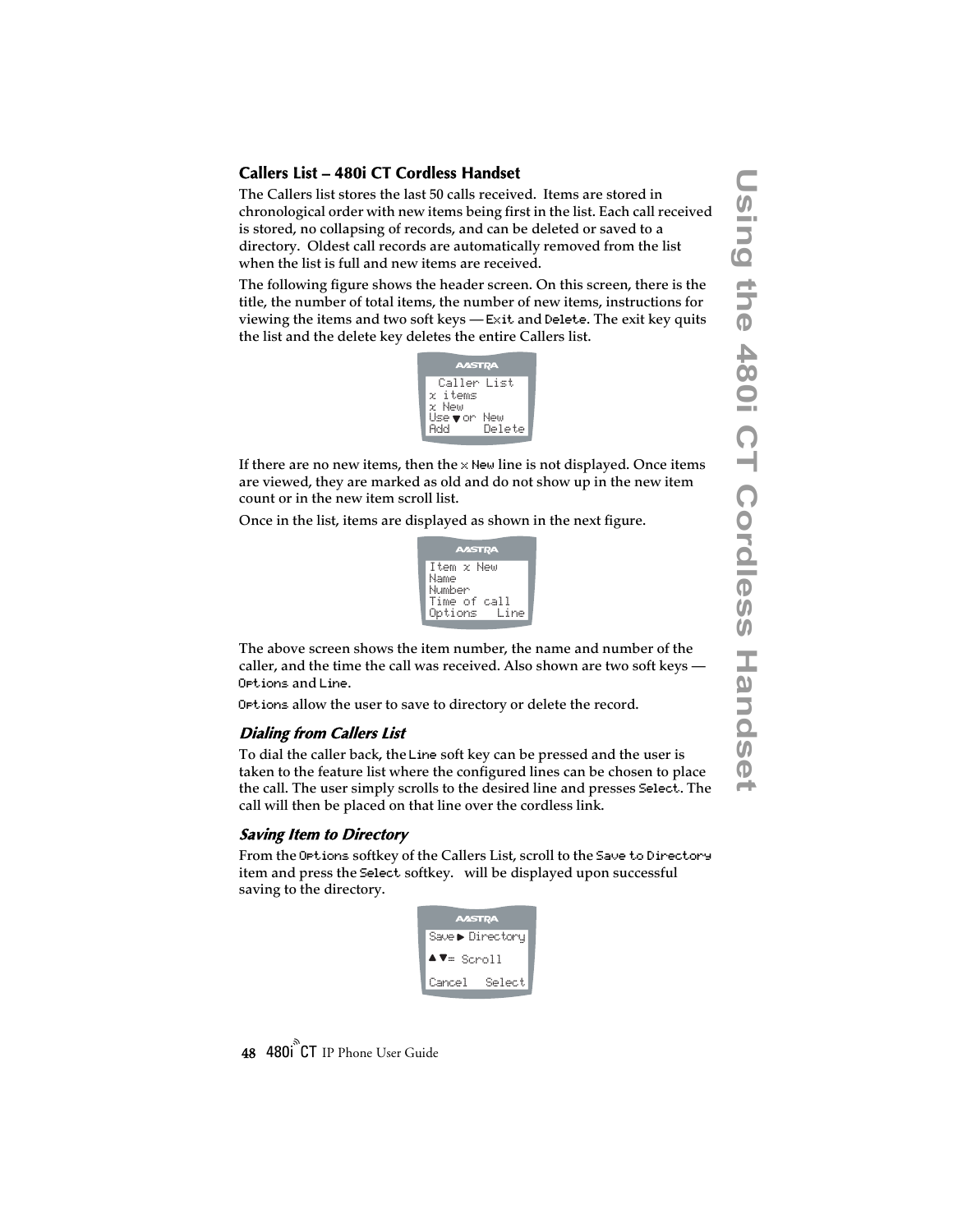From the Ortions softkey of the Callers List, scroll to the Delete item and press the Select softkey.



The user is prompted to confirm the delete action by pressing the Delete softkey.

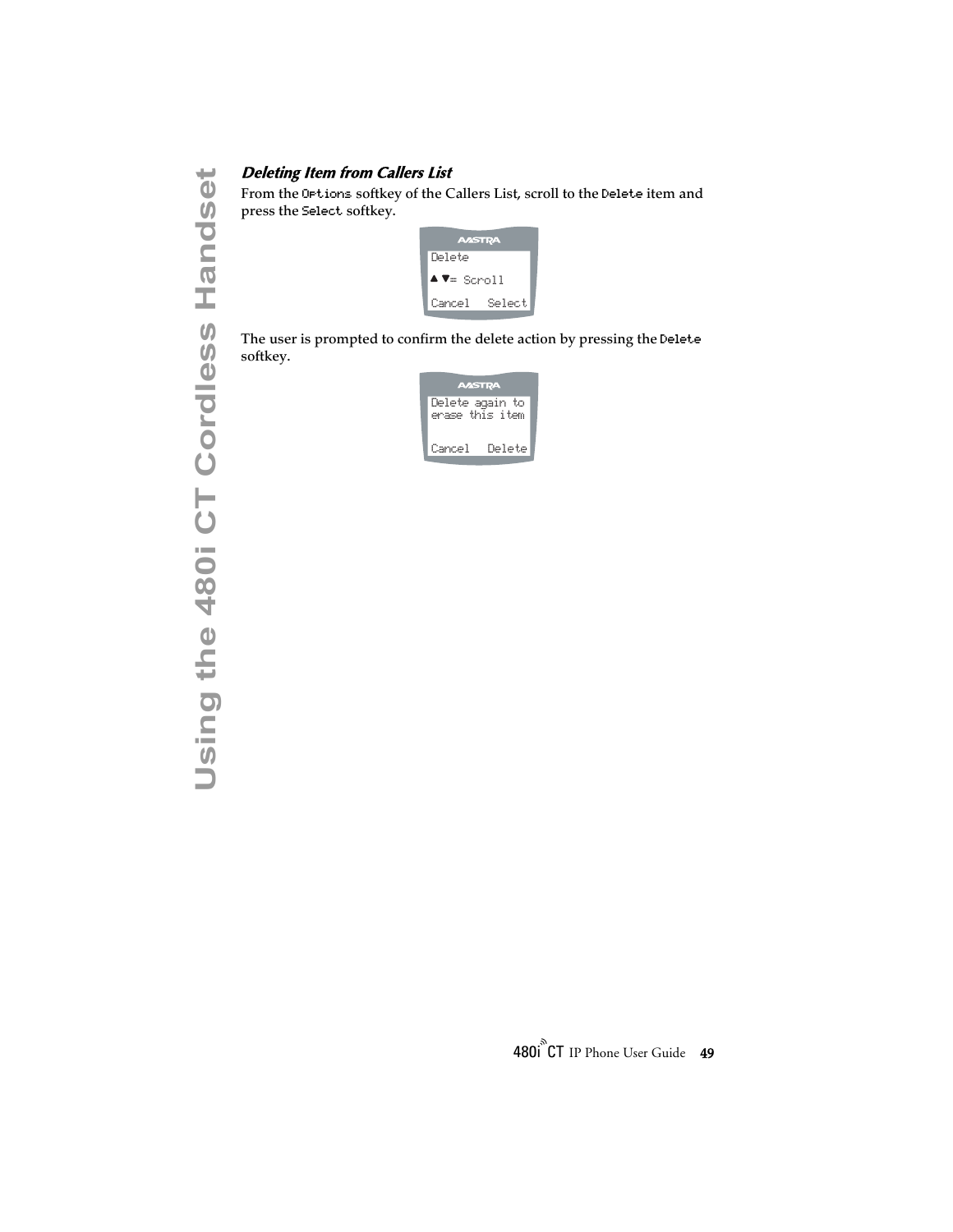#### <span id="page-55-0"></span>**Making Calls from 480i CT Cordless Handset**

#### <span id="page-55-1"></span>**Pre-dialling a Number**

Press the  $\lfloor \cdot \rfloor$  key to obtain dial tone and use the Keypad to dial the number. You can also make a call by pre-dialling a number. Pre-dialling lets you view a number before you dial. If the number is correct, press the  $\mathcal{L}$  key to dial the number. If the number is incorrect, use the  $\mathcal{V}$  key or press down on the volume key to erase digits from right to left. Calls can also be made directly from the Directory.

#### <span id="page-55-2"></span>**Using a Headset**

The 480i CT cordless handset accepts headsets through the 2.5 mm audio jack on the bottom of the phone. Contact your telephone equipment retailer or distributor to purchase a compatible headset. Customers should read and observe all safety recommendations contained in headset operating guides when using any headset.

#### <span id="page-55-3"></span>**Receiving Calls**

When a call is ringing at your extension, you will see the Inbound Call screen. Press the  $\langle \cdot \rangle$  key to answer an incoming call or lift the handset out of the charging cradle.

#### <span id="page-55-4"></span>**Call Privacy**

In the 480i CT multi-handset system, it is possible to connect several cordless handsets together with each other or with the base as extensions to a call. This is just like an analog system with extension phones going off hook to join a call in progress. However, because this system is actually intended for use in an enterprise environment, some method of call privacy is required.

All calls, base or handset, will begin in the "private" mode. In this mode, no extensions will be allowed to join that handset or base call. There will be a user interface provided to toggle between the "private" and "public" modes.

#### **"Public" Feature Key**

A feature key will be available in the feature list for the user to press to toggle between the "private" and "public" modes for a call. Pressing the Public feature key in the feature list anytime during a call will put the call into the public call mode. When the call is in public call mode, the triangle indicator will light in front of the Public label in the feature list. This will also cause that feature key to appear on an available soft key but with a different label – Private. The user can then press the Private soft key to toggle the call back to private or he can navigate into the feature list and press the Public feature key.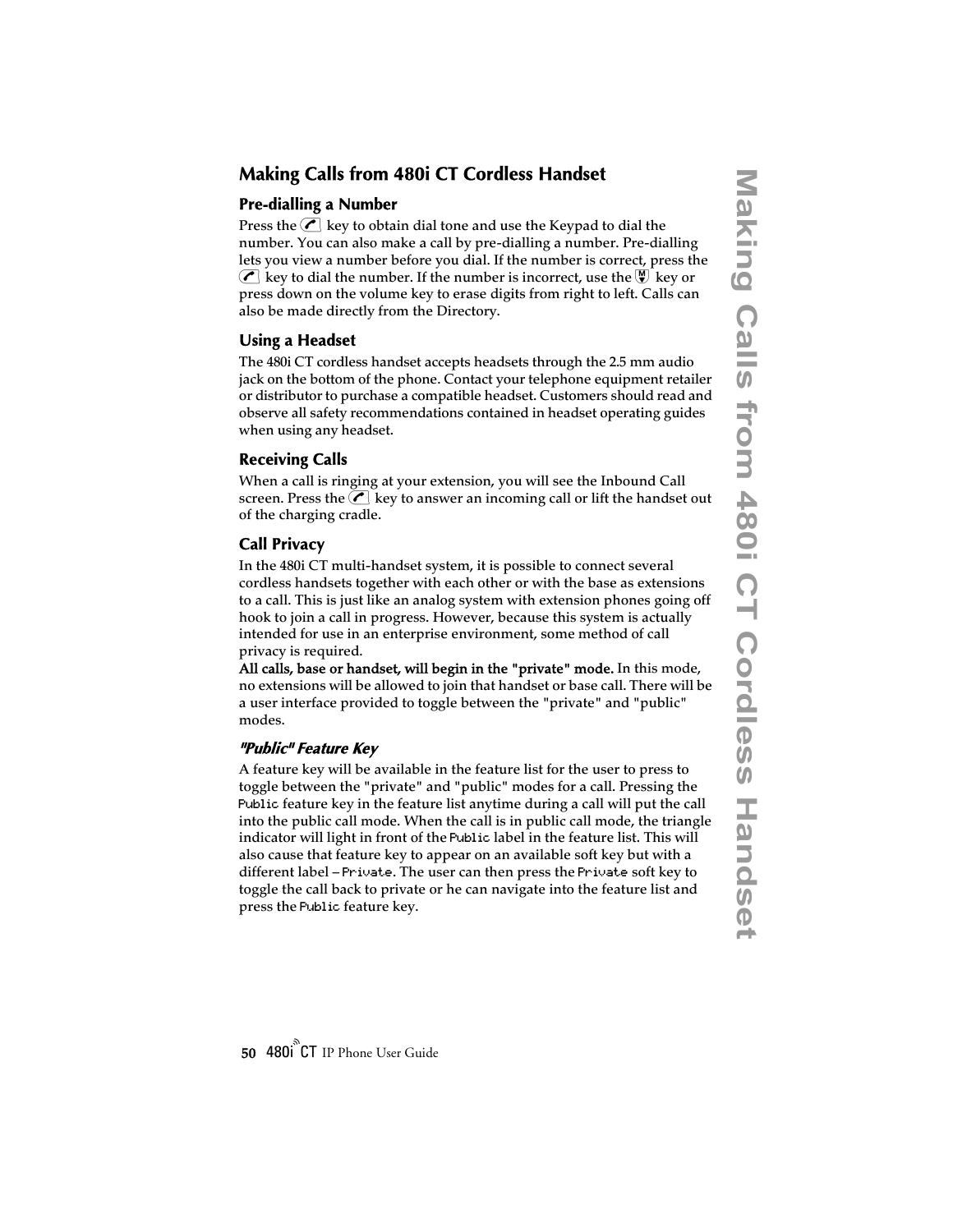private mode. The figures of this section demonstrate the UI.



Key Invoked but not Selected

In the figure above, the left screen depicts a call that is public. The user can press the Private soft key at any time to make the call private – i.e. no extensions allowed to join. In the right screen, the right pointing triangle indicates the current call is in public mode. The user could also select this feature key to return the call to private.

Note: Any local caller on the call can convert the call. For instance, if one cordless caller is on an external call, he can press the "Public" feature key to make the call public. At that point up to three other handsets can join in on the call. If any of those joining handsets presses the "Private" soft key, then the call is made private and no other users can join the call unless the call was made public again.

#### <span id="page-56-0"></span>**Ending Calls**

To end a call, you first need to connect to the call, if not already connected, and press the  $\blacksquare$  key. You can also place the handset back on the charging cradle to end the call.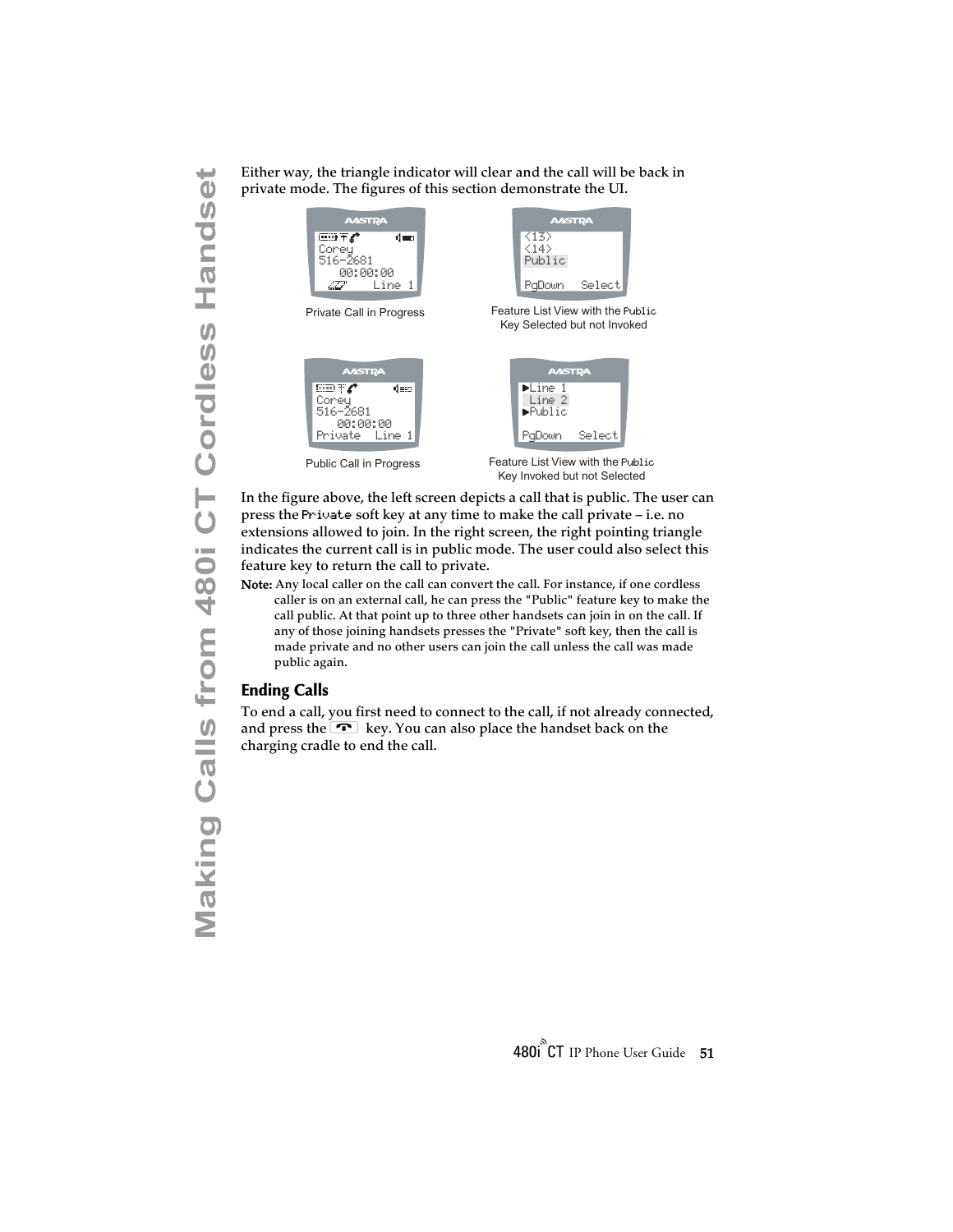#### 5.Select 7- Hset pairing

#### <span id="page-57-0"></span>**Pairing and Unpairing Cordless Handset to Base Pairing Handset**

<span id="page-57-1"></span>All handsets must be paired to a Base Station. This is performed from both the base and the cordless handset. Successful pairing will add the handset name to the handset list on the base and synchronize the handset list from the base to the newly paired handset. A total of 4 handsets can be paired to a single 480i CT base.

- Note: When performing the handset pairing, it is recommended that thehandset be within 3 feet of the 480i CT base.
- 1. On the 480i CT base press  $\subset \blacktriangle$  ).

2.Select 11.Handset Pairing



#### 3.Select Pair



- Note: If there are already 4 handsets paired to the base, you will not be able to select the Pair option.
- 4.On the 480i CT cordless handset  $pres(\overline{\mathbf{\Psi}})$ .

**AASTRA** 7 - Hset pairing  $\blacktriangle \blacktriangledown = \text{Scroll}$ Pair

Note: If the handset has already been paired, the softkey will be labelled as Remove instead of Pair.

Ensure the handset being paired is within close proximity to the base. It is recommended that the handset be within 3 feet from the 480i CT base.

Note: It is recommended that both steps 6 and 7 be executed at the same time.

6.On the 480i CT base, select Done.



7.On the 480i CT cordless handset, press the softkey for Pair.

| <b>AASTRA</b> |  |
|---------------|--|
| Attempting to |  |
| pair          |  |
| Cancel        |  |

**Pairing and Unpairing Cordless Handset to Base** ring and Unpairing Cordless Handset to <u>ပ</u>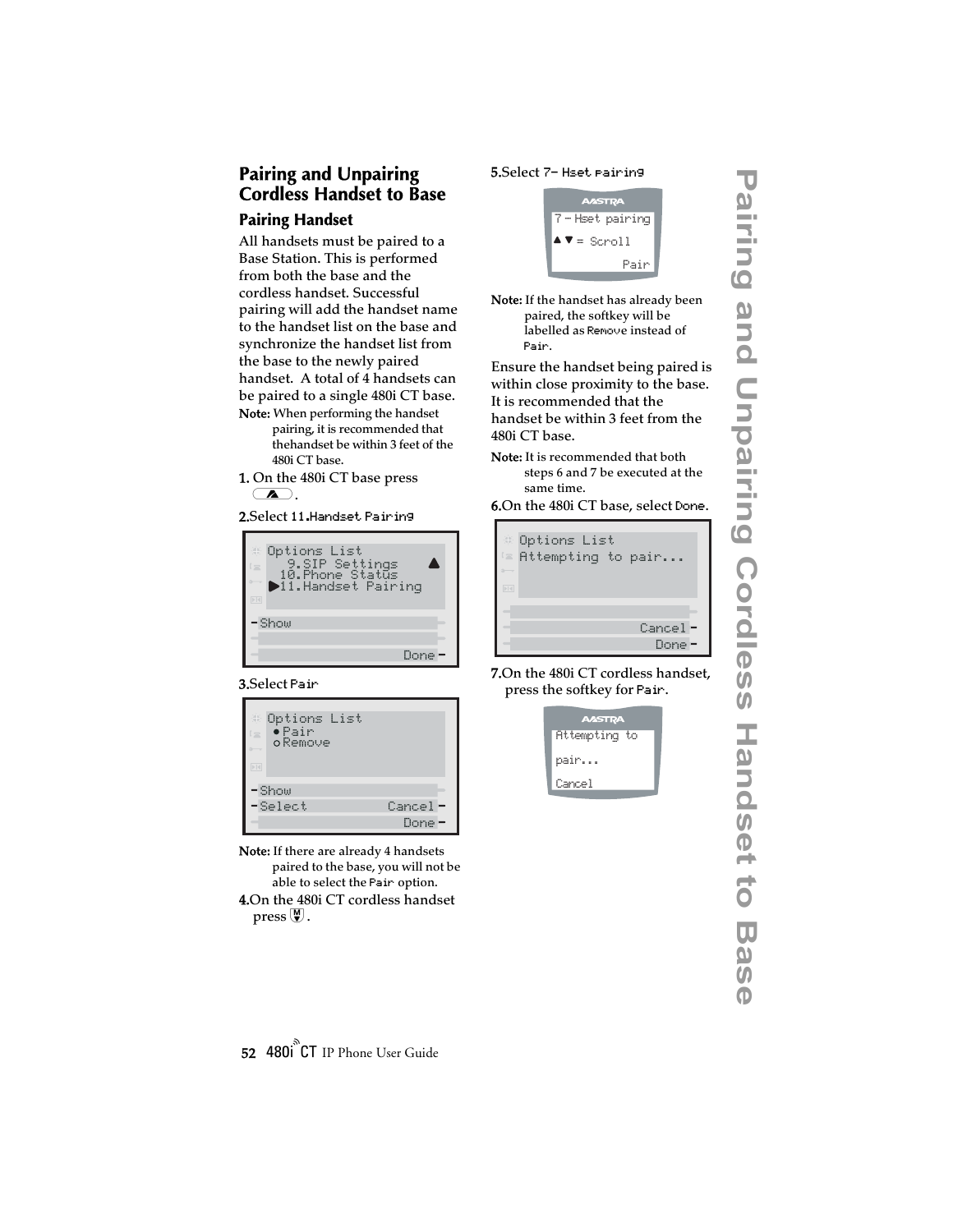one of the following will be displayed on the handset and base, respectively:

| <b>AASTRA</b> |  |
|---------------|--|
| Pairing       |  |
| arrestul      |  |
|               |  |

#### Successful Pairing of Handset



Failed Pairing of Handset



Pairing Success Display Done

#### <span id="page-58-0"></span>**Unpairing Handset**

Unpairing of the handset can be done from either the cordless handset or the base. However, if the handset being removed is out of range from the base, the unpairing is only performed local to the device where the removal process was initiated. If the unpairing is only successful from the local device, the unpairing procedure will need to be completed from the other device.

#### 1. On the 480i CT base press  $\subset$   $\blacktriangle$  ).





#### 3.Select Remove.

| 瓣。<br>Options List<br>$\bullet$ Pair<br>$\odot$<br>ORAMOUA<br>>14 |         |
|-------------------------------------------------------------------|---------|
| –Show                                                             |         |
| -Select                                                           | Cancel- |
|                                                                   | Done:   |

#### 4.Select Done. The following will be displayed on the screen.

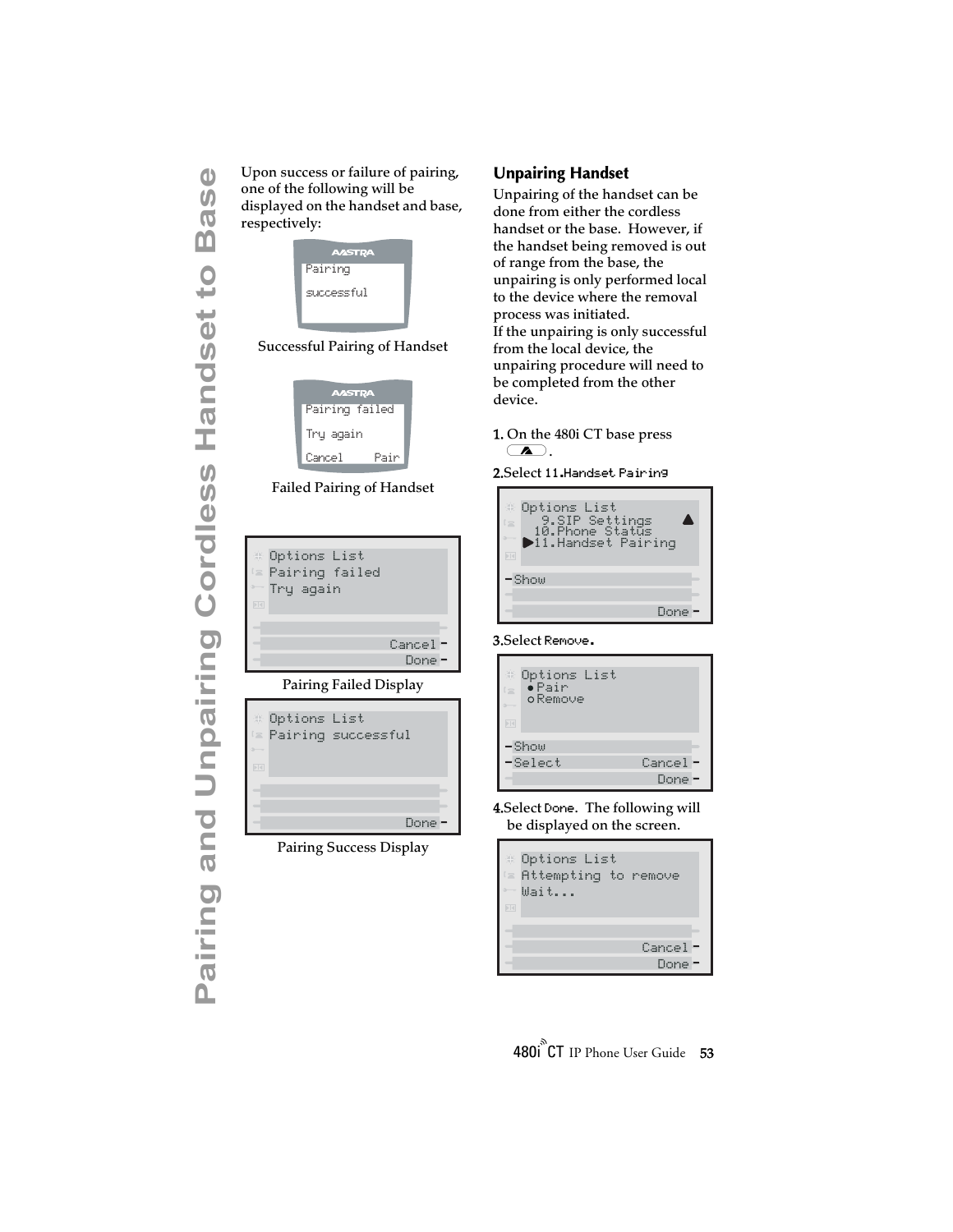Upon success or failure of unpairing, one of the following screen will be displayed on the base:



Failed Removal



Successful Removal

- 5.If required, on the 480i CT cordless handset press  $\P$ .
- 6.Select 7- Hset pairing



- Note: If the handset is not paired, the softkey will be labelled as Pair instead of Remove.
- 7.Press the softkey for Remove.



Upon success or failure of unpairing, one of the following screen will be displayed on the handset:

| <b>AASTRA</b> |
|---------------|
| Remoual       |
| successful    |
|               |

#### Successful Removal Attempt



#### Failed Removal Attempts

Note: Unpairing of the handset will return it to factory default state. All data including the functions in the Feature key will be removed.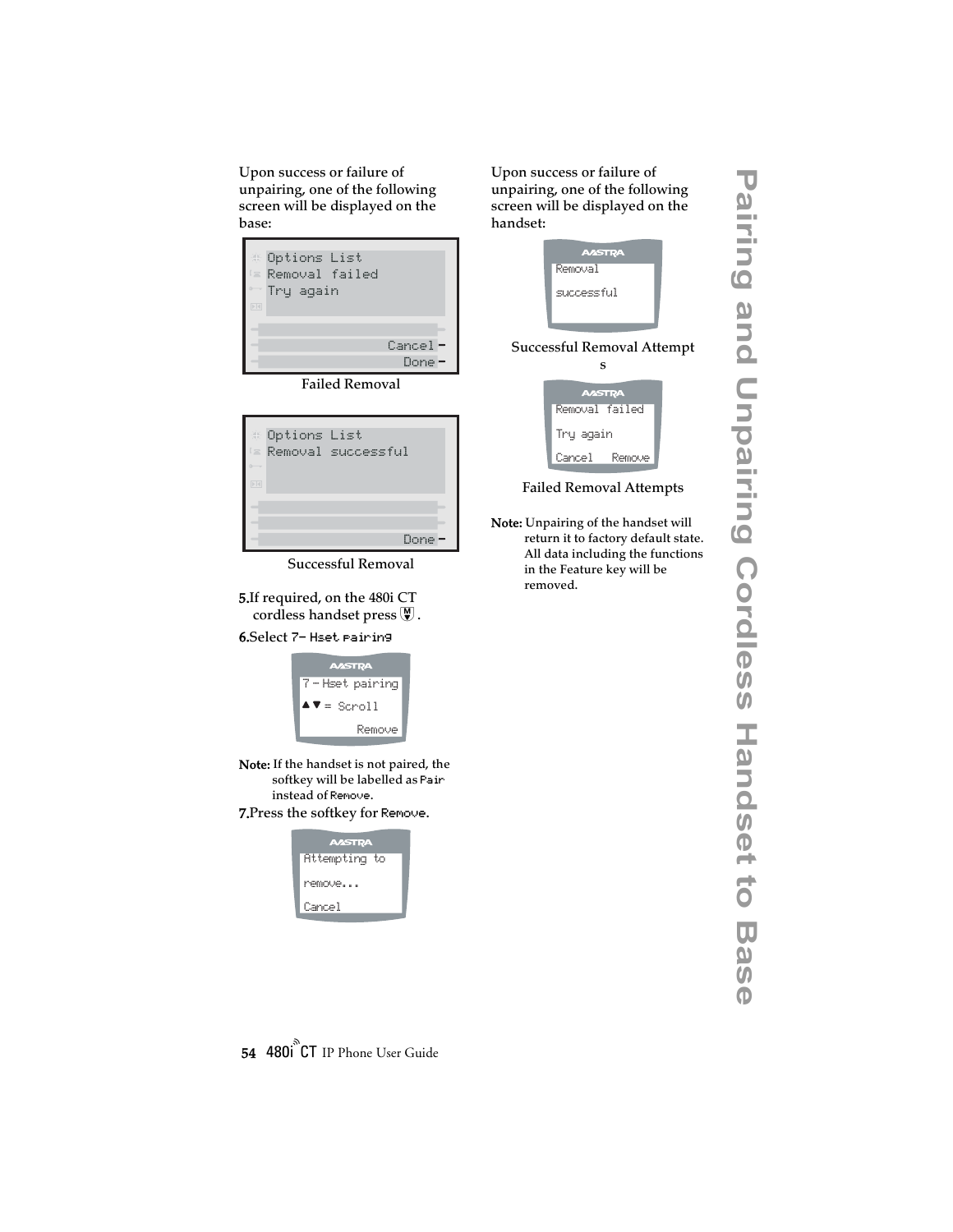<span id="page-60-0"></span>This section describes solutions to some most commonly occurring problems.

#### <span id="page-60-7"></span>**Why is my display blank?**

**Troubleshooting Solutions**<br>
This section describes solutions to<br>
some most commonly occurring<br>
problems.<br> **Why is my display blank?**<br>
Ensure that power is being<br>
provided to your phone. If your<br>
network does not provide i Ensure that power is being provided to your phone. If your network does not provide inline power over Ethernet, you can obtain an additional accessory, the Aastra PoE (Power over Ethernet) inline power supply, to provide power over Ethernet locally to your phone. See the section

#### "Connecting to the Network and to Power" in

the *Aastra 480i Installation Guide* for details.

#### <span id="page-60-9"></span>**Why is my speakerphone not working?**

If you press the  $\bigcirc$  / $\bigcirc$  button and the speaker light flashes and you do not hear dial tone through the speaker phone, the Set Audio option in the phone's Options list has been set up for headset use. Press  $\bigoplus$  / $\bigoplus$  a second time and if the light goes out, the phone has been set up to be used only with a headset or handset. If the light stays on steady and you hear dial tone, the phone has been set up so that you can alternate between the speakerphone and the headset by pressing  $\Box$  /  $\Box$  . See the section "Customizing your phone" in the *480i Installation Guide* for instructions on how to change the Set Audio option.

#### <span id="page-60-5"></span>**Why can't I get a dial tone?**

Check for any loose connections and that the phone has been installed properly. For installation instructions, please refer to the "Installation and Setup" section in the *Aastra 480i Installation Guide* provided with your phone.

#### <span id="page-60-6"></span><span id="page-60-2"></span>**Why doesn't my phone ring?**

Check the ring volume on your phone. It may be turned down or turned off. To adjust the ringer volume setting, press the volume button when the phone is on-hook and idle. For more information, refer to the "Adjusting Volume section" in the *Aastra 480i Installation Guide* provided with your phone.

#### <span id="page-60-10"></span>**Why is the light not coming on with a new Voice Mail Message?**

Your phone system or service provider must provide "Visual" Message Waiting service for this function to work. Check with your system administrator for more information.

#### <span id="page-60-8"></span>**Why is my handset not working?**

Check to ensure that the handset cord is fully connected to both the phone and handset. See the section "Connecting a Handset or Headset" in the *Aastra 480i Installation Guide* for information.

#### <span id="page-60-4"></span>**What are services, and how do I use them?**

Services on the IP phone include:

- Customized features
- Callers List
- Directory List
- Voicemail

See the section, ["Services"](#page-31-2) on [page 26](#page-31-2) more information about the options available under "Services".

#### <span id="page-60-3"></span>**How do I find the IP address of my phone?**

<span id="page-60-1"></span>Instructions on where to find the IP address of your phone can be found in this guide in the section, ["Finding Your Phone's IP](#page-8-3)  [Address"](#page-8-3) on [page 3](#page-8-3).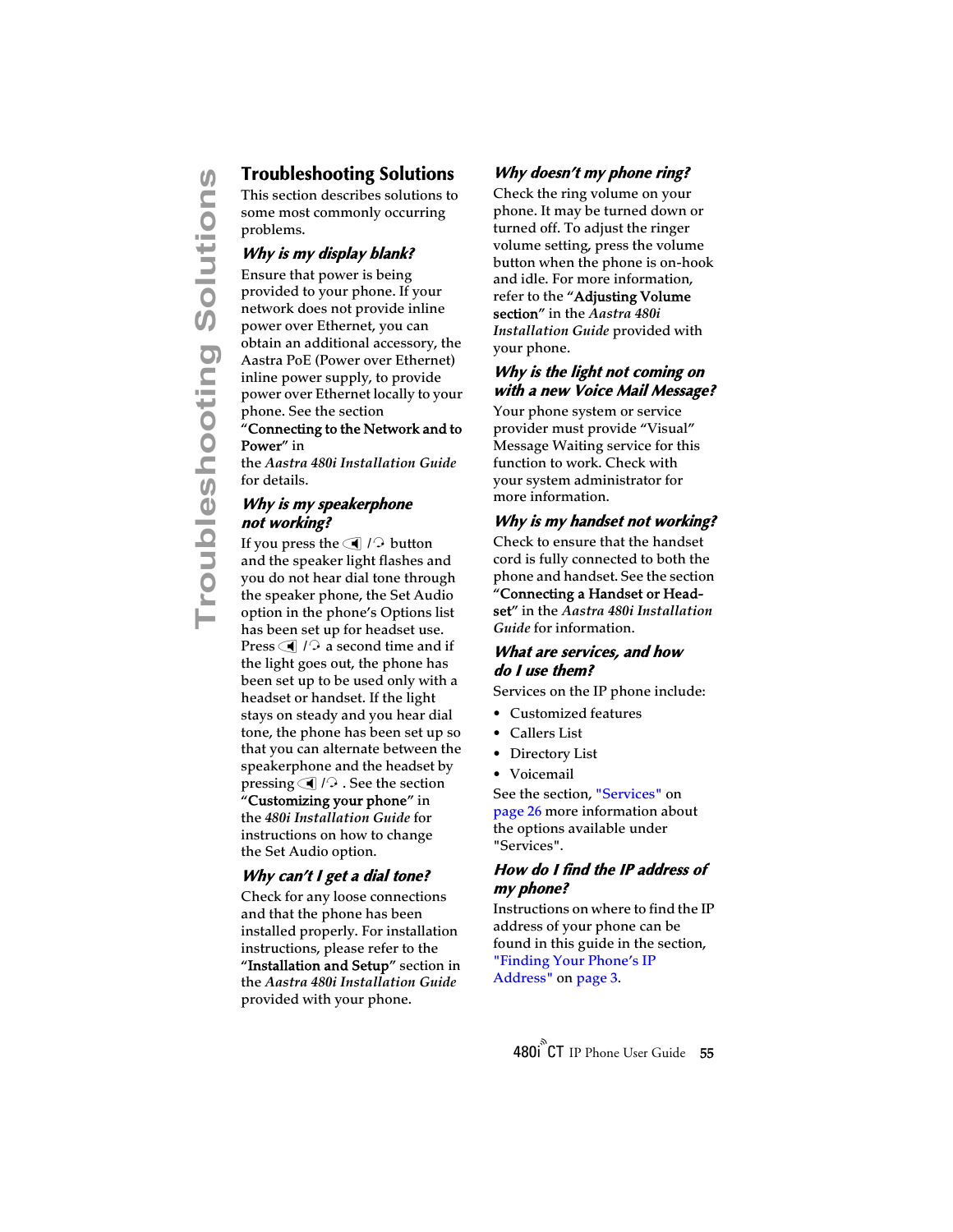#### <span id="page-61-6"></span>**Why does my phone display "Bad Encrypted Config"?**

<span id="page-61-0"></span>The IP phone displays "Bad Encrypted Config" because encrypted configuration files are enabled but the decryption process has failed.

Report this error to your system administrator.

#### **Why does my phone display the "No Service" message?**

<span id="page-61-1"></span>The phone displays the "No Service" message if the SIP settings have not been set up correctly.

Contact your system adminstrator for more information.

#### <span id="page-61-5"></span>**How do I restart the 480i CT IP Phone?**

<span id="page-61-3"></span>Note: You must restart the 480i CT IP phone from the Station Base or from the Aastra Web UI.



- **1.** Press  $\Delta$  on the phone to enter the Options List.
- 2. Select Phone Status.
- 3. Select Restart Phone.
- 4. Press Restart to restart the phone.
- Note: To cancel without restarting the phone, press **Cancel.** 
	- **Aastra Web UI**

#### 1. Click on Operation->Reset.

| <b>States</b><br><b>System Information</b>                                                                              | Reset                                      |  |
|-------------------------------------------------------------------------------------------------------------------------|--------------------------------------------|--|
| <b>Operation</b>                                                                                                        | Phone:                                     |  |
| UserPassword<br>Boffleys and XML<br>Hundard Keys<br>Directory.<br><b>Report</b><br><b>Basic Settings</b><br>Cut Forward | <b>Firstert Phone</b><br><b>CONTRACTOR</b> |  |

2.  $Click$   $Result$ .

3. Click OK at the confirmation prompt.

#### <span id="page-61-4"></span>**How do I change my User Password?**

<span id="page-61-2"></span>You can change the user password from the IP phone UI or the Aastra Web UI.

## **IP Phone UI**

- <span id="page-61-7"></span>**1.** Press  $\infty$  on the phone to enter the Options List.
- 2. Select User Password.
- 3. Enter the current user password.
- 4. Enter the new user password.
- 5. Re-enter the new user password.
- 6. Press Enter to save the new password. A message, "Password Changed" displays on the screen.



#### 1. Click on Operation->User Password.



- 2. In the "Current Password" field, enter the current user password.
- Note: By default, the user name is "user" (all lowercase) and the password field is left blank. If you have forgotten your password, contact your system administrator for assistance.
- 3. In the "New Password" field, enter the new user password.
- 4. In the "Confirm Password" field, enter the new user password again.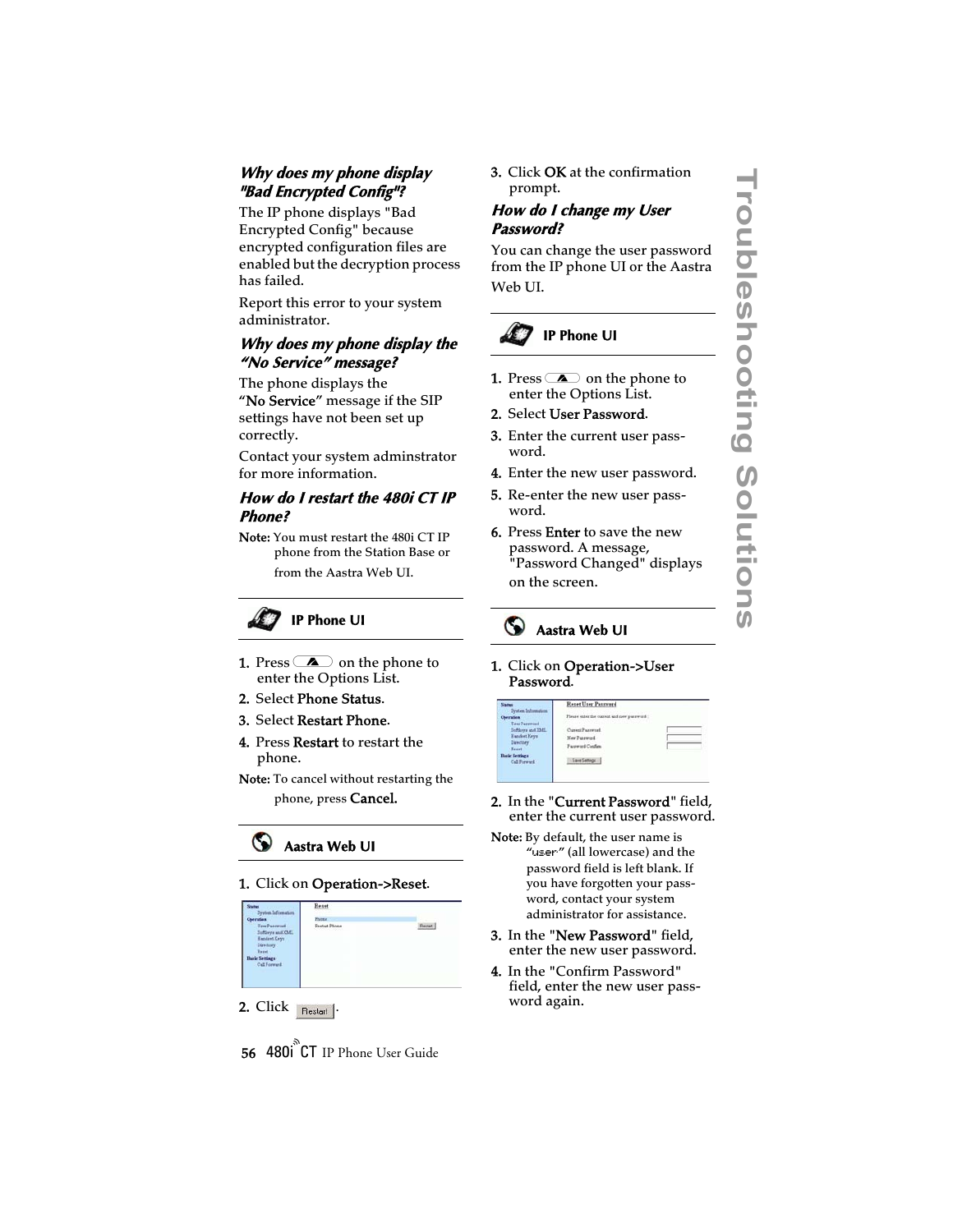changes.

5. Click **Esseconing** to save your<br>changes.<br>
For information on how to acc<br>
the Aastra Web UI, go to the s<br>
tion "Accessing the Aastra We<br>
UI" on page 4. Administrators<br>
should refer to the *Aastra SIP*<br>
480*i* CT/9112*i*/ For information on how to access the Aastra Web UI, go to the section ["Accessing the Aastra Web](#page-9-0)  [UI"](#page-9-0) on [page 4](#page-9-0). Administrators should refer to the *Aastra SIP 480i/ 480i CT/9112i/9133i IP Phone Administration Guide*. for details.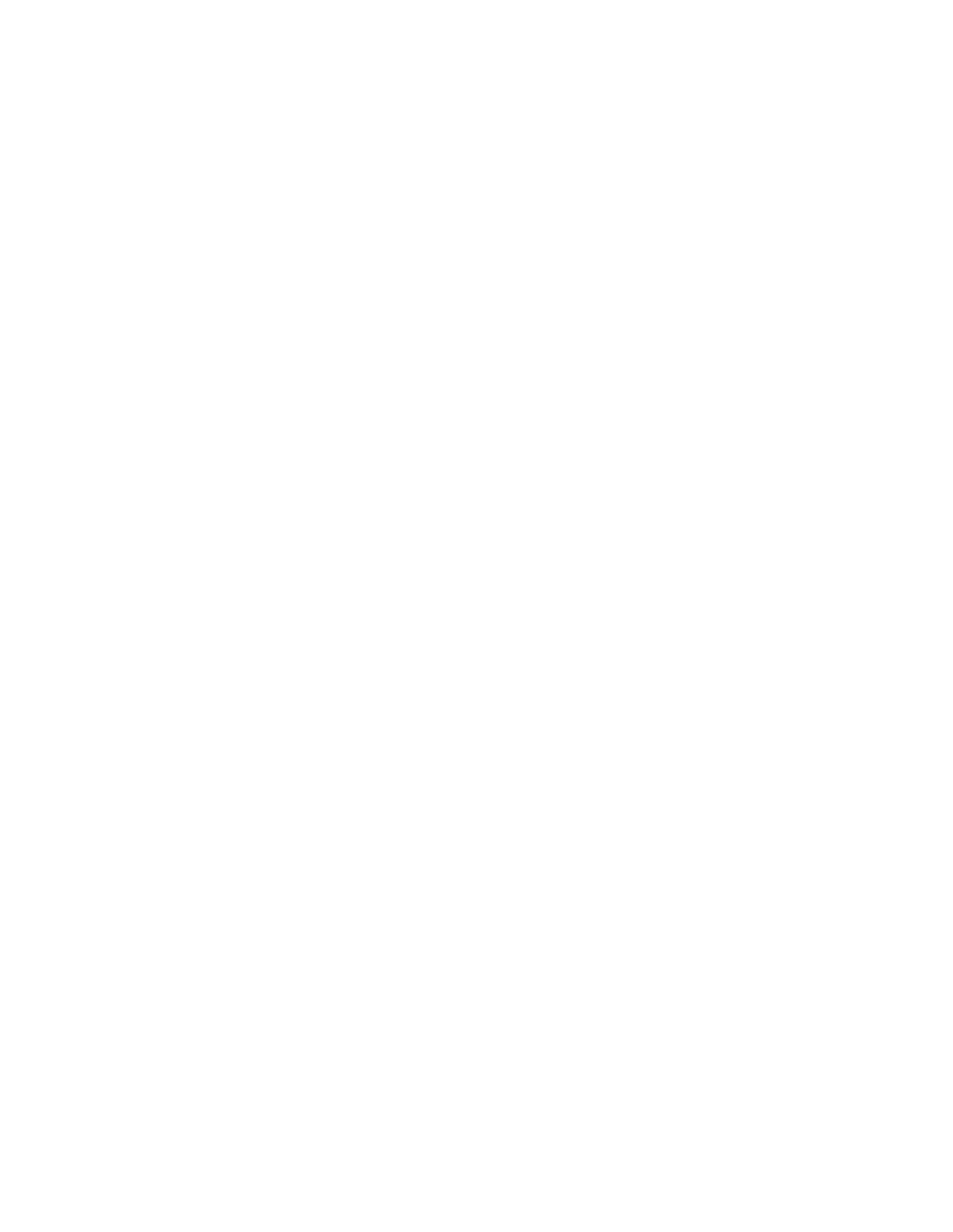<span id="page-64-2"></span><span id="page-64-1"></span><span id="page-64-0"></span>**Limited Warranty**<br>
Aastra Telecom warran<br>
product against defects<br>
malfunctions during a c<br>
period from the date of<br>
purchase. If there is a  $\alpha$ <br>
malfunction, Aastra Tel<br>
at its option, and as the<br>
remedy, either repair Aastra Telecom warrants this product against defects and malfunctions during a one (1) year period from the date of original purchase. If there is a defect or malfunction, Aastra Telecom shall, at its option, and as the exclusive remedy, either repair or replace the telephone set at no charge, if returned within the warranty period.

If replacement parts are used in making repairs, these parts may be refurbished, or may contain refurbished materials. If it is necessary to replace the telephone set, it may be replaced with a refurbished telephone of the same design and color. If it should become necessary to repair or replace a defective or malfunctioning telephone set under this warranty, the provisions of this warranty shall apply to the repaired or replaced telephone set until the expiration of ninety (90) days from the date of pick up, or the date of shipment to you, of the repaired or replacement set, or until the end of the original warranty period, whichever is later. Proof of the original purchase date is to be provided with all telephone sets returned for warranty repairs.

#### Exclusions

Aastra Telecom does not warrant its telephone sets to be compatible with the equipment of any particular telephone company. This warranty does not extend to damage to products resulting from improper installation or operation, alteration, accident, neglect, abuse, misuse, fire or natural causes such as storms or floods, after the telephone is in your possession. Aastra Telecom shall not be liable for any incidental or consequential damages, including, but not limited to, loss, damage or expense directly or indirectly arising from the customers use of or inability to use this telephone, either separately or in combination with other equipment. This paragraph, however, shall not apply to consequential damages for injury to the person in the case of telephones used or bought for use primarily for personal, family or household purposes.

This warranty sets forth the entire liability and obligations of Aastra Telecom with respect to breach of warranty, and the warranties set forth or limited herein are the sole warranties and are in lieu of all other warranties, expressed or implied, including warranties or fitness for particular purpose and merchantability.

#### Warranty Repair Services

Should the set fail during the warranty period;

**In North America**, please call 1-800-574-1611 for further information.

**Outside North America**, contact your sales representative for return instructions.

You will be responsible for shipping charges, if any. When you return this telephone for warranty service, you must present proof of purchase.

#### After Warranty Service

Aastra Telecom offers ongoing repair and support for this product. This service provides repair or replacement of your Aastra Telecom product, at Aastra Telecom's option, for a fixed charge. You are responsible for all shipping charges. For further information and shipping instructions;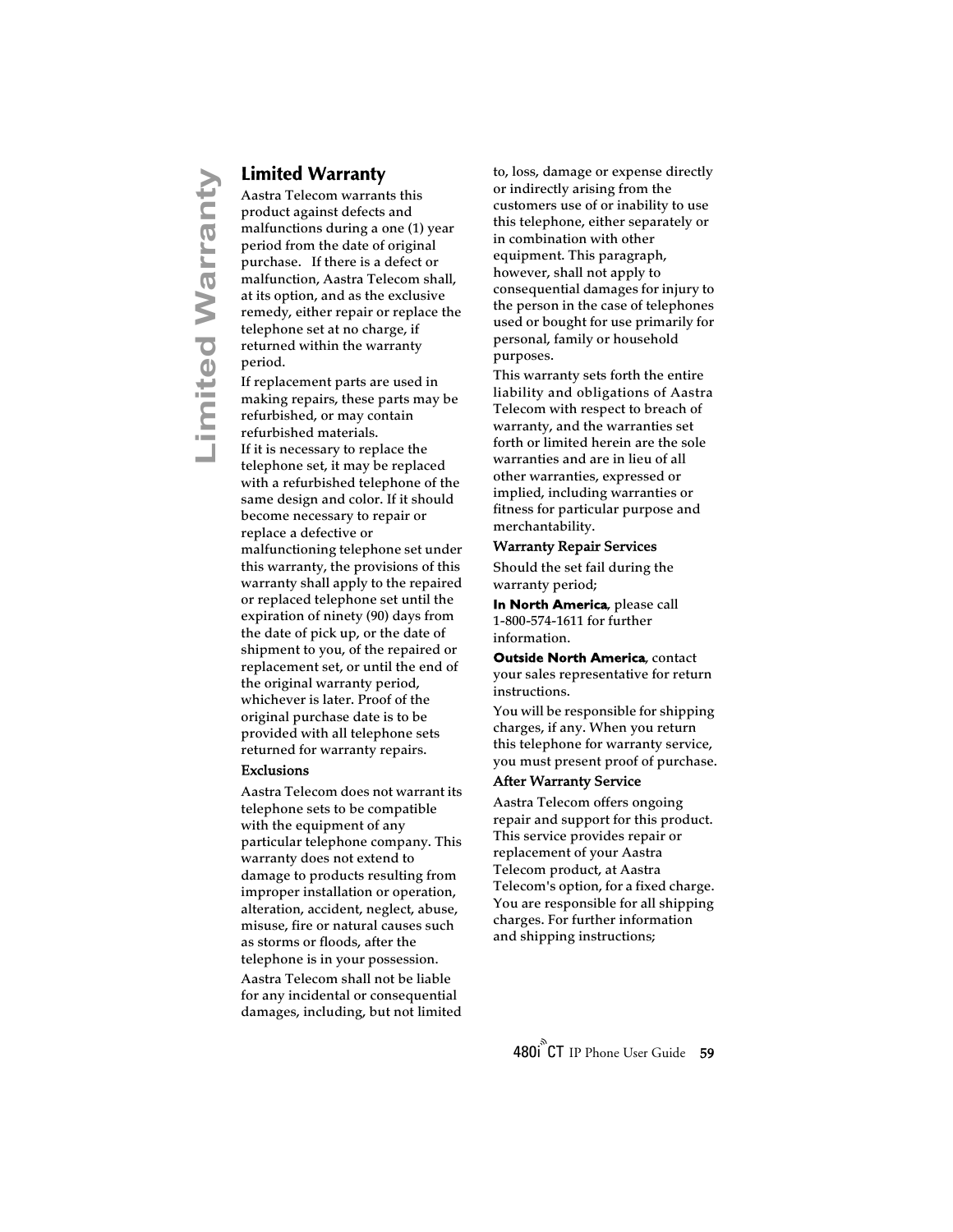**In North America**, contact our service information number: 1-800- 574-1611. **Outside North America**, contact your sales representative.

Note: Repairs to this product may be made only by the manufacturer and its authorized agents, or by others who are legally authorized. This restriction applies during and after the warranty period. Unauthorized repair will void the warranty.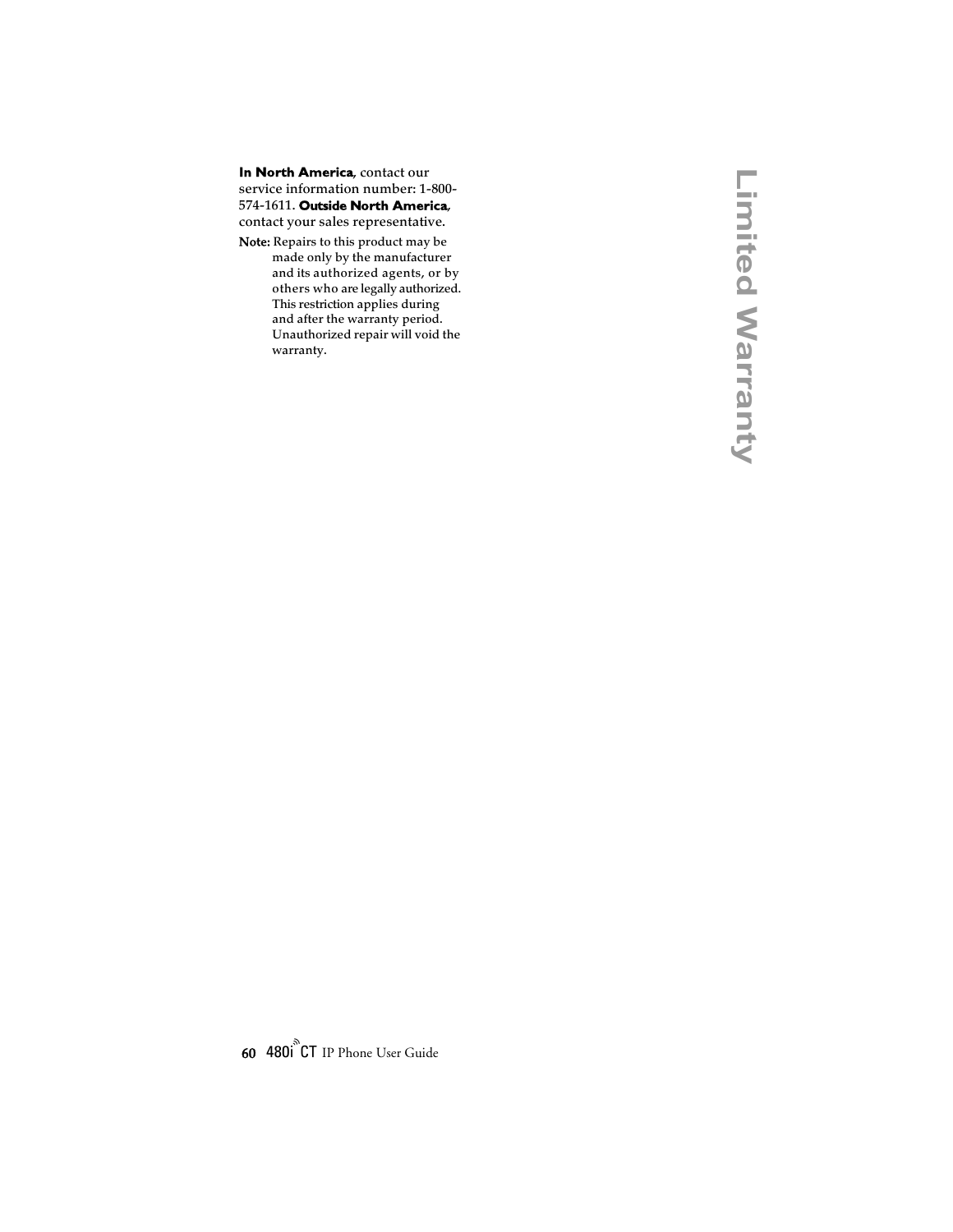## **Index**

**Numerics** 480i [customizing 3](#page-8-4) [finding IP address for 3](#page-8-5) [line settings 5](#page-10-3) [star codes for 26](#page-31-3) **A** Aastra Web UI [accessing 4](#page-9-1) [basic settings description](#page-9-2)  4 [operation description 4](#page-9-3) [status description 4](#page-9-4) [About this Guide 1](#page-6-2) **B** [bad encrypted config 56](#page-61-0) [Battery 42](#page-47-3) **C** [call forwarding 19](#page-24-2) [configuring 19](#page-24-3) [Call in progress 42](#page-47-4) [call waiting tone 34](#page-39-2) callers list [downloading to phone 28](#page-33-0) [overview 27](#page-32-0) [using on phone 27](#page-32-1) [Customized Softkeys 6](#page-11-3) **D** [dial tones, stuttered 34](#page-39-3) directory list [downloading to server 29](#page-34-0) [limitations for 29](#page-34-1) [overview 29](#page-34-2) [using 29](#page-34-3) [Documentation 1](#page-6-2) [DTMF, suppressing playback](#page-36-1)  31

#### **I**

[idle state 6](#page-11-4) [Intercom Key 13](#page-18-2) [Introduction 1](#page-6-3) [IP address, finding 3,](#page-8-6) [55](#page-60-1) **L** language [configuring 35](#page-40-2) [overview 35](#page-40-3) **M**

missed calls indicator [accessing and clearing 28](#page-33-1) [overview 28](#page-33-2)

#### **N**

[no service 56](#page-61-1) **O** [options, setting 3](#page-8-7) **P** park/pickup [about parked/pickup calls](#page-26-1)  21 [configuring a static con](#page-27-0)figuration 22 [configuring programma](#page-28-0)ble configuration 23 [configuring programma](#page-28-1)ble configuration using Web UI 23 [programmable configura](#page-27-1)tion of 22 [static configuration of 21](#page-26-2) [using on the IP phone 24](#page-29-0) [password, changing 56](#page-61-2) [Phone Features 1](#page-7-3)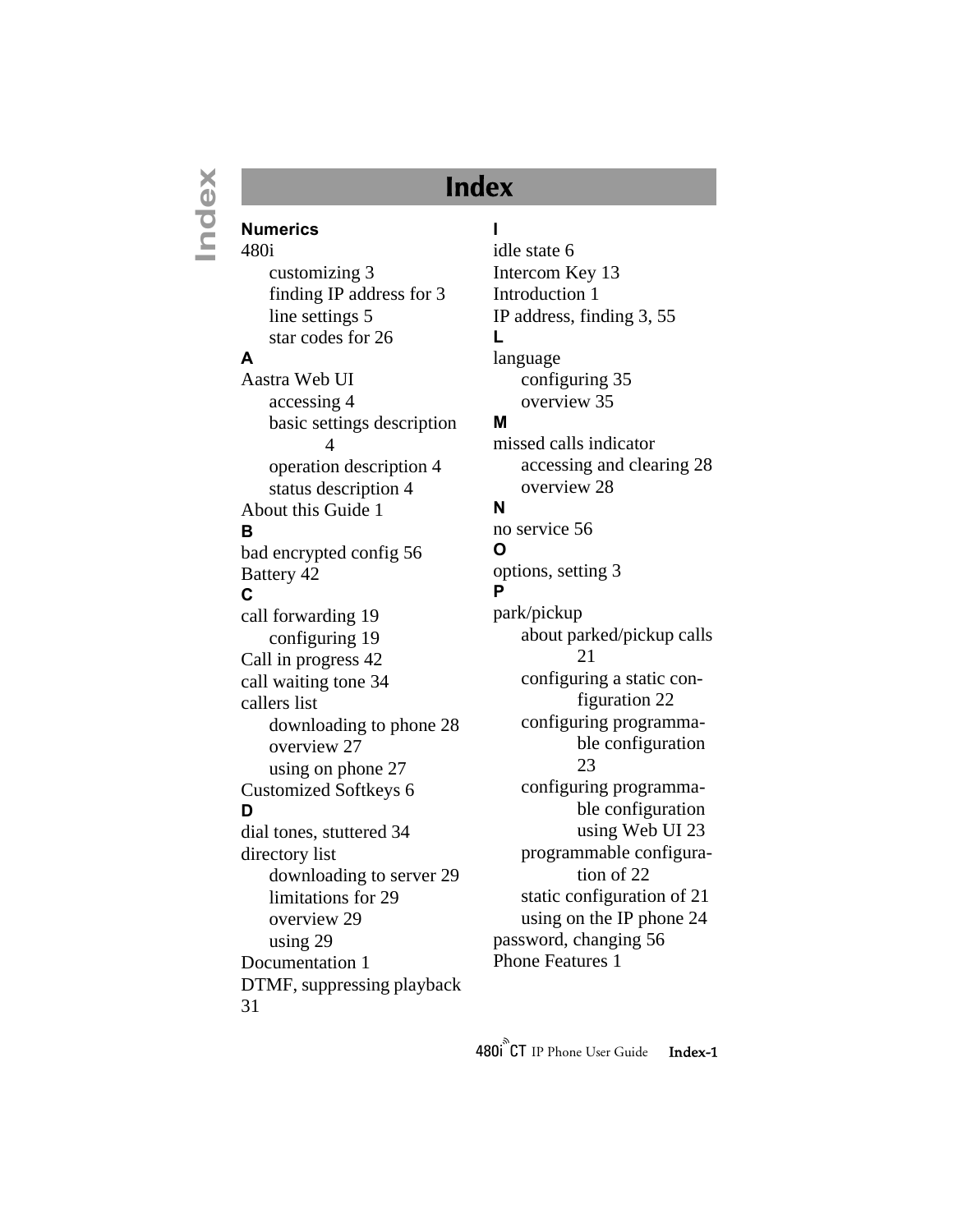# **Index**

## **R**

[Receiver Volume 42](#page-47-5) [Reception Range 42](#page-47-6) [restarting the phone 56](#page-61-3) [ring tone sets 32](#page-37-2) [ring tones 32](#page-37-3) [Ringer Volume 42](#page-47-7) **S Services** [Callers List 27](#page-32-2) [Directory List 29](#page-34-4) [missed called indicator 28](#page-33-3) [voicemail 30](#page-35-0) [Softkeys as Customized "Do](#page-13-0)  not Disturb" 8 [Softkeys as Customized BLF](#page-13-1)  [8,](#page-13-1) [9](#page-14-1) [Softkeys as Customized](#page-13-2)  Speed Dials 8 [Softkeys as Line/Call Appear](#page-12-1)ances 7 [softkeys, state-based 11](#page-16-1) [star codes 26](#page-31-4) [Status Lights 59](#page-64-1) **T** [troubleshooting solutions 55](#page-60-2) [How do I change my user](#page-61-4)  password? 56 [How do I find the IP ad](#page-60-3)dress of my phone? 55 [How do I restart the 480i](#page-61-5)  CT IP phone? 56 [What are services, and](#page-60-4)  how do I use them? 55

[Why can't I get a dial](#page-60-5)  tone? 55 [Why does my phone dis](#page-61-6)play "Bad Encrypted Config"? 56 [Why does my phone dis](#page-61-7)play the "No Service" message? 56 [Why doesn't my phone](#page-60-6)  ring? 55 [Why is my display blank?](#page-60-7)  55 [Why is my handset not](#page-60-8)  working? 55 [Why is my speakerphone](#page-60-9)  not working? 55 [Why is the light not com](#page-60-10)ing on with a new Voice Mail Message? 55

#### **U**

[Using Services 59](#page-64-1) **V** [Vibrate 42](#page-47-8) voicemail [overview 30](#page-35-1) **W** [Warranty 59](#page-64-2) [Web interface 3](#page-8-8)